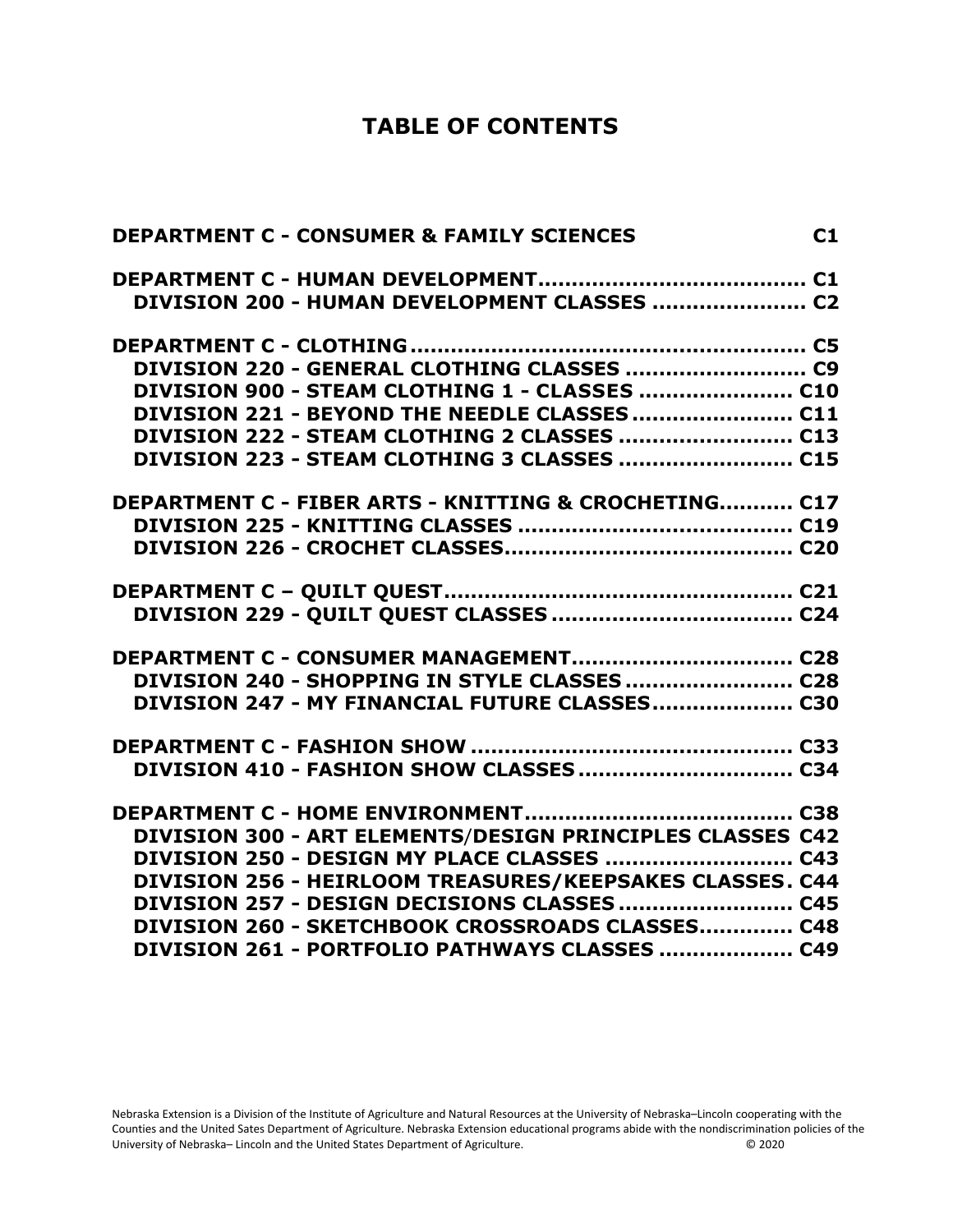## **DEPARTMENT C - CONSUMER & FAMILY SCIENCES**

#### <span id="page-1-0"></span>**DRESS CODE -**

#### **Please follow the dress code for your county as noted in the "General Rules and Regulations" section of this fair book.**

#### **ENTRIES PER EXHIBITOR -**

**County Entries** - No limit to number of exhibits per class unless otherwise noted in class description.

**State Fair** - State Fair has limits to entries per exhibitor and could be different in each division (please refer to the Nebraska State Fair Book).

#### **IMPORTANT:** There is **NOT** a **County Only Section** in the Fair book.

There will either be a **CF or SF** in front of every **Class Number**.

- **CF**: means that exhibit is **ONLY** eligible to be exhibited at the **C**ounty **F**air.
- **SF**: means that exhibit if **CHOSEN** at County Fair is eligible to advance to **S**tate **F**air.

## **DEPARTMENT C - HUMAN DEVELOPMENT**

<span id="page-1-1"></span>The term Human Development includes childcare, family life, personal development, and character development.

#### **Rules**

#### **Information Sheets**

1. Classes 1 – 6 & Class 8: Final ribbon placing of the exhibit will include the completeness and accuracy of this information sheet.

#### **Information sheets for Classes 1 - 6 should include:**

- 1. Where did I get the idea for this exhibit?
- 2. What decisions did I make to be sure exhibit is safe for child to use?
- 3. What age is this toy, game or activity appropriate for and why? (Infant, Birth-18 months; Toddlers, 18 months-3 years; Preschoolers, 3-5 years or Middle Childhood, 6-9 years.) 4-H'ers must give at least 2 examples that help in understanding the appropriateness of this exhibit for the age of the child (see project manuals).
- 4. How is the toy, game or activity intended to be used by the child?

#### **Information sheet for Class 8 should include:**

1. State which ONE age group (infant, toddler, preschooler, middle childhood) the kit was prepared for.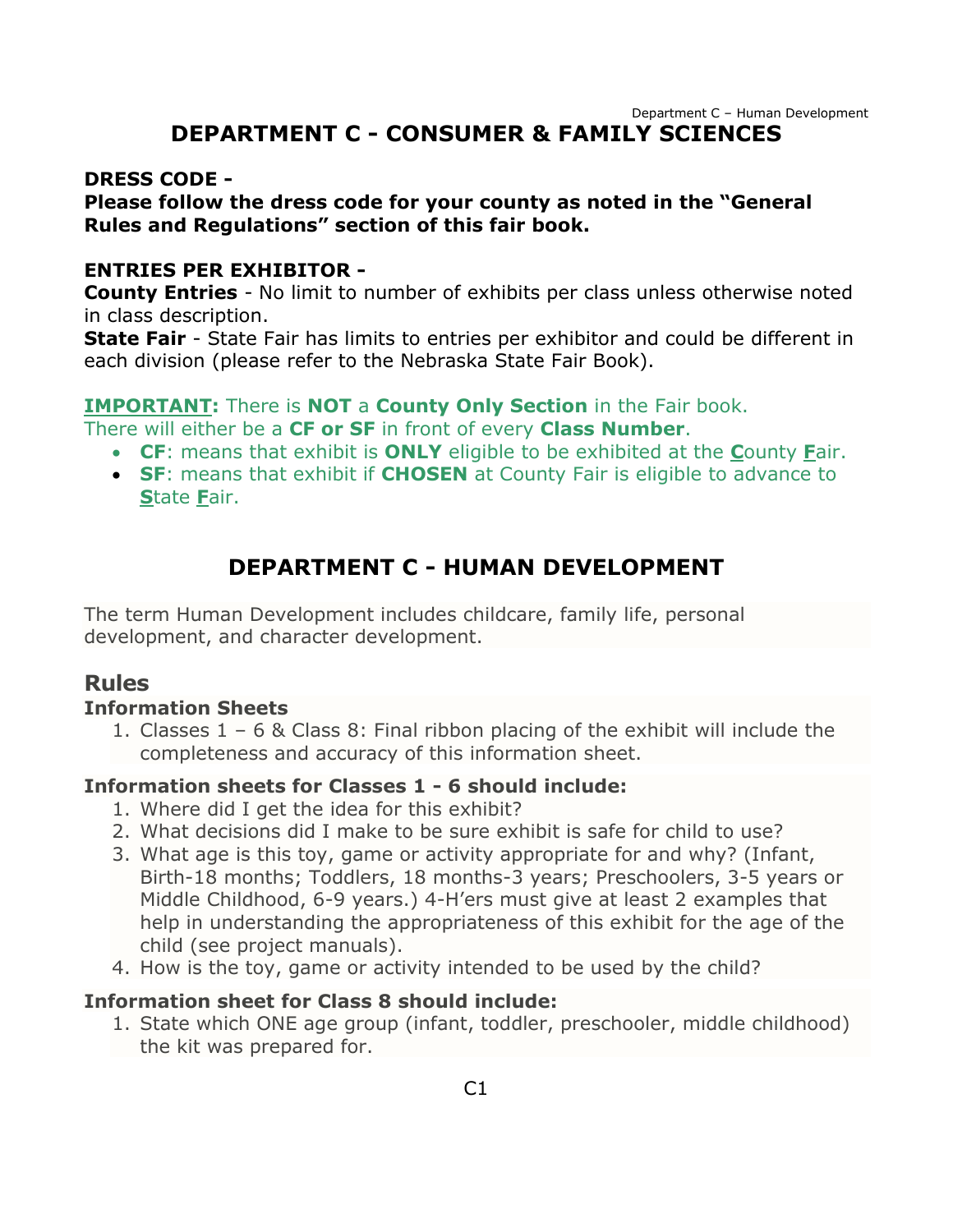- 2. What are children this age like? Give 2 examples to show how the kit would be appropriate for children this age.
- 3. What will the child learn or what skills will they gain by using the kit?
- 4. What item(s) were made by the 4-H'er. 4-H'er should make one or more items in the kit, but purchased items are also allowed. (It is highly suggested that an inventory list of items in the kit be included).

For General Rules see the "General Rules and Regulations" section of this fair book.

### **Eligibility**

All static exhibits **must have received a purple ribbon** at the county fair to advance to the State Fair.

## **Quota**

**County Entries** -No limit to number of exhibits per class unless otherwise noted in class description.

**State Fair** - State Fair has limits to entries per exhibitor and could be different in each division (please refer to the Nebraska State Fair Book).

### **Scoresheets, Forms, and Contest Study Materials**

Scoresheets, forms, contest study materials, and additional resources can be found at [http://go.unl.edu/ne4hhumandevelopment.](http://go.unl.edu/ne4hhumandevelopment)

## **State Fair Special Awards**

Premier 4-H Science Award is available in this area. Please see General Rules for more details.

### **Resources**

To find the youth and leader resources associated with this project area go to [https://4hcurriculum.unl.edu/.](https://4hcurriculum.unl.edu/) Use the search box to search by curriculum area.

# **DIVISION 200 - HUMAN DEVELOPMENT CLASSES**

## <span id="page-2-0"></span>**Exhibit Rules**

1. Exhibitors in the Human Development project area will be asked to focus on designing toys/games/activities that meet the different needs of children.

2. Categories: are based on the Early Learning Guidelines in Nebraska which identify the important areas in which our children should grow and develop. Use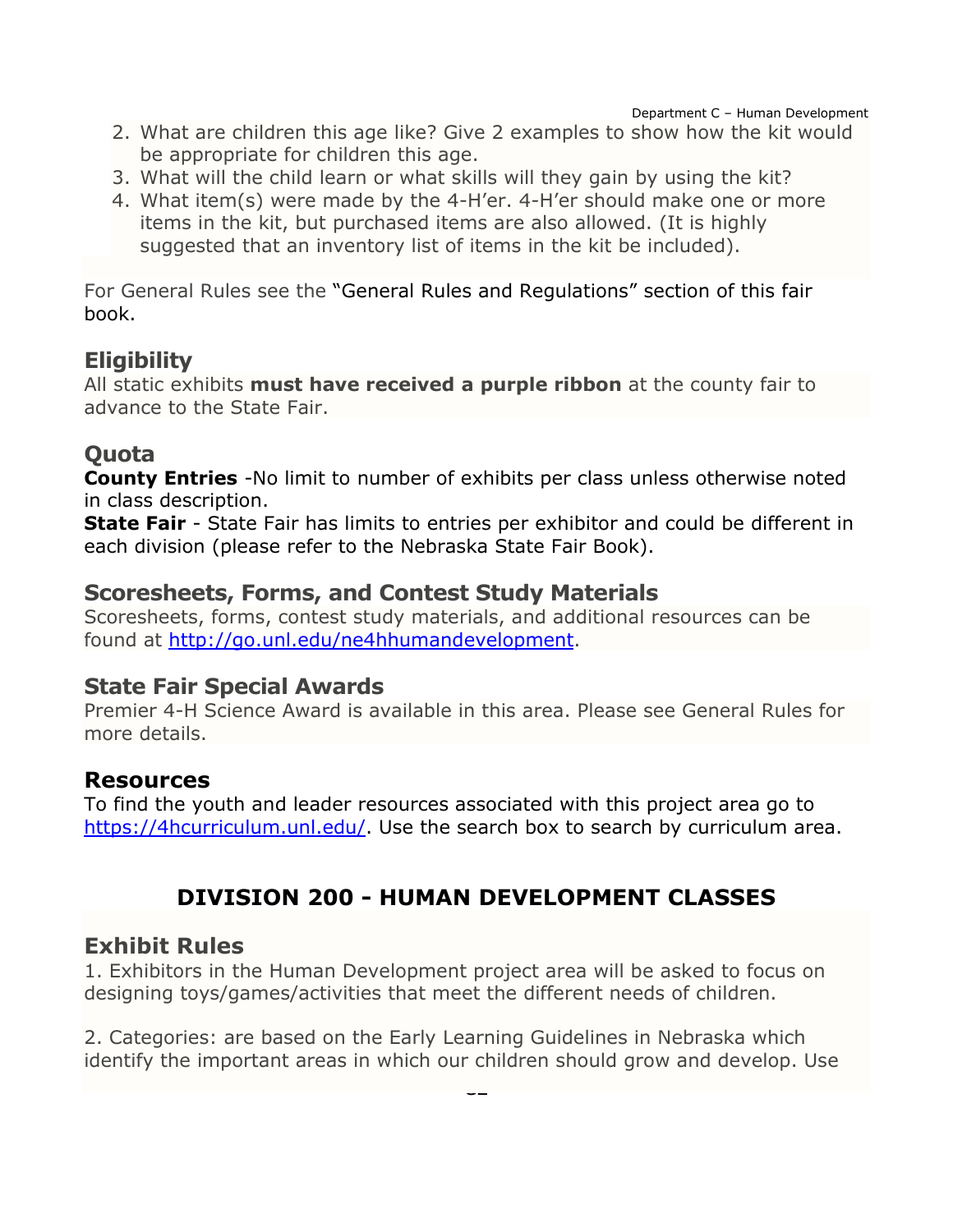the Nebraska Department of Education website and the resources around the Early Learning Guidelines to help understand the six areas and the skills children need to develop to create your exhibit, in conjunction with your project manual. <http://www.education.ne.gov/OEC/elg.html>

#### **4-H members taking I HAVE WHAT IT TAKES TO BE A BABYSITTER may enter:**

**Toy, game, or activity** made for a selected and identified age group. The intent is for the toy/game/activity to teach the child in the developmental area related to each class. For example, a game that is developed to help youth learn language and literacy skills would be an exhibit for class C200002. Each area is a different class. Information sheet required or exhibit will be dropped a ribbon placing for classes 1-6.

- **SF-C200001 - Social Emotional Development** (SF30)
- **SF-C200002 - Language and Literacy Development** (SF30)
- **SF-C200003 – Science** (SF30)
- **SF-C200004 - Health and Physical Development** (SF30)

**SF-C200005 - Math** - (SF30)

**SF-C200006 - Creative Arts** - (SF30)

**SF-C200007 - Activity with a Younger Child** - (SF115) - Poster or scrapbook showing 4-H'er working with a child age 0 to 8 years. May show making something with the child, or childcare or child interactions. May include photos, captions, story or essay. Size of exhibit is your choice. Other people may take photos so 4-H'er can be in the photos. 4-H'er must make scrapbook or poster. No information sheet needed for class 7.

**SF-C200008 - Babysitting Kit** - (SF85) - Purpose of the kit is for the 4-H member to take this them when they babysit in someone else's home. Do not make kit for combination of ages or for your own family to use. 4-H member should make one or more items in the kit, but purchased items are also allowed. A list of items in the kit is suggested to be included. Display in box or bag suitable for what it contains. Approximate size not larger than  $12" \times 15" \times 10"$ . All items in kit must be safe for child to handle. Most importantly the kit should serve a defined purpose, not just be a catch all for several items.

Information sheet for Class C200008 should include:

1. State which ONE age group (infant, toddler, preschooler, middle childhood) the kit was prepared for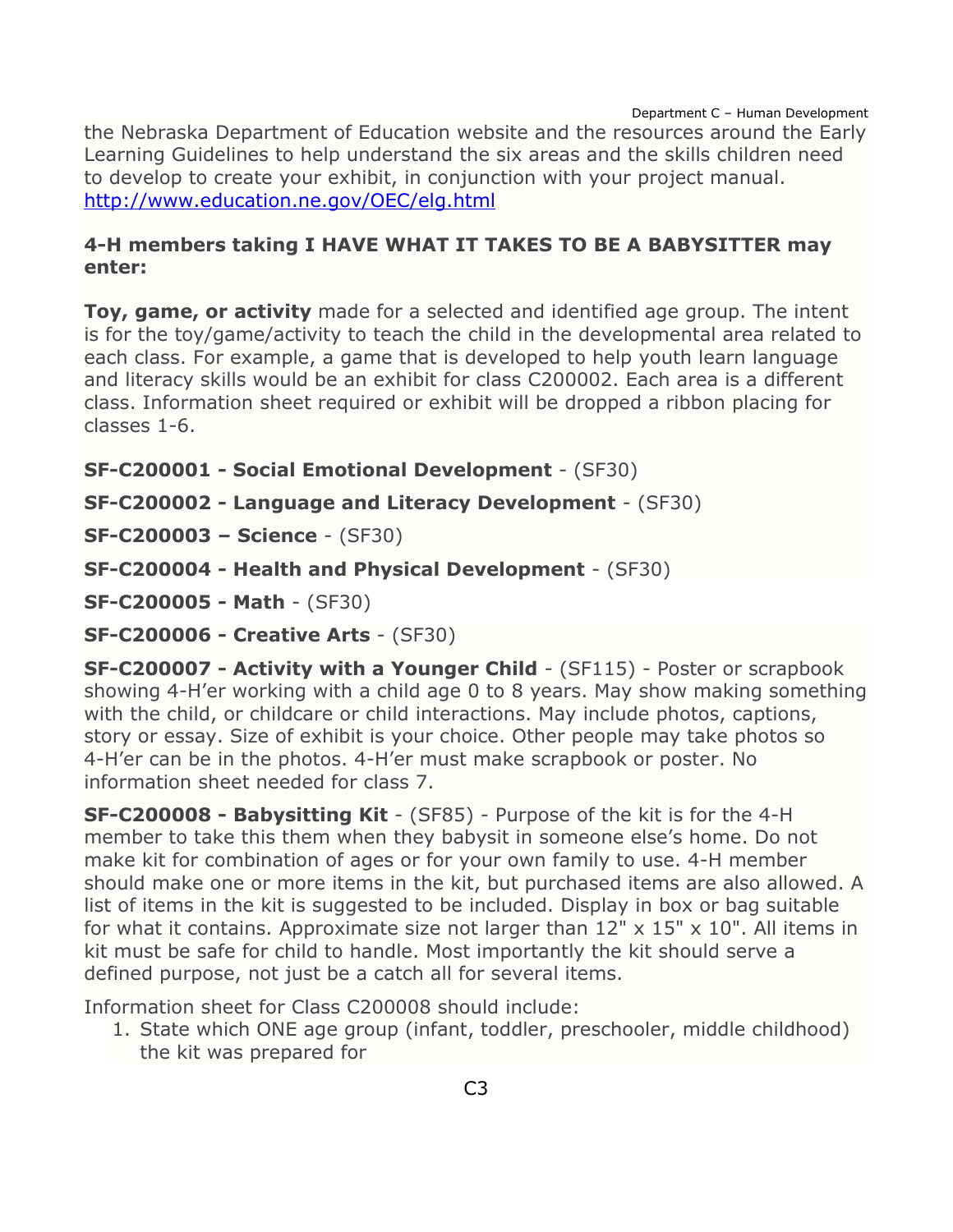- 2. What are children this age like? Give 2 examples to show how the kit would be appropriate for children this age.
- 3. What will the child learn or what skills will they gain by using the kit?
- 4. What item(s) were made by the 4-H member.

#### **4-H'ers taking any of the projects in DEPARTMENT C-200 may enter:**

**SF-C200009 - Family Involvement Entry** - (SF115) - Scrapbook, poster or story describing an activity the family did together. It might include making something such as a doll house or feed bunk. Items may be exhibited if desired. Other possibilities include a house or farm cleanup project, a family reunion, a celebration of a family milestone, a trip or vacation, moving, a community service project. Photographs are encouraged. Visuals should show family participation. Participation by all family members is important. Include a list of family members and what each person did to participate in the event.

#### **4-H'ers taking GROWING ALL TOGETHER (2 or 3) may enter:**

**SF-C200010 - Growing with Others Scrapbook or Poster** - (SF115) - Examples - How to decide if it's time you can be home alone, and related activities. How responsibilities and privileges are related. Friendships. Working with others. Understanding rules and boundaries. A family tree. A family rules chart. A family meal plan, with pictures of a special family meal. A home safety checklist. Being street smart (safety). A school scrapbook showing yourself and your school activities, memories, and special interests.

**SF-C200011 - Growing in Communities** - (SF115) - Scrapbook or poster. Examples: A career study. A photo story about your own growth and development, not only physically but emotionally, socially, spiritually, mentally. A television evaluation (see project manual). How you have overcome obstacles. Friendships. A community profile. A community service project. Working with parents. Teaching experiences. Understanding discipline. Playground safety check.

**CF-C200900 - Human Development - Other** - Exhibit needs to relate to project area. You can add any additional information that you want the judge to know about your exhibit.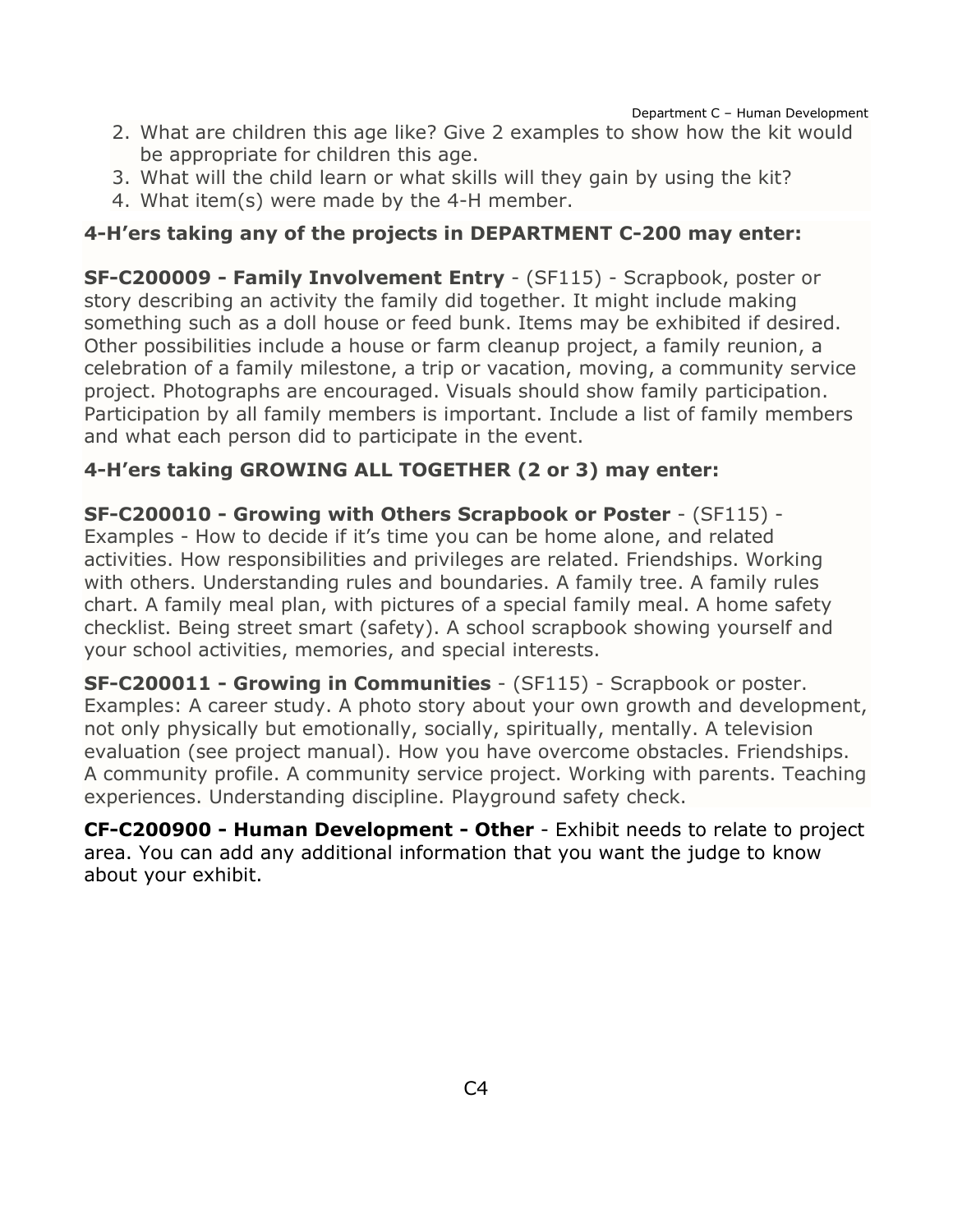# **DEPARTMENT C - CLOTHING**

<span id="page-5-0"></span>Participants in the clothing category will demonstrate their knowledge through the creation of garments using STEAM (science, technology, engineering, arts and mathematics) techniques. Through the creation of garments 4-H'ers will learn more about clothing and application of STEAM abilities. Five divisions in the clothing category offer a varying level of difficulty for 4-H contestants. For more resources and materials in this category refer to the resource section at the bottom of the page.

#### **DRESS CODE-Please follow the dress code for your county as noted in the "General Rules and Regulations" section of this fair book.**

#### **ENTRIES PER EXHIBITOR** –

**County Entries** -No limit to number of exhibits per class unless otherwise noted in class description.

**State Fair** - State Fair has limits to entries per exhibitor and could be different in each division (please refer to the Nebraska State Fair Book).

**IMPORTANT**–There is **NOT** a **County Only Section** in the Fair book. There will either be a CF or SF in front of every Class Number.

- **CF**: means that exhibit is **ONLY** eligible to be exhibited at the County Fair.
- **SF**: means that exhibit if **CHOSEN** at County Fair is eligible to advance to State Fair.

#### **Rules**

All clothing items will be judged for construction and modeling on Pre-Fair Day. All clothing items will be modeled at the Fashion Show and modeling results announced that same evening. **All clothing items** will be brought back to the County Fair where they will receive clothing construction ribbons. If the clothing item is not brought back to the Fair for display, then that item will lose the premium money that was awarded to it. In addition, all entries must conform to rules and regulations as set forth in this Premium List.

#### **1. Entry Tags:**

**Boyd County -** Boyd County Clothing Exhibits **do not need entry tags** on them at Pre-Fair or the County Fair.

**Holt County –** Every Holt County Clothing Exhibits **do need an entry tag.** Every Holt County clothing exhibit must be described on the appropriate entry tag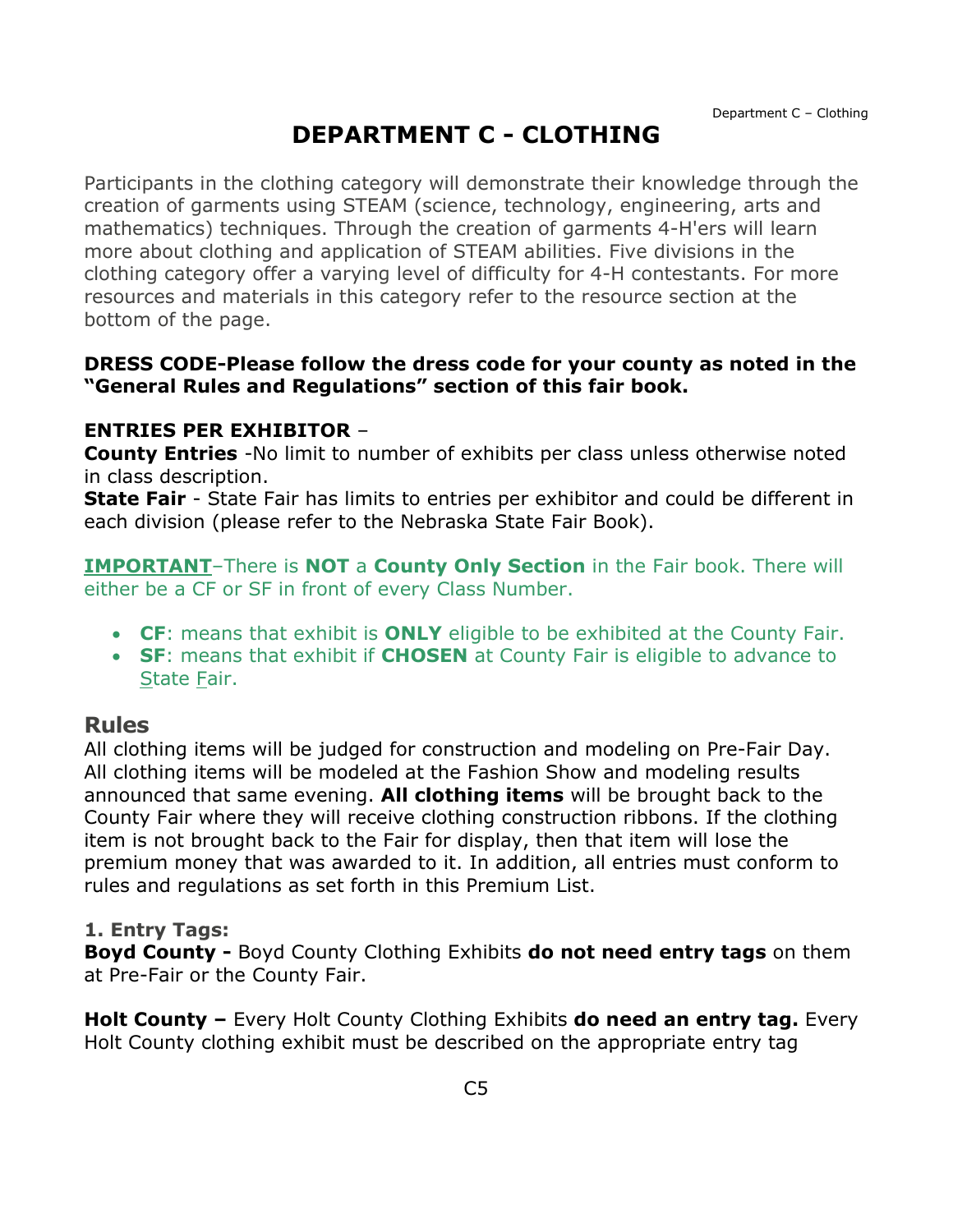accompanying it (for example: dark blue wool skirt and jacket, red and white figured blouse). Entry tag placement: as you look at the garment place the entry tag securely using straight pins or safety pins on the right side of the garment and the hook of the hanger to the left.

**2. Identification Labels:** Each item entered as a clothing, knitting or crochet exhibit at Pre-Fair Day **AND** at the County Fair must have a label attached stating: County, Exhibitor's name and age, project name and class in which garment is entered and the number of years enrolled in the project exhibited. Wool entries must have the fiber content listed on the identification label. Attach a label on every component of the outfit using safety pins or by basting. Not responsible for unlabeled items.

**3. Preparation of Exhibits:** Please bring all wearable exhibits on wire hangers or hangers with a swivel hook ONLY. **All exhibits not suitable for hanging should be entered in a self-sealing plastic bag and hung on a hanger.** Wool garments and garments with narrow straps hang better on other hangers, i.e., wooden or notched plastic hangers with a swivel hook. As you look at the garment, place the hook of the hanger pointing to the left. Fasten skirts, shorts and pants to skirt/pant hangers or safety pin on hanger. Each piece should be entered on its own hanger. **If more than one hanger is used for an entry, fasten hangers belonging to one exhibit together with twist ties or rubber bands.**

**4. General:** Garments must be human wearing apparel for all projects except some in STEAM Clothing 1 and non-wearable sewn item. Garments as listed may be made for self (4-H member) or another person. Garments will be displayed by county. 4-H'ers enrolled in clothing projects should continue their skill development. Once you have exhibited in a higher level, you are not eligible to exhibit in a lower level. Ex. Once you exhibit in STEAM Clothing 3, you are not eligible to exhibit in STEAM Clothing 2.

**5. Criteria for Judging:** Refer to the Nebraska 4-H website for current state fair scoresheets at www.4h.unl.edu. In addition, all entries must conform to rules and regulations as set forth in the current Nebraska State Fair Book which can be found here <https://4h.unl.edu/fairbook/general/rules>

## **Eligibility**

STATE FAIR ENTRIES - Each county will select the exhibits that represent the county's best items. All static exhibits must receive a purple ribbon at the county fair to advance to the State Fair. Entries may not be removed for use in any other State Fair activity including the State Fair Fashion Show.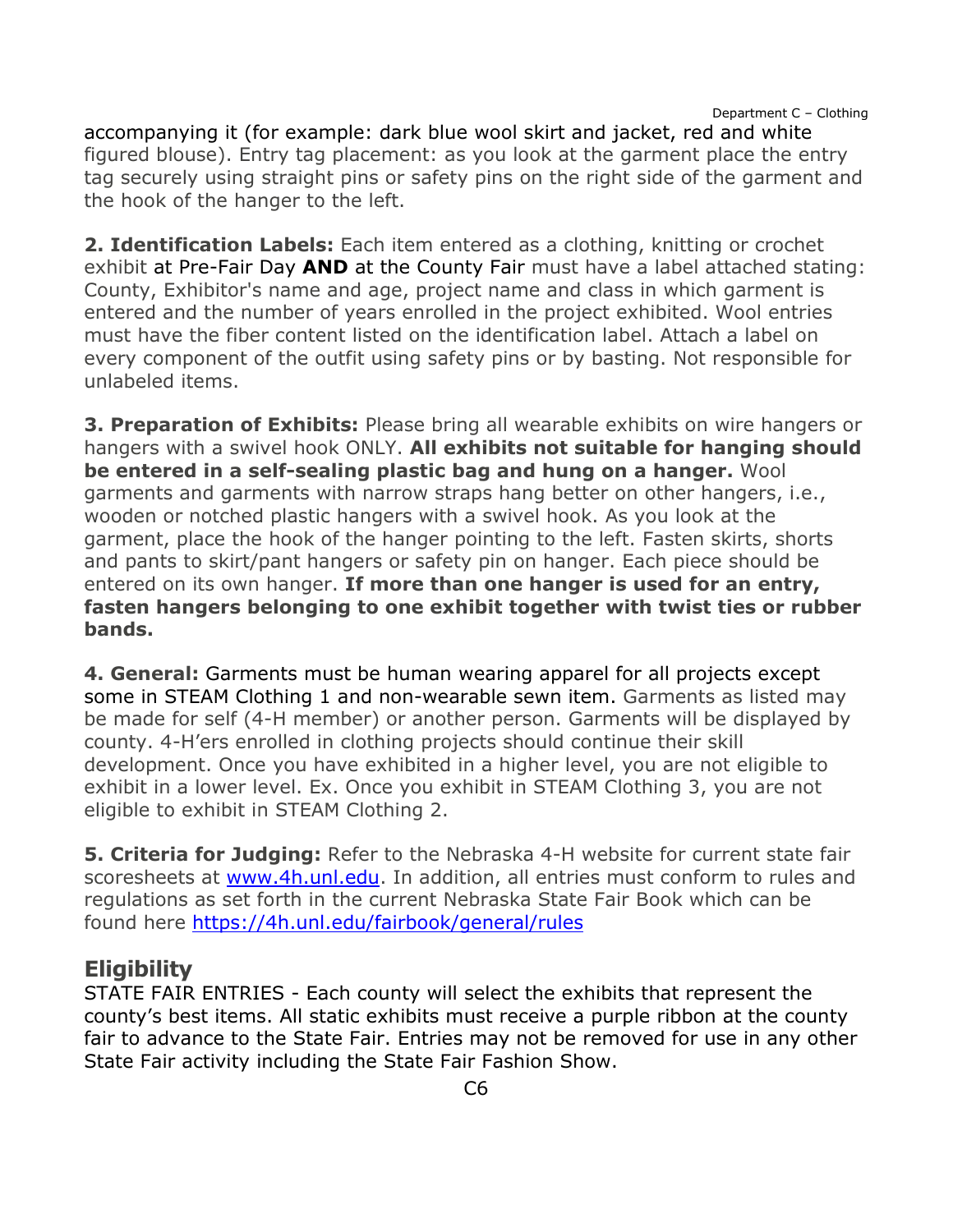## **Quota**

County Fair Quota - For general rules see the [General Rules and Regulations](https://unl.box.com/s/e7w1cmzwit0us89x96k1h2gdrs51dsy2)  [Section of the Fair Book](https://unl.box.com/s/e7w1cmzwit0us89x96k1h2gdrs51dsy2)

State Fair Quota - Refer to general rules for information regarding quota <https://4h.unl.edu/fairbook/general/rules>

### **Scoresheets, Forms, and Contest Study Materials**

Scoresheets, forms, contest study materials and additional resources can be found at [https://go.unl.edu/ne4hclothing.](https://go.unl.edu/ne4hclothing)

### **State Fair Special Awards**

Premier 4-H Science Award is available in this area. Please see visit this site for more details [https://4h.unl.edu/fairbook/premier-science-award.](https://4h.unl.edu/fairbook/premier-science-award)

All State Fair garments and accessories will be considered for the juried "4-H Design Gallery" to be displayed at the Nebraska State Fair only.

All State Fair garments with at least 60% wool content are eligible for the "Make It With Wool" Award.

#### **Resources**

To find the youth and leader resources associated with this project area go to [https://4hcurriculum.unl.edu/.](https://4hcurriculum.unl.edu/) Use the search box to search by curriculum area.

#### **Exhibitors will be interviewed judged at Pre-Fair Day. Parents are allowed in on the interview, but they are reminded that the interview is with the exhibitor and the judge. Some of the questions that a judge may ask you are:**

- 1. What was your goal(s) in making this exhibit?
- 2. What steps did you take as you worked toward your goal?

3. What were the most important things you learned or skills you improved as you worked toward your goal?

- 4. What is the fiber content of your fabric and the care required?
- 5. What type of interfacing did you use (if any) and what was the fiber content?

#### **Beyond The Needle - Some of the questions that a judge may ask you are:**

1. Where did you get the idea for your design?

2. How did you create the design to make it original? (i.e. drew your own design,

chose original fabrics or colors, manipulated a design, combined different elements to make a new design, etc.)

- 3. What skills did you learn or improve when working on this project?
- 4. What is the fiber content of your fabric and the care required?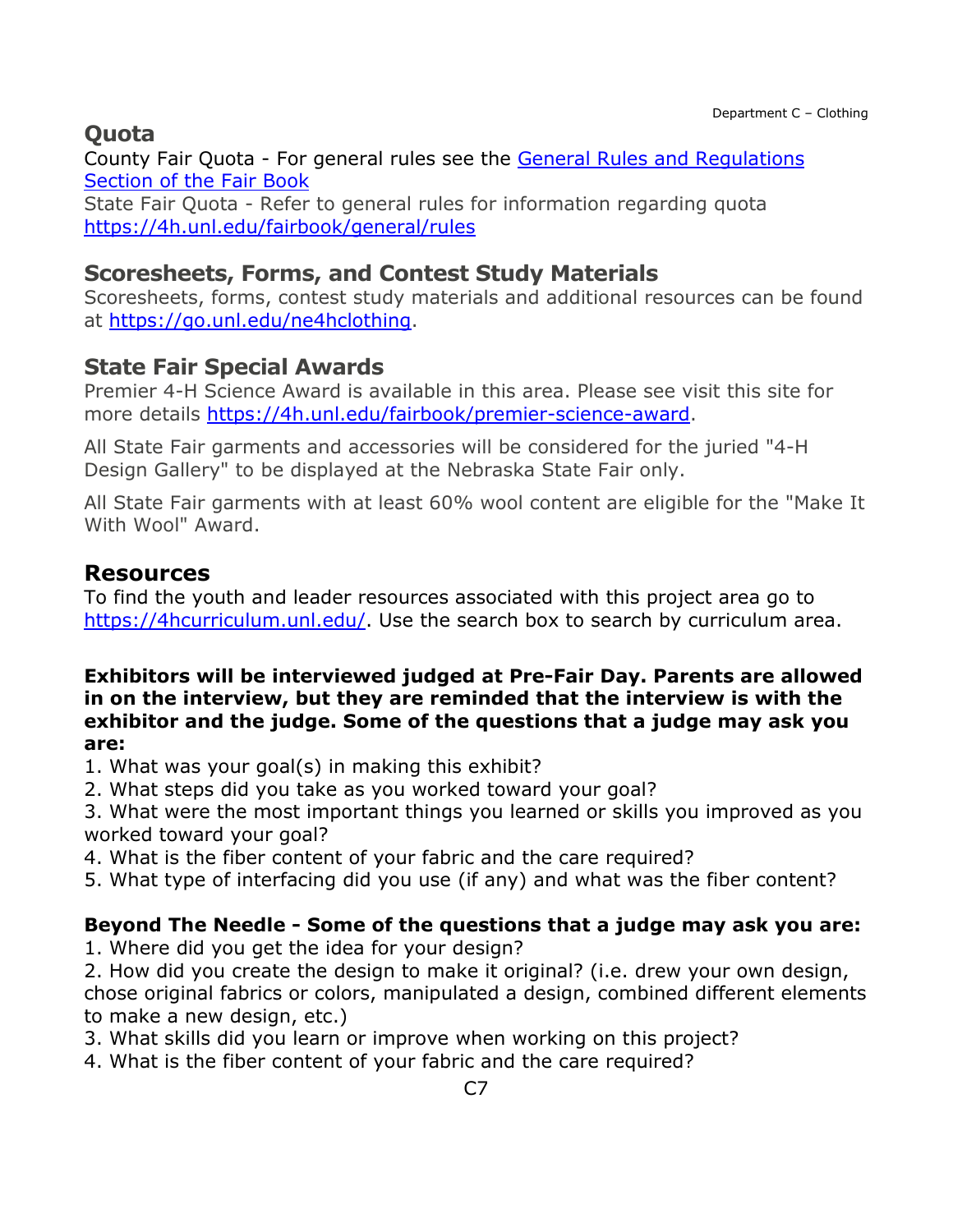# **Holt County Outstanding Clothing Awards**

#### **\*Rules for Winning the Holt County Outstanding Clothing Award\***

- A. This award is judged on **70% construction** of an outfit and **30% modeling** of that outfit.
- B. If there are not any projects that meet the requirements to receive this award, there will be no winner in that Division.
- C. **No** Beyond the Needle Clothing garments are eligible to receive this award.

### *Junior* and *Intermediate Champions* and *Reserve Champions* will be

selected from projects exhibited in the following construction classes:

#### **STEAM CLOTHING 1- FUNdamentals**

- **- Simple Top - Simple Bottom - Simple Dress - STEAM Clothing 1 - Other STEAM CLOTHING 2 - SIMPLY SEWING - Top - Skirt**
- **- Bottom - Lined or Unlined Jacket - Dress - Romper or Jumpsuit - Two-Piece Outfit - STEAM Clothing 2 - Other**
- *Senior Reserve Champion (14 and older)* will be selected from projects exhibited in the following construction classes:

|                           | STEAM CLOTHING 2 - SIMPLY SEWING                   |
|---------------------------|----------------------------------------------------|
| - Lined or Unlined Jacket | - Romper or Jumpsuit                               |
| - Dress                   | - Two-Piece Outfit                                 |
|                           | <b>STEAM CLOTHING 3 - A STITCH FURTHER CLASSES</b> |

- **- Dress or Formal**
- **- Skirted Combination**
- **- Pants or Shorts Combination**
- **- Romper or Jumpsuit**
- **- Specialty Wear - Lined or Unlined Jacket**
- **- Coat, Blazer, Suit Jacket or Outerwear** 
	- **- STEAM Clothing 3 - Other**

#### *Senior Champion (14 and older)* is eligible to win **Portable Sewing Machine if:**

- 1. Garment is exhibited in STEAM Clothing 3 (see below for specific classes).
- 2. 4-H'er is Senior Division (14 years or older).

3. 4-H'er received champion or reserve champion in construction or modeling during current year.

4. Sewing Machine can only be Won **Once** during 4-H career.

#### **STEAM CLOTHING 3 - A STITCH FURTHER CLASSES**

**- Dress or Formal** 

**- Specialty Wear** 

- **- Skirted Combination**
- **- Pants or Shorts Combination**
- **- Lined or Unlined Jacket**
- **- Coat, Blazer, Suit Jacket or Outerwear**

**- Romper or Jumpsuit** 

- 
- **- STEAM Clothing 3 - Other**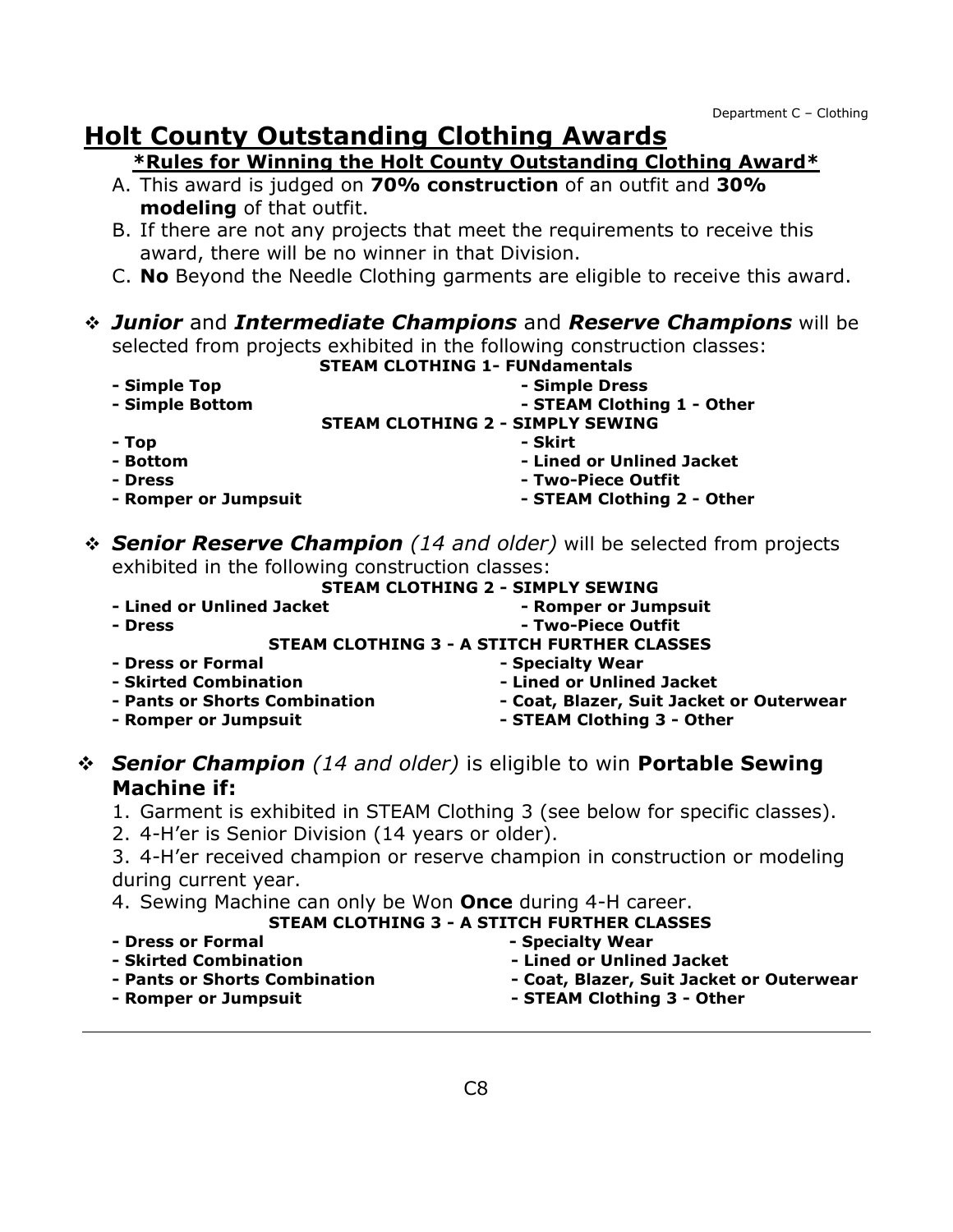## <span id="page-9-0"></span>**Exhibit Rules**

1. 4-H members in all skill levels may exhibit in this area.

**SF-C220001 - Clothing Portfolio** – (SF20) - Complete at least four different samples/activities from Chapter 2, 3 OR Chapter 4 of the project manual. The Portfolio should be placed in an  $8\frac{1}{2} \times 11$  inch, 3 ring binder. Include an appropriate cover, dividers, and table of contents. (Additional pages can be added each year but should be dated.) See pages 9-11 in STEAM Clothing 1: FUNdamentals project manual; pages 9-12 in STEAM Clothing 2: Simply Sewing project manual; and pages 11-14 in STEAM Clothing 3: A Stitch Further project manual for portfolio formatting. Design Portfolio for Beyond The Needle can be found under Division 221 - Beyond the Needle classes.

**SF-C220002 - Textile Science Scrapbook** – (SF20)-Must include at least 10 different textile samples. Use Textile Information Cards template on page 39 in project manual to identify fabric swatches. Completed textile cards should be placed in an 8 1/2 x 11, 3 ring binder. Include an appropriate cover. See project manual for fabric suggestions.

**SF-C220003 - Sewing for Profit** – (SF63)- Using page 161-167 in the STEAM Clothing 2: Simply Sewing project manual, display what products you posted online and analyze the cost of goods purchased to determine the appropriate selling price for your product. The Exhibit may be a notebook, poster, or small display. Exhibits should not exceed 22" x 30".

**CF-C220900 - Non-Wearable Sewn Item** - This class is for items that have been sewn but DO NOT fit into any other sewing or home environment classes (examples - doll clothes, doll blanket, etc.). On a 4" x 6" card explain to the judge what you did to complete this item and how the item is to be used.

**CF-C220901 - Garment Made for Another** - Outfit must be a complete wearable outfit. Outfit must reflect moderate to advanced workmanship for the seamstress.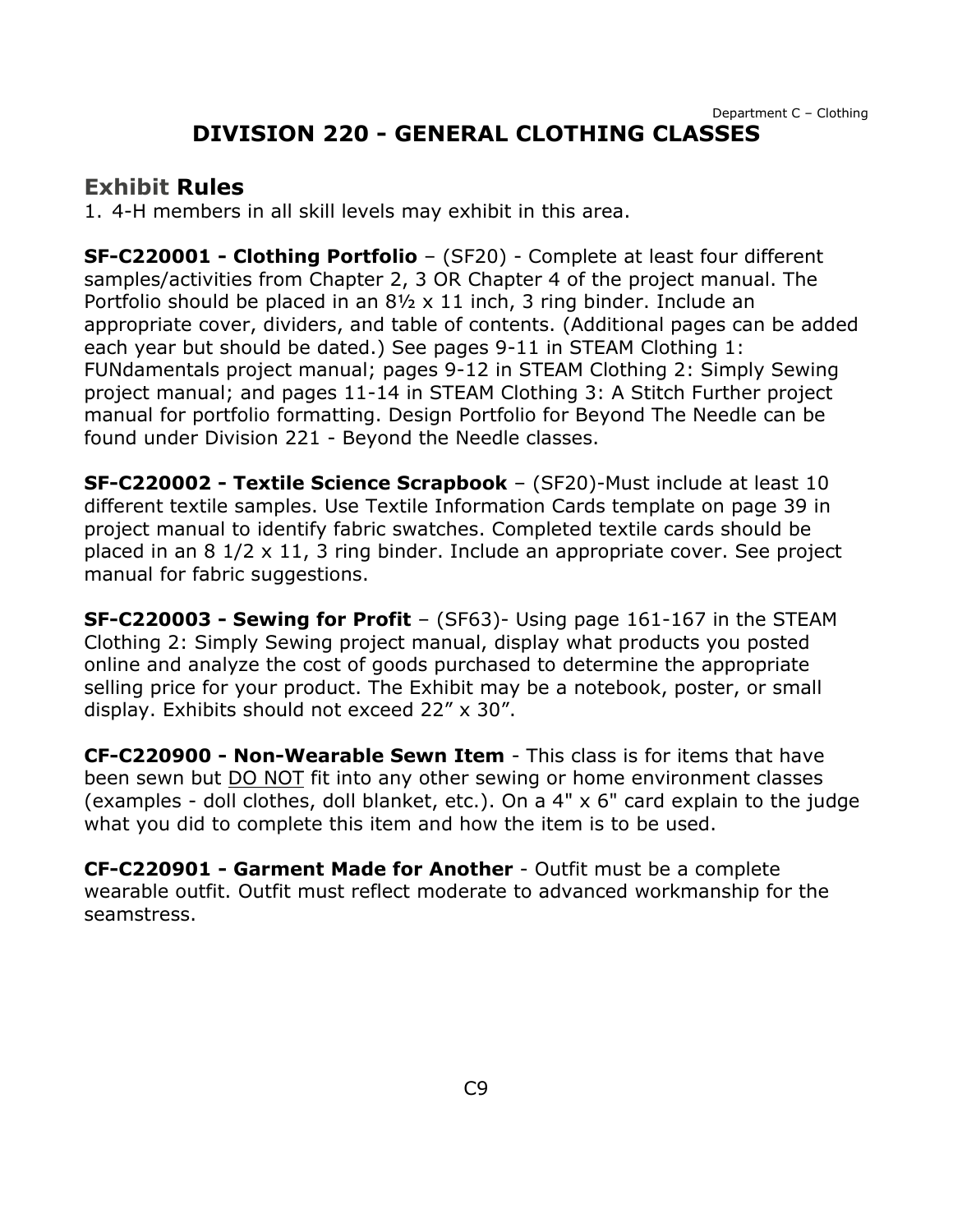### <span id="page-10-0"></span>**DIVISION 900 - STEAM CLOTHING 1 - FUNdamentals CLASSES**

#### **Exhibit Rules**

1. Exhibits will be simple articles requiring minimal skills. Follow suggested skills in project manual. 4-H'ers who have enrolled in or completed STEAM Clothing 2 project are not eligible to exhibit in STEAM Clothing 1.

2. Information about the Clothing Portfolio for STEAM Clothing 1 can be found under Division 220 - General Clothing.

**CF-C900900 - Sewing Kit** - (SF20) - Include a list of sewing notions and purpose for each included. (pg. 12-17 in project manual)

**CF-C900901 - Fabric Textile Scrapbook** - (SF20) - Must include at least 5 different textile samples. Use Textile Information Cards template on page 41 in project manual to identify fabric swatches. Completed textile cards should be placed in an 8½ x 11 inch, 3 ring binder. Include an appropriate cover. See project manual for fabric suggestions.

**CF-C900902 - What's the Difference** - (SF20) - 4-H members enrolled in STEAM Clothing 1 may enter an exhibit (not to exceed 22" x 30") a notebook, poster, small display sharing a project comparison and price point. See project manual, "What's the Difference?" page 118-119. Exhibits should include pictures NO actual pillows.

**CF-C900903 - Clothing Service Project** - (SF20) - Can include pillows or pillowcases but are not limited too. Exhibit (not to exceed 22" x 30") a notebook, poster, small display sharing information you generated in the project activity "Serving A Purpose" page 124 and 125.

**Beginning Sewing Exhibits:** Exhibits must be made from medium weight woven fabrics that will sew and press smoothly, flannel/ fleece is acceptable. Solid color fabrics or those having an overall print are acceptable. NO PLAIDS, STRIPES, NAPPED or JERSEY KNIT. Patterns should be simple without darts, set-in sleeves, and collars. Raglan and kimono sleeves are acceptable.

**CF-C900904 – Pincushion -** (CF50)

**CF-C900905 – Pillowcase -** (CF51)

**CF-C900906 - Simple Pillow** – (CF52) - No larger than 18" x 18".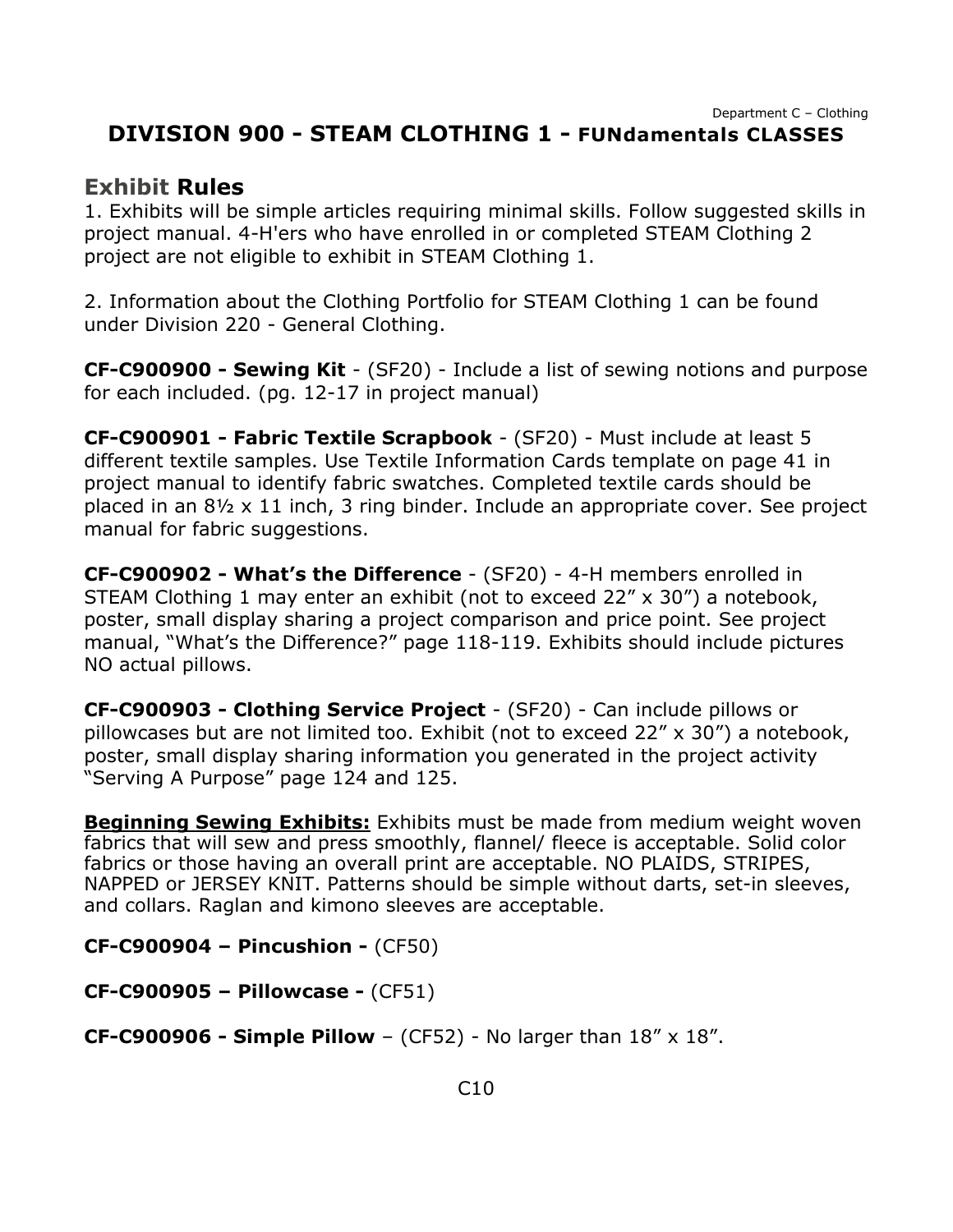**CF-C900907 - Bag/Purse** – (CF53) - No zippers or buttonholes.

**CF-C900908 - Simple Top -** (SF28)

**CF-C900909- Simple Bottom** - (SF28) - pants, shorts, or skirt.

**CF-C900910 - Simple Dress -** (SF28)

**CF-C900911 - Upcycled Simple Garment** – (SF21) - The original used item must be redesigned (not just decorated) in some way to create a new wearable piece of clothing. A "before" picture and a description of the redesign process **must** accompany the entry, or it will be disqualified.

**CF-C900912 - Upcycled Accessory** – (SF22) - A wearable accessory made from a used item. The item used must be changed in some way in the "redesign" process. A "before" picture and a description of the redesign process must accompany the entry, or it will be disqualified.

**CF-C900913 - STEAM Clothing 1 - Other** - Using skills learned in project manual. (fleece tied blanket, apron, vest, etc.)

## **DIVISION 221 - BEYOND THE NEEDLE CLASSES**

### <span id="page-11-0"></span>**Exhibit Rules**

1. 4-H members must show their own original creativity.

**SF-C221001 - Design Portfolio** – (SF20) - A portfolio consisting of at least three design samples or activities. Refer to the project manual for activity ideas. The Portfolio should be placed in an 8½ x 11 inch, 3 ring binder. Include an appropriate cover. (Additional pages can be added each year but should be dated.) See pages 14-16 for portfolio formatting.

**SF-C221002 - Color Wheel** – (SF20) - Create your own color wheel, complimentary color bar or color scheme using pages 27-39 in the project manual. The Exhibit may be a notebook, poster, or small display. Exhibits should not exceed 22" x 30".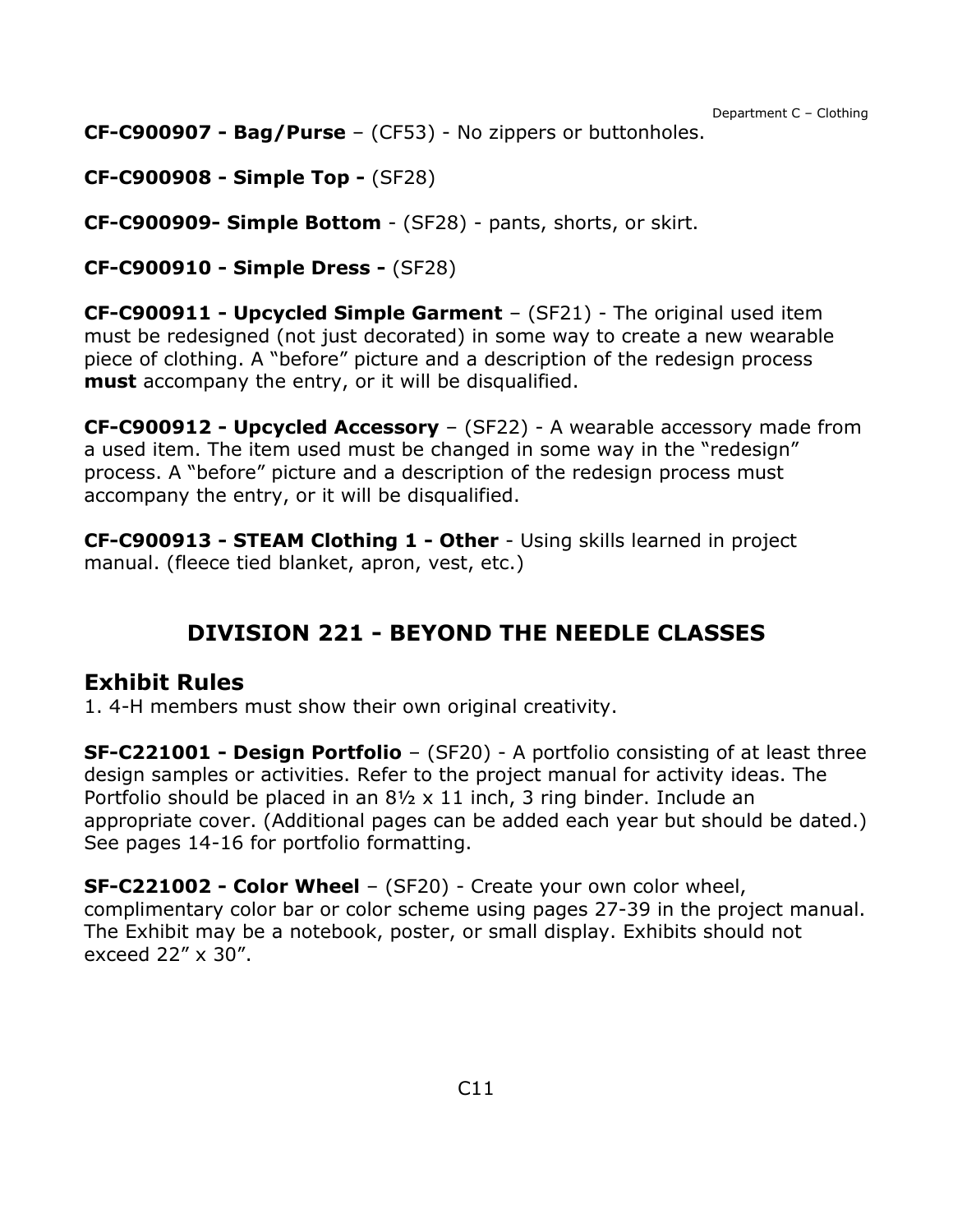**CF-C221900 - Beginning Embellished Garment** – **(**SF26) - Create a garment using **beginning techniques** as defined in the project manual. Designs are the original idea of the 4-H'er using the elements and principles of design to make an original statement.

**CF-C221901 - Beginning Textile Clothing Accessory** – (SF25) - Accessory is constructed and/or decorated using techniques as defined in the project manual. Entry examples include hats, bags, scarves, gloves, aprons etc.

**SF-C221003 - Embellished Garment with Original Design** - **(Eligible for State Fair Fashion Show** – (SF26) - Create a garment using **intermediate or advanced techniques** as defined in the project manual.

Designs are the original idea of the 4-H'er using the elements and principles of design to make an original statement.

**SF-C221004 - Original Designed Fabric Yardage –** (SF27) - Fabric yardage is designed using techniques such as those found in the manual. Other embellishments may be added. Exhibit consists of at least one yard of finished fabric. Include information on how the fabric was designed - describe the process and materials used and how the fabric will be used. If additional information is not included, exhibit will be lowered one ribbon placing.

**SF-C221005 - Item (garment or non-clothing item) Constructed from Original Designed Fabric - (Garment eligible for State Fair Fashion Show)** – (SF26) - Fabric yardage is designed first, then an item is constructed from that fabric. Other embellishments may be added. Include information on how the fabric was designed - describe the process and materials used. If additional information is not included, exhibit will be lowered one ribbon placing.

**SF-C221006 Textile Arts Garment or Accessory - (Garment eligible for State Fair Fashion Show)** – (SF25) - A garment or accessory constructed using new unconventional materials. Examples: rubber bands, plastic, duct tape. A description of the design process **must** accompany the entry. If additional information is not included, exhibit will be lowered one ribbon placing.

**SF-C221007 - Beginning Fashion Accessory -** (Not eligible for State Fair Fashion Show) **–** (SF23) - An accessory designed and/or constructed using elements and principles of design; can be textile or non-textile based. Examples: shoes, bracelets, scarves, etc. A description of the design process **must** accompany the entry. If additional information is not included, exhibit will be lowered one ribbon placing.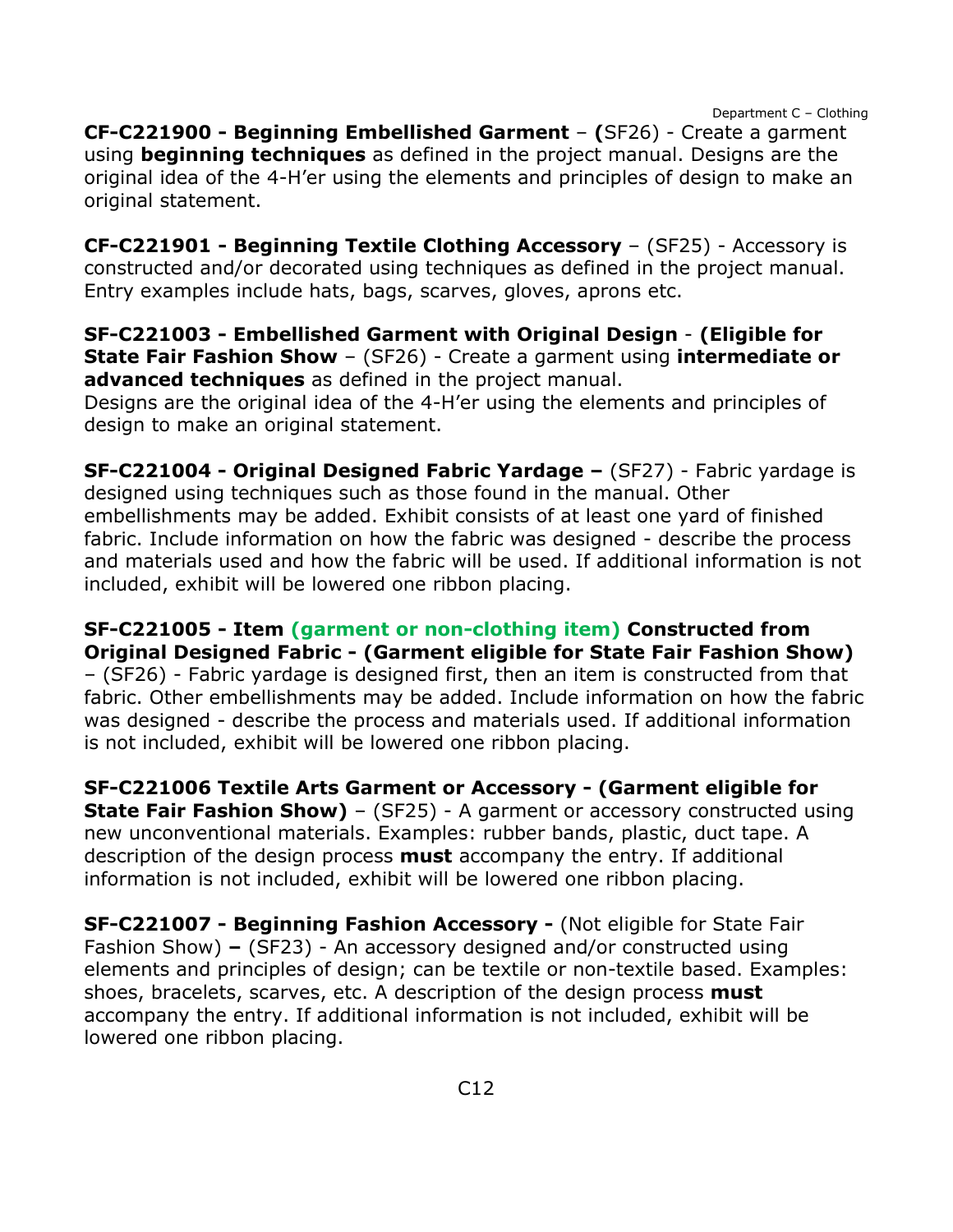**SF-C221008 – Advanced Fashion Accessory** - (Not eligible for State Fair Fashion Show) - (SF23) - An accessory designed and/or constructed using elements and principles of design and advanced skills; can be textile or non-textile based. Example: peyote stitch, bead embroidery, advanced design on tennis shoes, metal stamping, riveting, resin, and etc. A description of the design process must accompany the entry. If additional information is not included, exhibit will be lowered one ribbon placing.

**Class C221009 Wearable Technology Garment** (Eligible for State Fair Fashion Show) – (SF33) - Technology is integrated into the garment in some way (For example: LEDs, charging capabilities, sensors, and etc.)

**Class C221010 Wearable Technology Accessory** (Not eligible for State Fair Fashion Show) – (SF33) - An accessory constructed integrating technology into the accessory (For example: Charging Backpack, Fitness Tracker, and etc.)

**CF-C221902 - Beyond the Needle - Other** - Examples include iron on applique, tie dye, kits, etc. with or without original design. Exhibit needs to relate to project area. If additional information is not included, exhibit will be lowered one ribbon placing.

## <span id="page-13-0"></span>**DIVISION 222 - STEAM CLOTHING 2 - SIMPLY SEWING CLASSES**

### **Exhibit Rules**

1. Exhibits entered in this project must reflect at least one new skill learned from this manual. (See project manual skill-level list.) Garments as listed may be made from any woven or knit fabric appropriate to the garment's design and should demonstrate sewing skills beyond STEAM Clothing 1.

**SF-C222001 - Design Basics, Understanding Design Principles** – (SF20) - 4- H members enrolled in STEAM Clothing 2 may enter an exhibit sharing a learning experience from pages 17-20 in the project manual. **Include answers to questions found on page 20 of the manual.** The Exhibit may be a notebook, poster, or small display. Exhibits should not exceed 22" x 30".

**SF-C222002 - Pressing Matters** – (SF20) - 4-H Members enrolled in STEAM Clothing 2 may enter a ham or sleeve roll from pages 21-25 "A Pressing Matter" in the project manual. Exhibit should include answers to lesson questions that are most appropriate to include.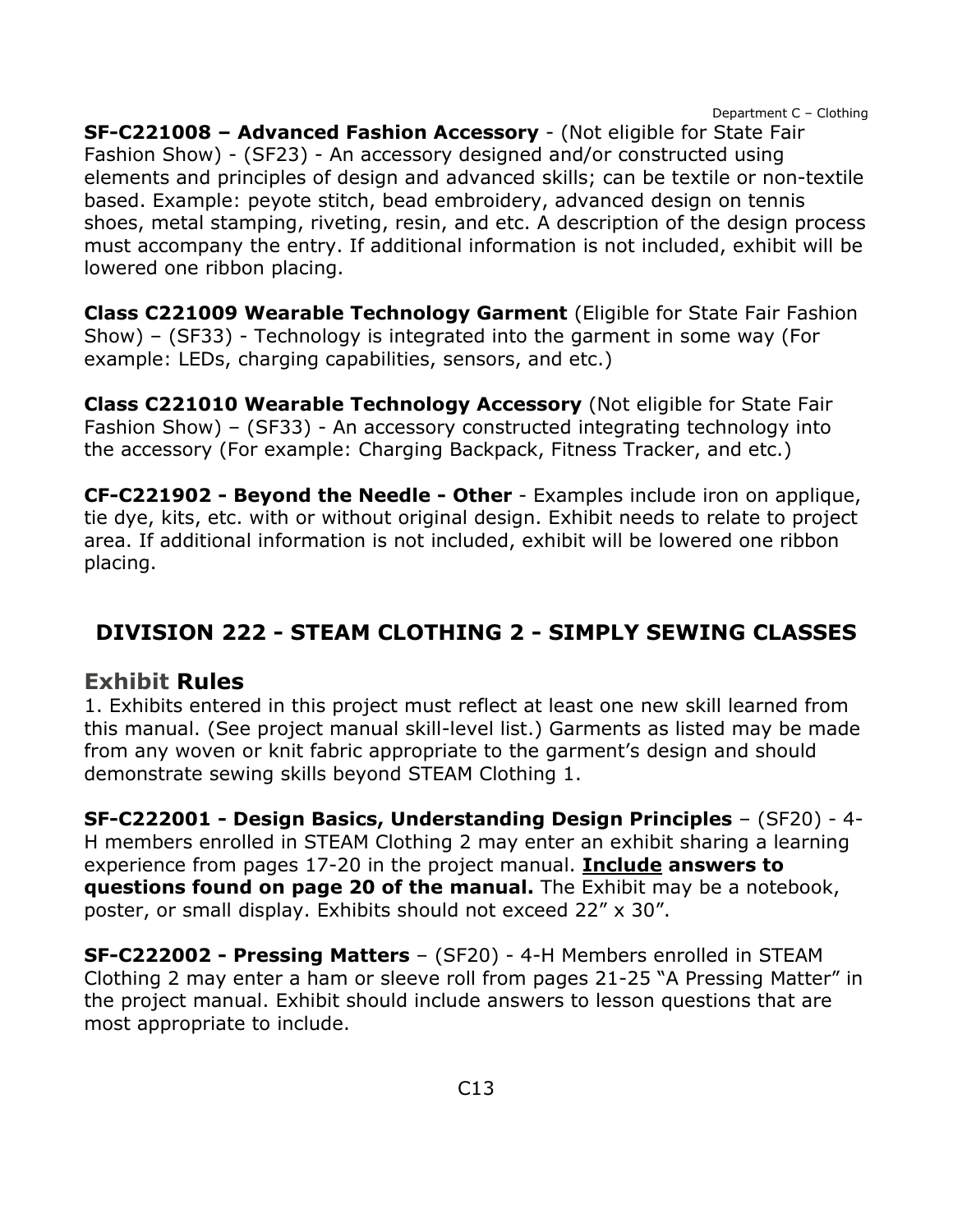**SF-C222003 - Upcycled Garment** - (not eligible for State Fair Fashion Show) – (SF21) - Create a garment from used textile based items. The original used item must be redesigned (not just decorated) in some way to create a new wearable piece of clothing. The finished garment must reflect at least one skill learned in this project. A "before" picture and a description of the redesign process must accompany the entry.

**SF-C222004 - Upcycled Clothing Accessory** - (not eligible for State Fair Fashion Show) – (SF22) - A wearable accessory made from a used item. The item used must be changed in some way in the redesign process. The finished accessory must reflect at least one skill learned in this project. A "before" picture and a description of the redesign process must accompany the entry.

**SF-C222005 - Textile Clothing Accessory** – (SF23) - Textile accessory is constructed using at least one skill learned in this project. Entry examples include: hats, bags, scarves, gloves. No metal, plastic, paper or rubber base items allowed (i.e. barrettes, headbands, flip flops, duct tape, etc.)

**SF-C222006 - Top** (not eligible for State Fair Fashion Show) – (SF28) - (vest acceptable)

**SF-C222007 - Bottom** (not eligible for State Fair Fashion Show) – (SF28) - (pants or shorts)

**SF-C222008 - Skirt** (not eligible for State Fair Fashion Show) – (SF28)

**SF-C222009 - Lined or Unlined Jacket** (eligible for State Fair Fashion Show) – (SF28)

**SF-C222010 - Dress** (eligible for State Fair Fashion Show) – (SF28) - **(not formal wear)**

**SF-C222011 - Romper or Jumpsuit** (eligible for State Fair Fashion Show) – (SF28)

**SF-C222012 - Two-Piece Outfit** (eligible for State Fair Fashion Show) – (SF28)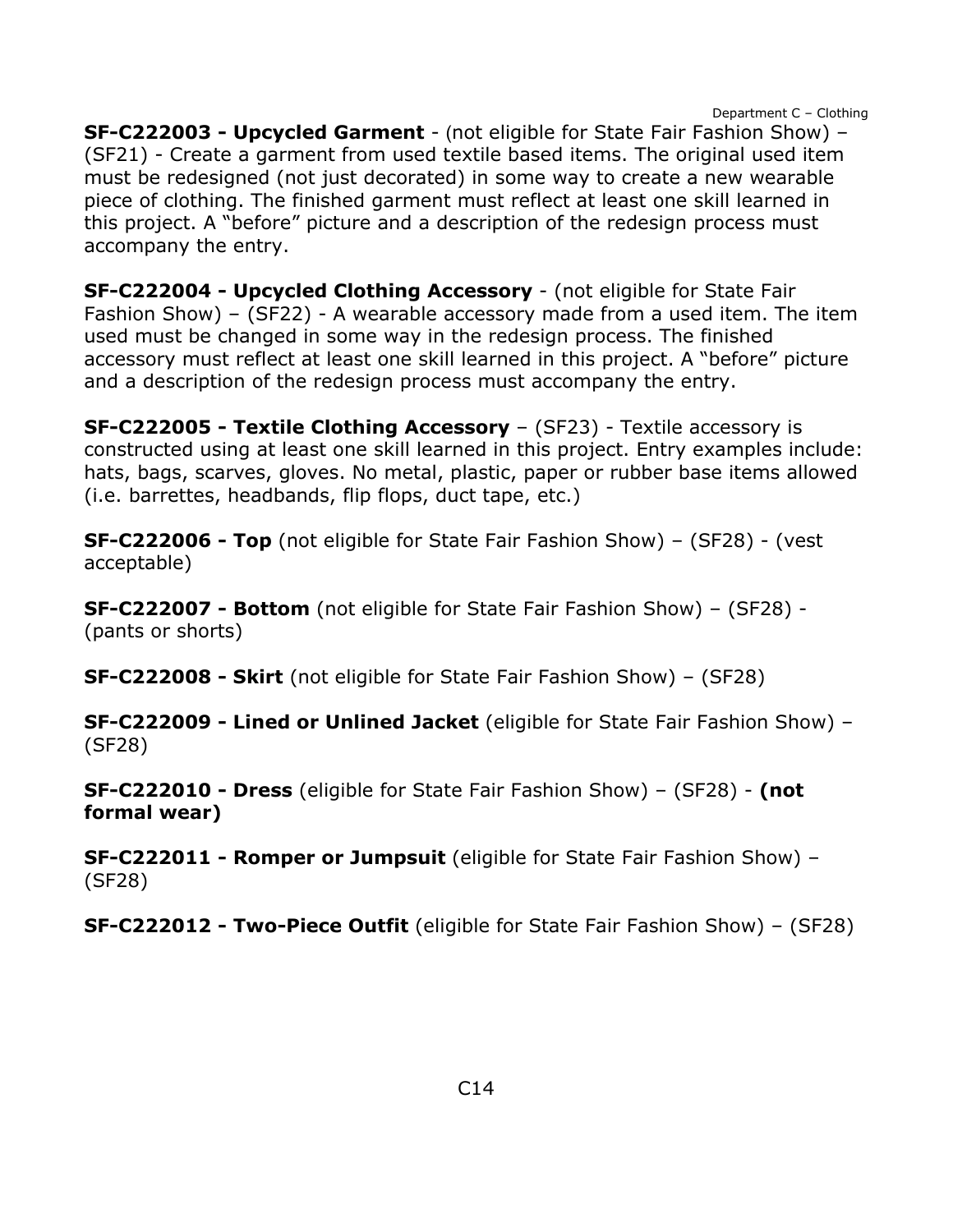**SF-C222013 - Alter Your Pattern** – (SF31) (Eligible for State Fair Fashion Show, in the class that best describes the type of garment constructed i.e. Dress, Romper or Jumpsuit, or Two-piece Outfit) - Garment constructed from a significantly altered pattern. Entry must include both the constructed garment and the altered pattern. *Include information sheet that describes: 1) how the pattern was altered or changed, 2) why the changes were needed/wanted.* Appropriate skills for altering/designing a pattern in STEAM 2 include: moving darts, merging two patterns together, altering a pattern for a woven or knit material, adding a lining).

**Class 222014 - Garment Constructed from Sustainable or Unconventional (natural or synthetic) Fibers** (Eligible for State Fair Fashion Show, in the class that best describes the type of garment constructed i.e. Dress, Romper or Jumpsuit, or Two-piece Outfit) Fabric/Fibers used in this garment have to be manufactured/purchased, for example: bamboo, banana, corn husk, and recycled fibers. Garments that are constructed out of the unconventional items themselves should be exhibited under Beyond the Needle.

**CF-C222900 - STEAM Clothing 2 - Other** - Exhibit needs to relate to project area. You can add any additional information that you want the judge to know about your exhibit.

## <span id="page-15-0"></span>**DIVISION 223 - STEAM CLOTHING 3 - A STITCH FURTHER CLASSES**

### **Exhibit Rules**

1. Exhibits entered in this project must reflect at least one new skill learned from this manual (See project manual skill-level list). Garments as listed may be made from any pattern or any fabric and should demonstrate sewing skills beyond STEAM Clothing 2. Entry consists of complete constructed garments only. Wool entries must have the fiber content listed on the identification label.

**SF-C223001 - Upcycled Garment** - (not eligible for State Fair Fashion Show) – (SF21) - Create a garment from used textile based items. The original used item must be redesigned (not just decorated) in some way to create a new wearable piece of clothing. The finished garment must reflect at least one skill learned in this project. A "before" picture and a description of the redesign process must accompany the entry.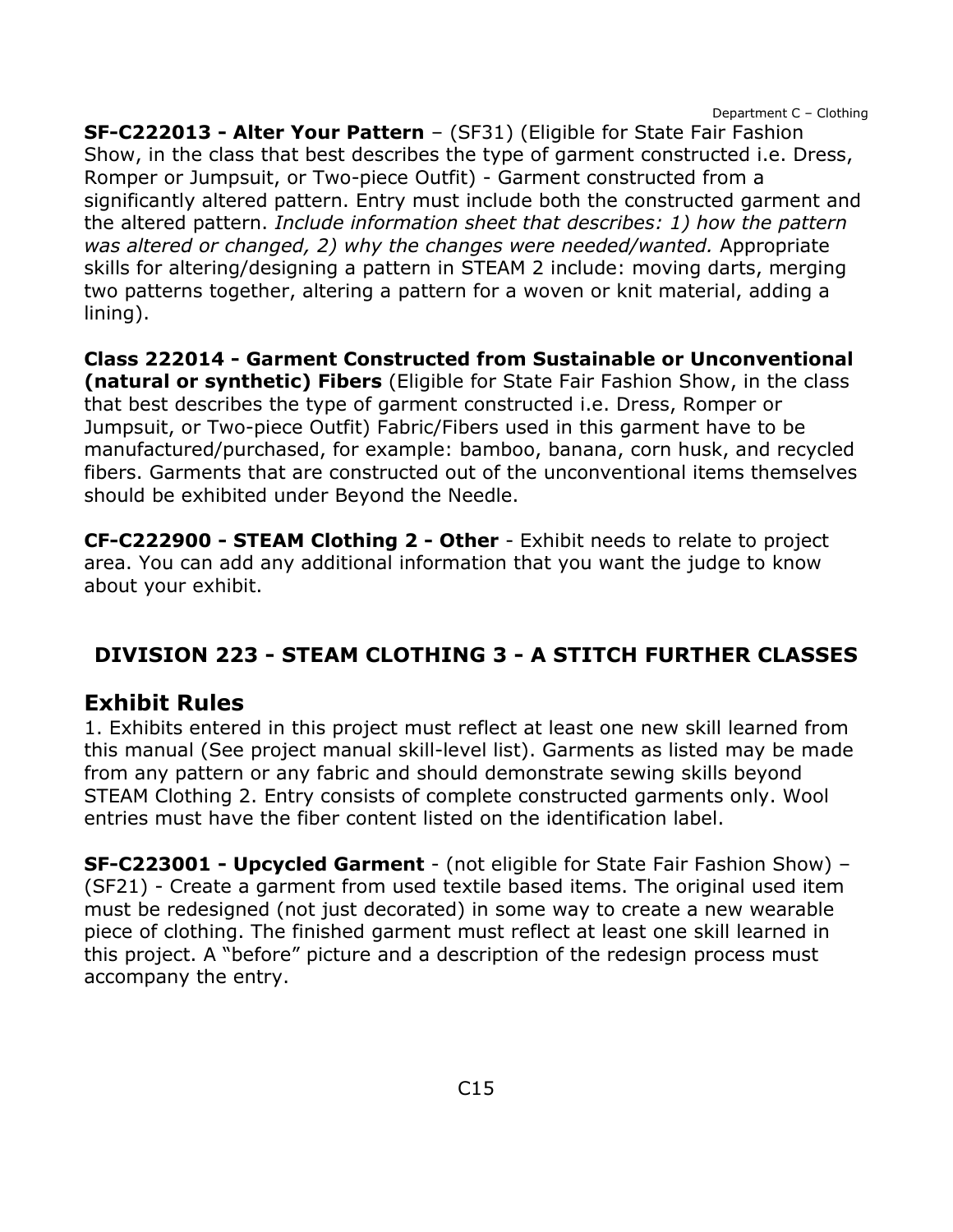**SF-C223002 - Upcycled Clothing Accessory -** (not eligible for State Fair Fashion Show) – (SF22) - A wearable accessory made from a used item. The item used must be changed in some way in the redesign process. The finished accessory must reflect at least one skill learned in this project. A "before" picture and a description of the redesign process must accompany the entry.

**SF-C223003 - Textile Clothing Accessory -** (not eligible for State Fair Fashion Show) – (SF23) - Textile accessory is constructed using at least one skill learned in this project. Entry examples include hats, bags, scarves, gloves. No metal, plastic, paper or rubber base items allowed (i.e. barrettes, headbands, flip flops, duct tape, etc.)

**SF-C223004 - Dress or Formal -** (eligible for State Fair Fashion Show) – (SF28)

**SF-C223005 - Skirted Combination** - (eligible for State Fair Fashion Show) – (SF28) - (skirt with shirt, vest or jacket OR jumper and shirt)

**SF-C223006 - Pants or Shorts Combination** - (eligible for State Fair Fashion Show) – (SF28) - (pants or shorts with shirt, vest or jacket)

**SF-C223007 - Romper or Jumpsuit -** (eligible for State Fair Fashion Show) – (SF28)

**SF-C223008 - Specialty Wear -** (eligible for State Fair Fashion Show) – (SF28) (includes swim wear, costumes, hunting gear, or chaps)

**SF-C223009 - Lined or Unlined Jacket -** (not eligible for State Fair Fashion Show) –  $(SF28)$  - (non-tailored).

**SF-C223010 - Coat, Blazer, Suit Jacket or Outerwear -** (eligible for State Fair Fashion Show) – (SF29) - A tailored blazer or suit jacket or coat**. Wool entries must have the fiber content listed on the identification label to be considered for the** *Make It With Wool* **Award.**

**SF-C223011 - Alter/Design Your Pattern** – (SF31) - (Eligible for State Fair Fashion Show, in the class that best describes the type of garment constructed i.e. Dress, Romper or Jumpsuit, or Two-piece Outfit) – Garment constructed from a significantly altered pattern. Entry must include both the constructed garment and the altered pattern. *Include information sheet that describes: 1) how the pattern was altered or changed, 2) why the changes were needed/wanted.* Appropriate skills for altering/designing a pattern in STEAM 3 include: moving darts, adding a zipper, merging two patterns together, altering a pattern for a woven or knit material, adding a lining, designing your own pattern)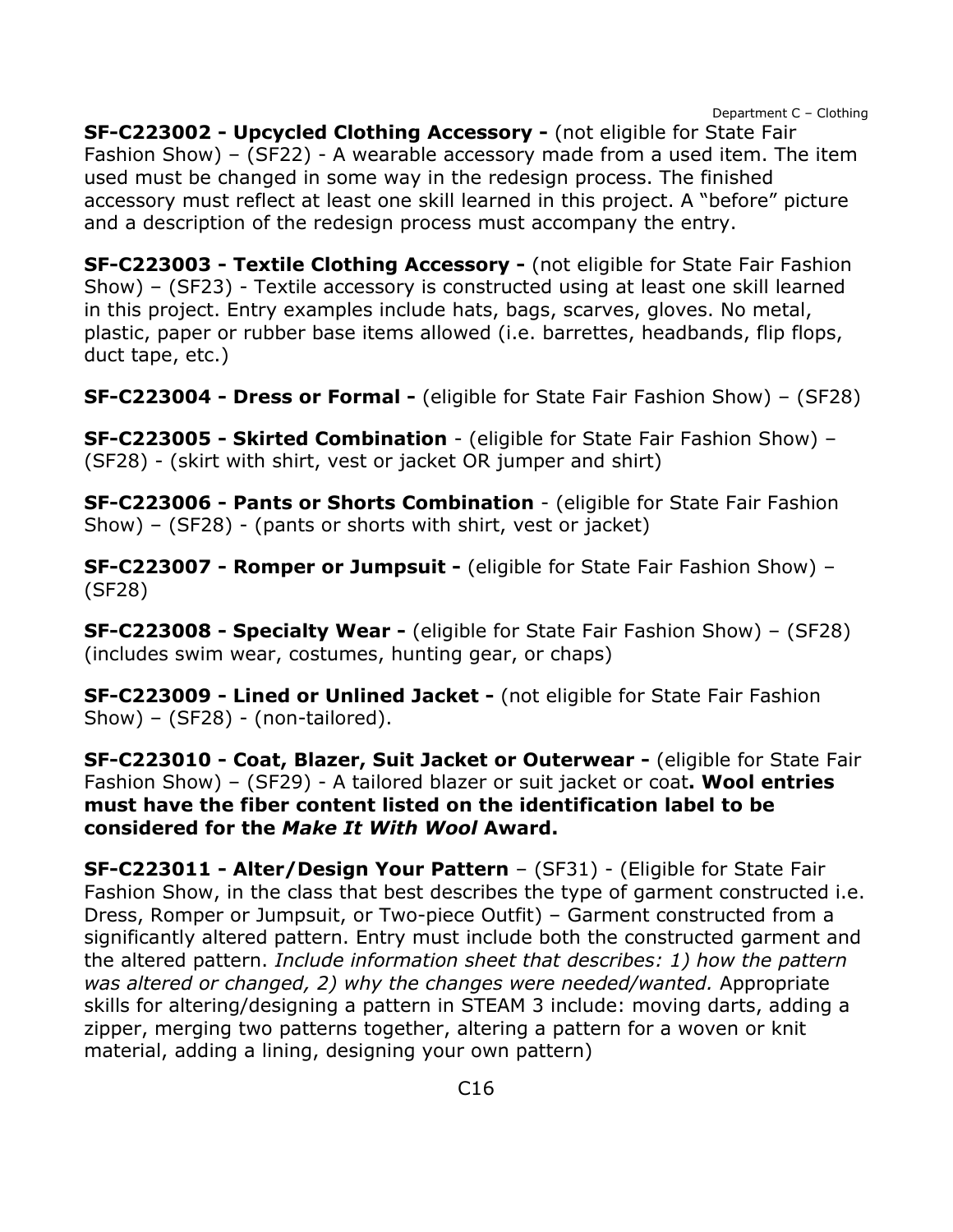**SF-C223012 - Garment Constructed from Sustainable or Unconventional (natural or synthetic) Fibers** (Eligible for State Fair Fashion Show, in the class that best describes the type of garment constructed i.e. Dress, Romper or Jumpsuit, or Two-piece Outfit) (SF32) Fabric/Fibers used in this garment have to be manufactured/purchased, for example: bamboo, banana, corn husk, and recycled fibers. Garments that are constructed out of the unconventional items themselves should be exhibited under Beyond the Needle.

**CF-C223900 - STEAM Clothing 3 - Other -** Exhibit needs to relate to project area. You can add any additional information that you want the judge to know about your exhibit.

## <span id="page-17-0"></span>**DEPARTMENT C - FIBER ARTS - KNITTING & CROCHETING**

The purpose of this category is to establish basic to advanced crochet and knitting skills. In addition, projects in this category require 4-H'ers to select adequate yarn and make design decisions. For more resources and materials in this category refer to the resource section at the bottom of the page.

## **Rules**

#### **1. Entry Tags:**

**Boyd County -** Boyd County Clothing Exhibits **do not need entry tags** on them at Pre-Fair or the County Fair.

**Holt County –** Every Holt County Clothing Exhibits **do need an entry tag.** Every exhibit must be described on the appropriate entry tag accompanying it (for example: blue afghan, yellow sweater, crocheted gray elephant). Attach the entry tag securely to the exhibit using straight pin or safety pins (no paper clips).

**2. Identification Labels:** Each item entered as a knitting or crochet exhibit must have a label attached stating: County, Exhibitor's name and age, project name and class in which exhibit is entered, and the number of years enrolled in the project exhibited. Wool entries must have the fiber content listed on the identification label. Attach a label on every component of the exhibit using safety pins or by basting. Not responsible for unlabeled items.

**3. Preparation of Exhibits:** Knitted and Crocheted exhibits should be entered in the most appropriate manner for the exhibit.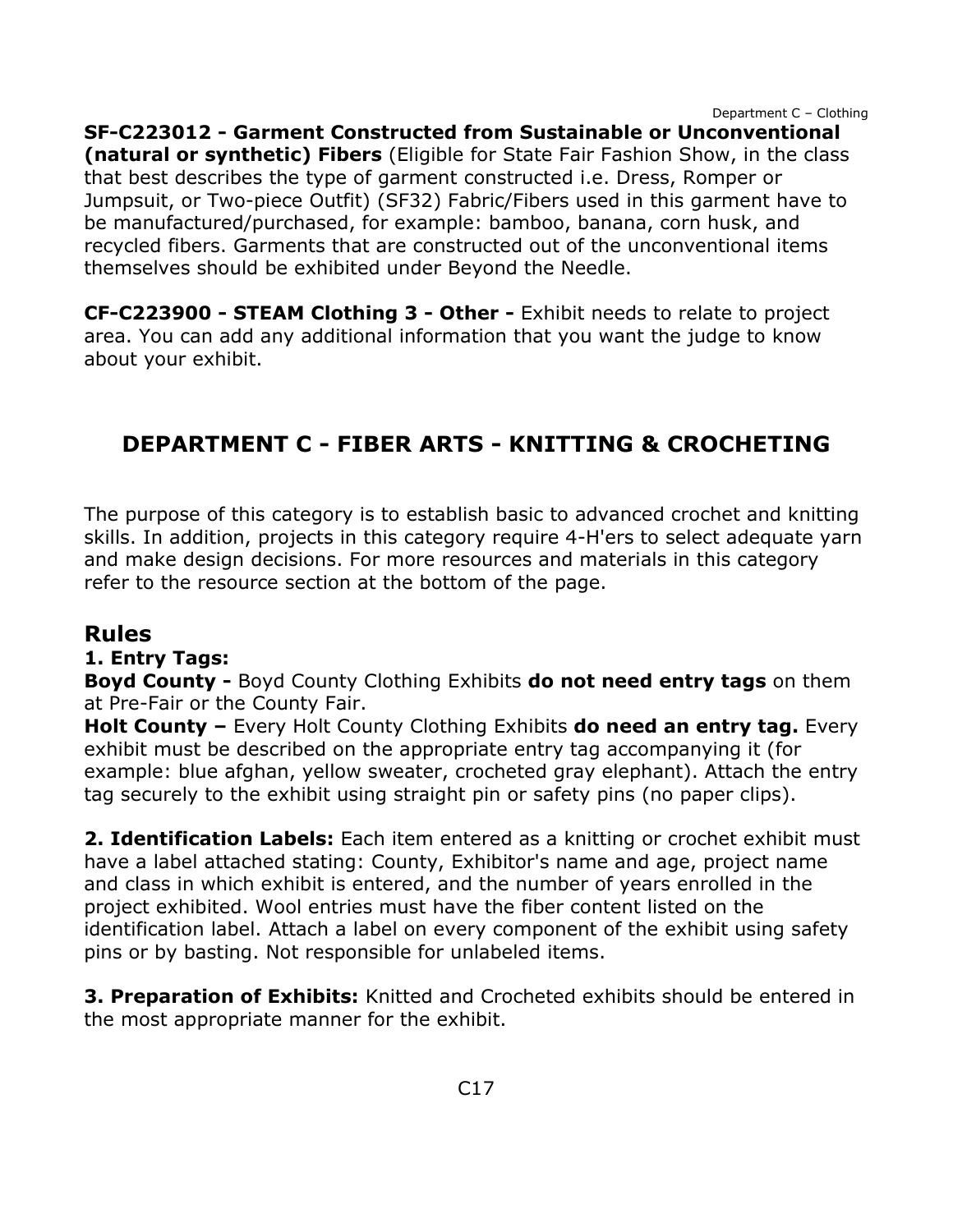**4. General:** Garments as listed may be made for self (4-H member) or another person. All knitted and crocheted items will be displayed together or by county. 4-H'ers enrolled in knitted and crocheted projects should continue their skill development. Once you have exhibited in a higher level, you are not eligible to exhibit in a lower level. Ex. Once you exhibit in Knitting Level 3, you are not eligible to exhibit in Knitting Level 2.

## **Eligibility**

All static exhibits must have received a purple ribbon at the county fair to advance to the State Fair.

### **Quota**

County Fair Quota - For general rules see the [General Rules and Regulations](https://unl.box.com/s/e7w1cmzwit0us89x96k1h2gdrs51dsy2)  [Section of the Fair Book](https://unl.box.com/s/e7w1cmzwit0us89x96k1h2gdrs51dsy2) State Fair Quota - Refer to general rules for information regarding quota <https://4h.unl.edu/fairbook/general/rules>

## **Scoresheets, Forms, and Contest Study Materials**

Scoresheets, forms, contest study materials, and additional resources can be found at [https://go.unl.edu/ne4hknitting-crocheting.](https://go.unl.edu/ne4hknitting-crocheting)

### **State Fair Special Awards**

**Premier 4-H Science Award** is available in this area. Please see General Rules for more details.

**4-H Design Gallery** All garments and accessories will be juried to be selected for the 4-H Design Gallery at the Nebraska State Fair.

**Make It With Wool Award** All garments with at least 60% wool content are eligible for this award.

### **Resources**

To find the youth and leader resources associated with this project area go to [https://4hcurriculum.unl.edu/.](https://4hcurriculum.unl.edu/) Use the search box to search by curriculum area.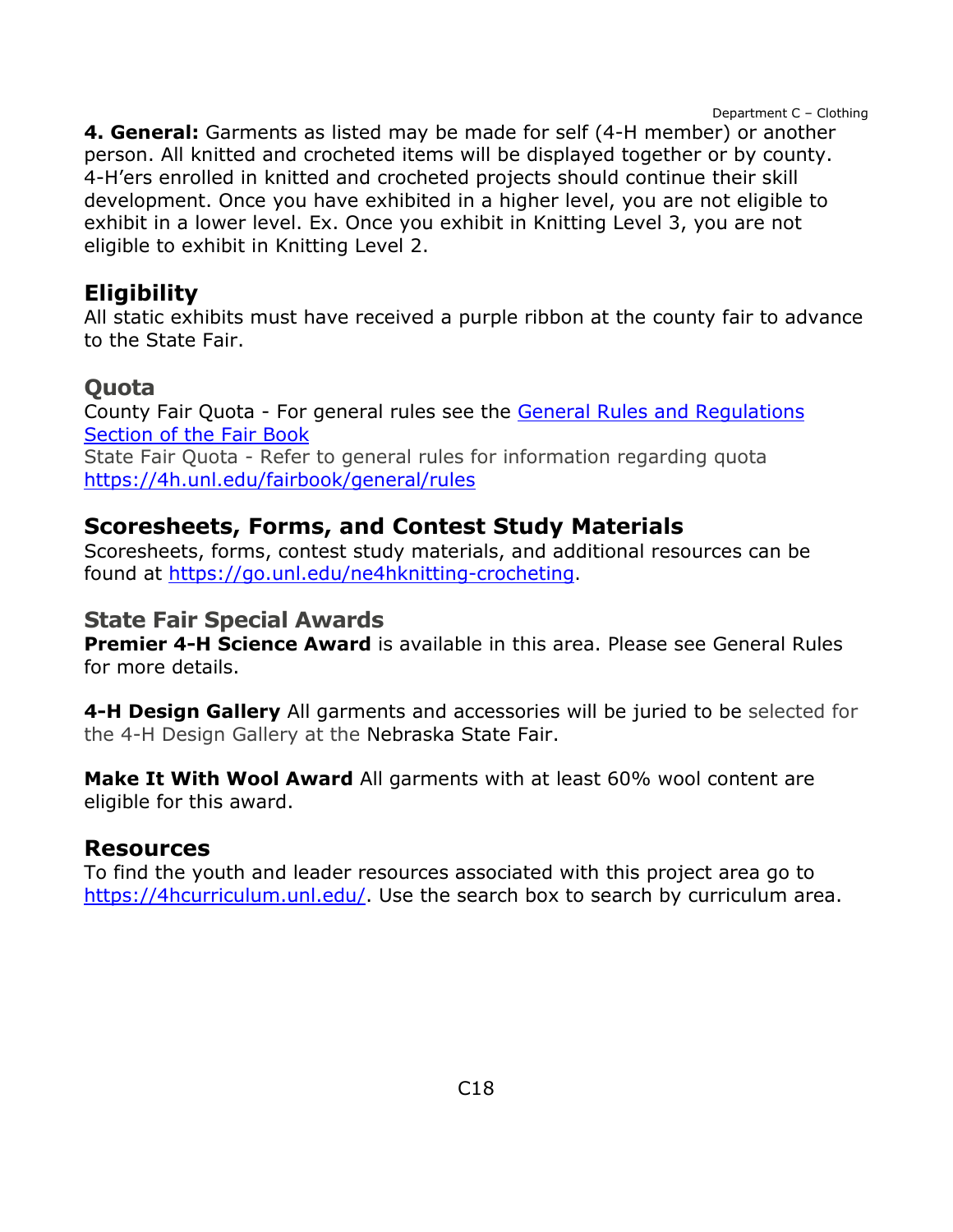## **DIVISION 225 - KNITTING CLASSES**

### <span id="page-19-0"></span>**Exhibit Rules**

1. All knitted items will be displayed in the clothing area.

2. Criteria for judging knitting: Design and Color, Neatness, Knitting Mechanics, Trimmings, and Constructions Finishes.

3. Each knitted exhibit must include the following information or exhibit will be lowered one ribbon placing:

- 1. What was your goal(s) in making this exhibit? (Example: Learn how to block a garment or learn how to use two different yarn(s)
- 2. What steps did you take as you worked toward your goal(s)?
- 3. What were the most important things you learned as you worked toward your goal(s)?
- 4. Gauge Number of rows per inch; number of stitches per inch.
- 5. Size of needles, finger knitted, arm knitted, loom or machine knitted.
- 6. Kind of yarn weight and fiber content.
- 7. Names of stitches used.
- 8. Copy of directions.

**CF-C225900 - Level 1 Knitted Clothing or Home Environment Item** - (SF60) - Examples include: slippers, hat, mittens, etc.

**SF-C225001 - Level 2 Knitted Clothing** - (SF60) - (Garment eligible for State Fair Fashion Show) – Knitted garment using basic stitches [including: Knit (K), Purl (P), Slip Knit Pass Over (SKPO), Knit Two Together (K2tog), Yarn Over (yo)] to form patterns.

**SF-C225002 - Level 2 Knitted Home Environment Item** - (SF60) - Knitted Item using basic stitches [including: Knit (K), Purl (P), Slip Knit Pass Over (SKPO), Knit Two Together (K2tog), Yarn Over (yo)] to form patterns.

**SF-C225003 - Arm or Finger Knitted Item** - (SF60) - (Clothing or Home Environment Item)

**SF-C225004 - Loom Knitted Item** - (SF60) - (Clothing or Home Environment Item)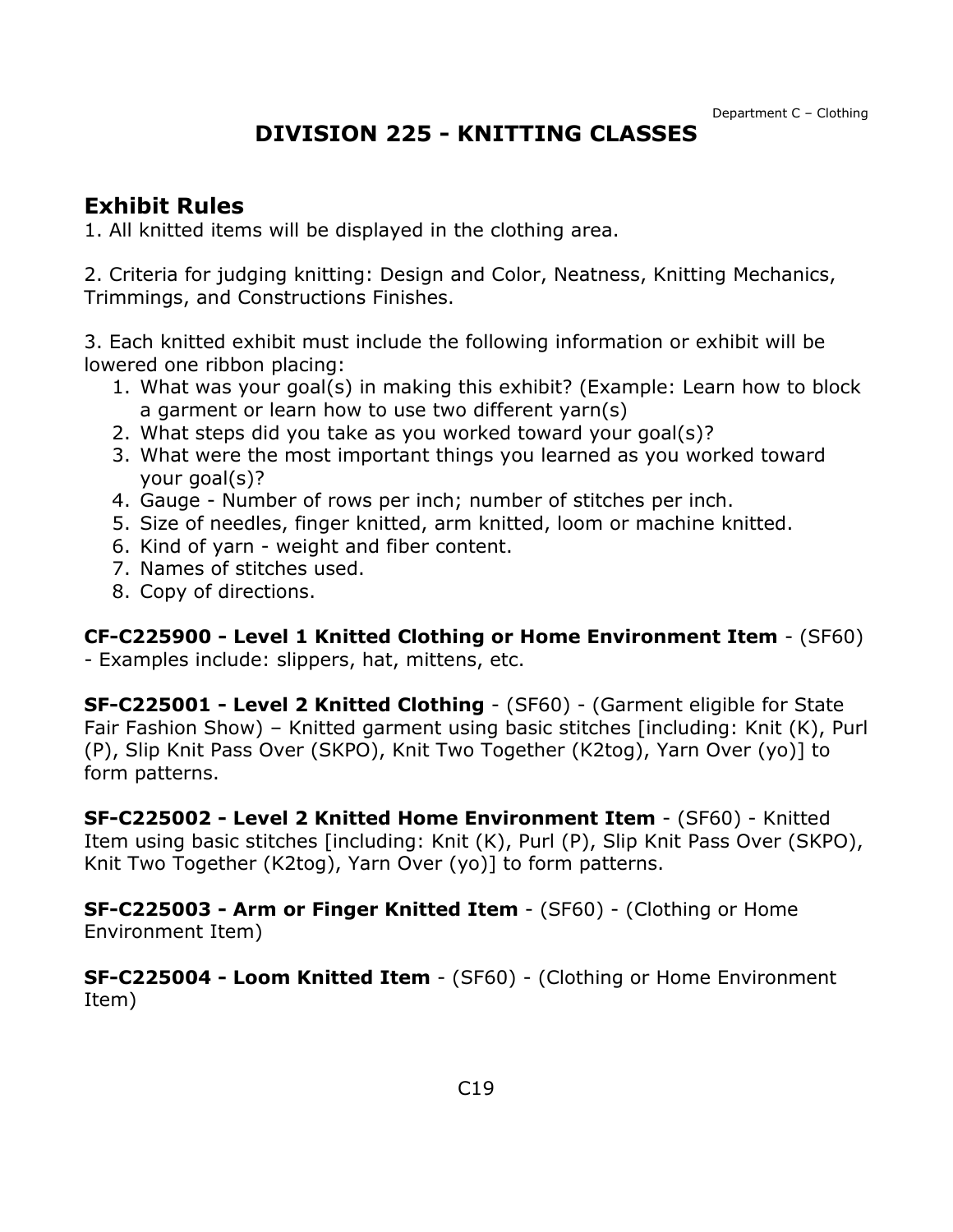**SF-C225005 - Level 3 Knitted Clothing** - (SF60) - (Garment eligible for State Fair Fashion Show) - Knitted garment made from advanced knitting stitches such as pass slip stitch over, double-pointed needle knitting, cable Turkish, tamerna, plait, germaine, feather and fan or knitting with one or more patterns such as Aran or Fair Isle. Made by using stiches learned in Level 2 while advancing to circular knitting, double pointed needle knitting, knitting with multiple pattern stiches, and changing colors throughout the garment such as argyle knitting and chart knitting.

**SF-C225006** - (SF60) - **Level 3 Knitted Home Environment Item** - Knitted item made by using stitches learned in Level 2 while advancing to circular knitting, double pointed needle knitting, knitting with multiple pattern stitches, and changing colors throughout the garment such as argyle knitting and chart knitting.

### **SF-C225007** - (SF60) - **Level 3 Machine Knitting**

**CF-C225901 - Knitting - Other** - (SF60) - Exhibit needs to relate to project area. You can add any additional information that you want the judge to know about your exhibit.

# **DIVISION 226 - CROCHET CLASSES**

## <span id="page-20-0"></span>**Exhibit Rules**

1. All crochet items will be displayed in the clothing area.

2. Criteria for judging crochet: Design and Color, Neatness, Crochet Mechanics, Trimmings, and Construction Finishes.

3. Each crocheted exhibit must include the following information or exhibit will be lowered one ribbon placing:

- 1. What was your goal(s) in making this exhibit (Example: Learn how to block a garment or learn how to use two different yarn(s).
- 2. What steps did you take as you worked toward your goal(s)?
- 3. What were the most important things you learned as you worked toward your goal(s)?
- 4. Gauge and size of hook.
- 5. Kind of yarn weight and fiber content or other material used.
- 6. Names of stitches used.
- 7. Copy of directions.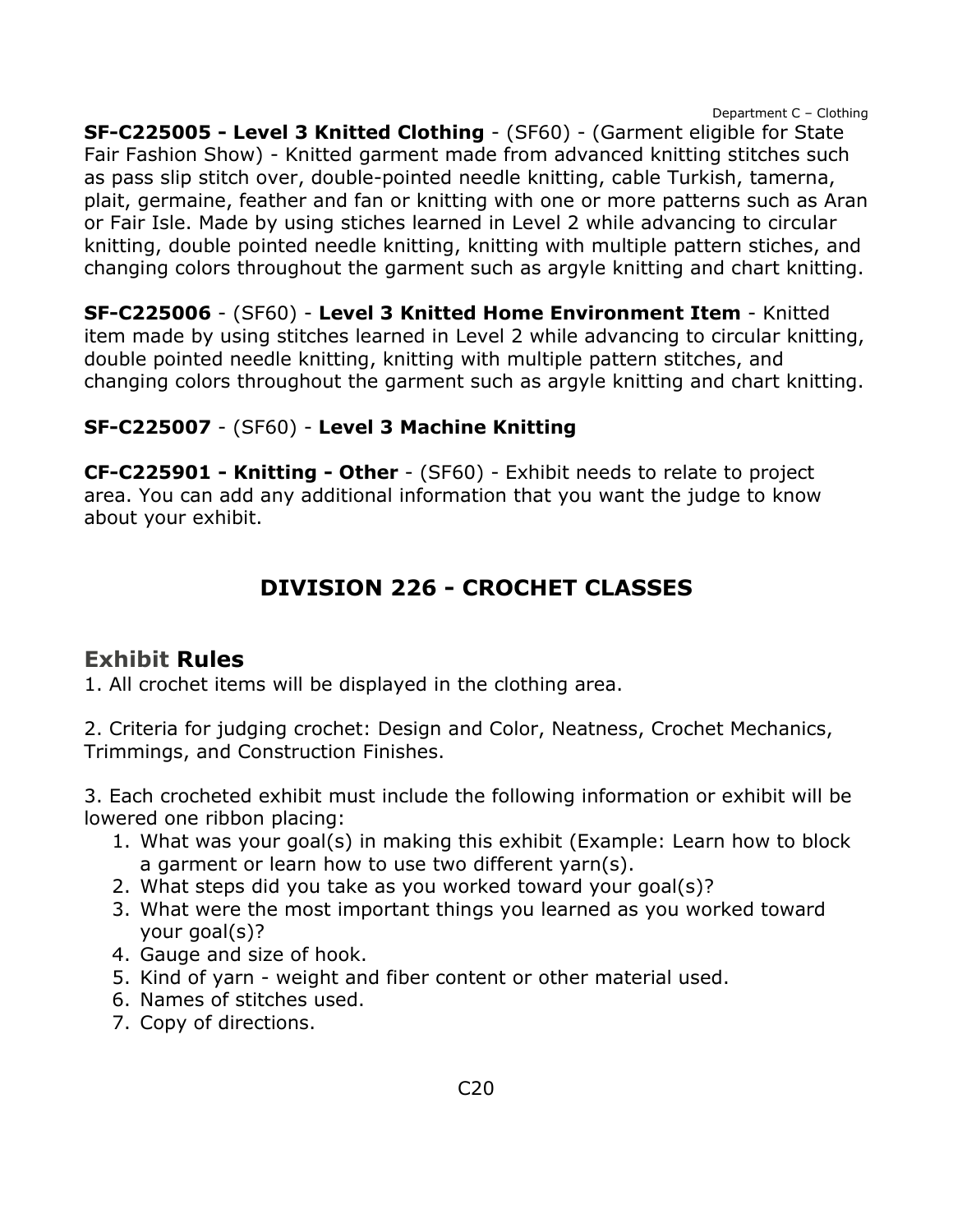**CF-C226900 – Level I Crocheted Clothing or Home Environment Item** –

(SF61) - Examples include coil purse, scarf, stole, slippers, potholder, etc.

**SF-C226001 - Level 2 Crocheted Clothing** - (SF61) - (Garment eligible for State Fair Fashion Show) - Crochet garment using basic stitches (including: chain, single, double, half-double, treble) to form patterns.

**SF-C226002 - Level 2 Crocheted Home Environment Item** - (SF61) - Crochet item using basic stitches (including: chain, single, double, half-double, treble) to form patterns.

**SF-C226003 - Level 3 Crocheted Clothing** - (SF61) - (Garment eligible for State Fair Fashion Show) - Crochet garment using stitches learned in Level 2 while advancing to use afghan stitch, broomstick lace, hairpin lace, design motifs, and multiple pattern stitches.

**SF-C226004 - Level 3 Crocheted Home Environment Item** - (SF61) - Crochet item using stitches learned in Level 2 while advancing to use afghan stitch, broomstick lace, hairpin lace, design motifs, and multiple pattern stitches.

**CF-C226901 - Crochet - Other** - Exhibit needs to relate to project area. You can add any additional information that you want the judge to know about your exhibit.

## **DEPARTMENT C – QUILT QUEST**

<span id="page-21-0"></span>In Quilt Quest, 4-Hers learn skills as they progress through the project. The least experienced 4-H exhibitor will select fabric, cut, and sew together only squares or rectangles in making the quilt top. They may have additional guidance in piecing the quilt block and layering together the quilt top, inner batting and the quilt bottom. Another person can do the quilting for them.

In the Premier class, the 4-Her has developed skills to be able to do all of the work by himself/herself. This includes pattern and fabric selection, cutting and sewing individual pieces, layering the quilt top/batting/backing together, and quilting. Quilting may be done by hand, by sewing machine or by a commercial-grade quilting machine. After quilting, the 4-Her must finish the quilt by "squaring it up," put binding on the edge, and placing a label on the quilt which provides details about the quilt making process for historical purposes.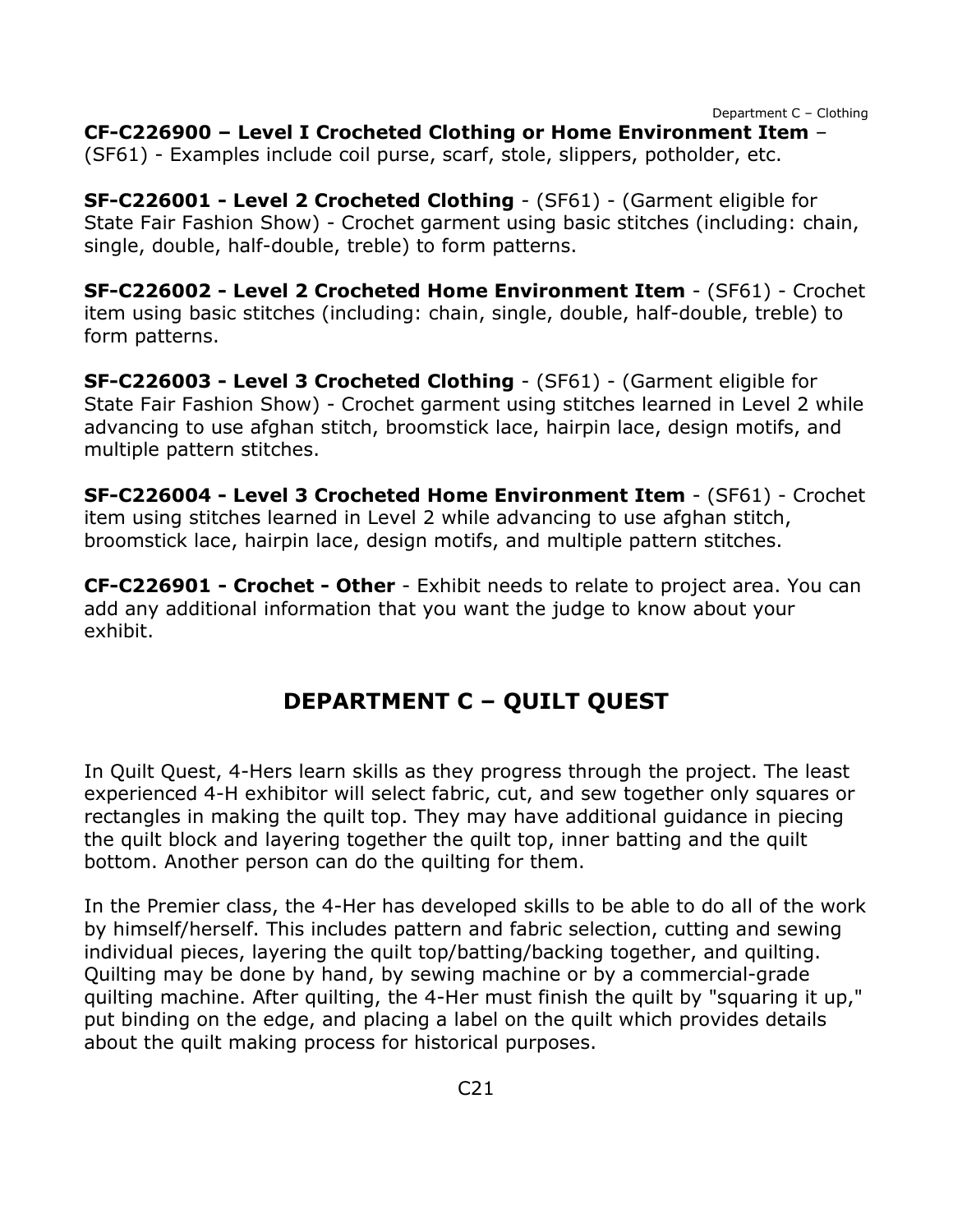## **Rules**

- All entry cards and support information must be attached using a safety pin. **No straight pins.**
- When judging Quilt Quest exhibits, the judges consider SF209 "Standards for Judging Quilts and Quilted Items."
- For all classes, 4-Hers can choose fabrics for the quilt by selecting fabric from fabric bolts. 4-Hers may also use "fabric collections" offered by manufacturers in a particular designer or fabric line. Examples of fabric collection include:
	- o **Jelly Rolls** are made of (up to) 40 different strips of 2 ½" wide fabric laying on top of one another and rolled up to look like a jelly roll. The fabric is created by one designer or fabric line and compliments each other. In many cases, less skilled 4-Hers find it difficult to cut narrow strips with a rotary cutter and ruler, so this fabric selection may make it easier as they learn.
	- o **Honey Buns** are made like the Jelly Rolls with 1 ½" strips of fabrics.
	- o **Layer Cakes** are 10" squares of fabric from a manufactured designer or fabric line with different pieces of fabric "layered" on top of one another to look like a piece of cake.
	- o **Charm Packs** are made of 5" squares of coordinating fabric and may be tied up with a string or scrap of fabric.
	- o **Candies** are 2.5" squares of fabric from a manufactured designer or fabric line.
	- o **Turnover** is a collection of coordinating fabrics that are cut into 6" triangles.
	- o **Fat Quarters** are ½ yard cuts of fabric which are cut in half to make a rectangle that is approximately 18" x 21". (One half yard of fabric yields 2 fat quarters). The "fat quarter" can be more economical to purchase for a smaller quilt because the purchaser does not have to buy the entire yardage width.
	- o **Fabric Kit** is a collection of fabrics cut in large pieces to accommodate the requirements of a particular quilt pattern. The 4-Her must cut out all of the smaller squares, rectangles, etc. to make the quilt top according to the pattern directions.

After fabric selection, youth can use a variety tools for cutting the fabric and completing the quilt. Cutting into pattern pieces may include hand roller die cutting machines that cut particular shapes which can be appliqued to fabric. This is allowed in the construction of the quilt.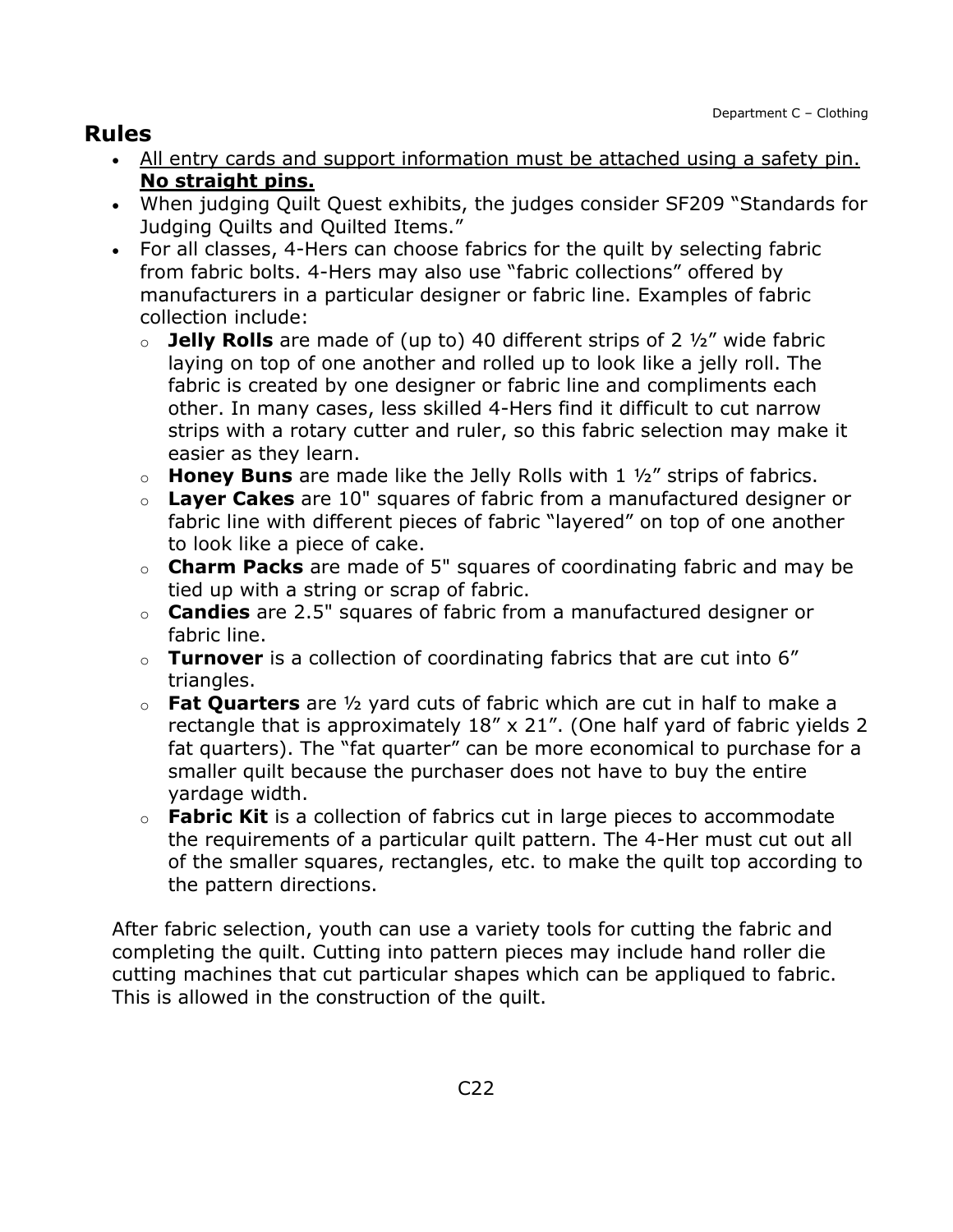- o A quilted exhibit is made up of at least 3 layers. Exhibits must be quilted or tied through all layers.
- o Fleece blankets are not eligible in this division.
- $\circ$  Ouilts must have a permanent label on the back in the bottom right corner with quilter's name and date of completion.

## **Eligibility**

**All static exhibits must have received a purple ribbon at the county fair to advance to the State Fair.**

## **Quota**

County Fair Quota - For general rules see the [General Rules and Regulations](https://unl.box.com/s/e7w1cmzwit0us89x96k1h2gdrs51dsy2)  [Section of the Fair Book](https://unl.box.com/s/e7w1cmzwit0us89x96k1h2gdrs51dsy2)

State Fair Quota - Refer to general rules for information regarding quota <https://4h.unl.edu/fairbook/general/rules>

### **Scoresheets, Forms, and Contest Study Materials**

Scoresheets, forms, contest study materials, and additional resources can be found at [https://go.unl.edu/ne4hquilting.](http://go.unl.edu/ne4hquilting)

### **State Fair Special Awards**

Premier 4-H Science Award is available in this area. Please see General Rules for more details.

#### **Resources**

To find the youth and leader resources associated with this project area go to [https://4hcurriculum.unl.edu/.](https://4hcurriculum.unl.edu/) Use the search box to search by curriculum area.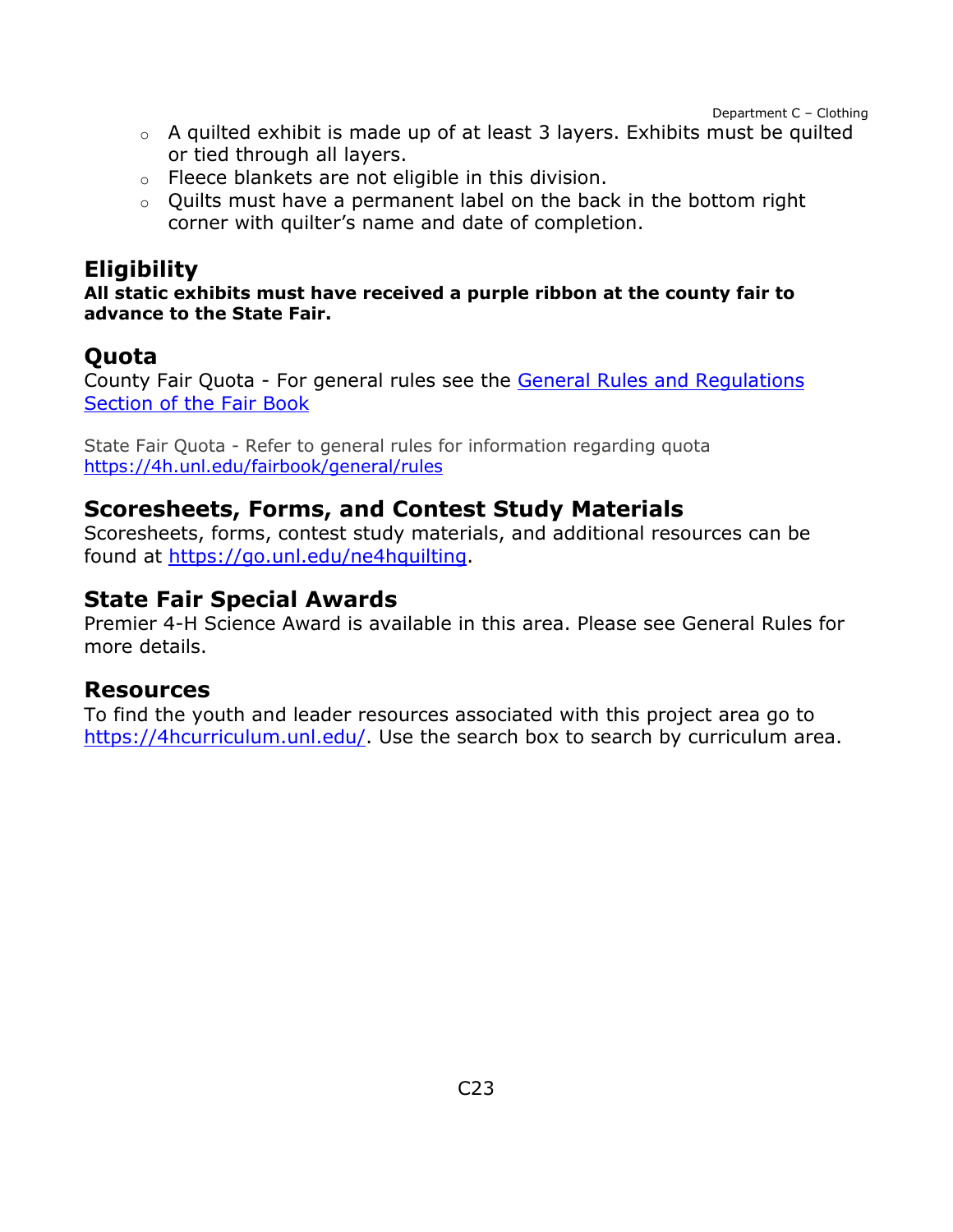# **DIVISION 229 - QUILT QUEST CLASSES**

## <span id="page-24-0"></span>**Barn Quilts –**

### **Exhibit Rules**

1. Supporting information is required for this exhibit. Information must also include elements or principles of design used and steps taken to complete project. Please note this is the Home Environment information sheet [https://unl.app.box.com/s/ak4lbzztbvcr7hhxxtl1ywv17wn9xc03/file/147878260809.](https://unl.app.box.com/s/ak4lbzztbvcr7hhxxtl1ywv17wn9xc03/file/147878260809) Exhibits without **supporting information** will be dropped a ribbon placing. A barn quilt is a large piece of wood that is painted to look like a quilt block

#### **SF-C229021- Barn Quilt created that is Less than 4'x4' -** (SF208B)

**SF-C229022 - Barn Quilt created that is 4'x4' or Larger -** (SF208B)

## **Exploring Quilts**

**SF-C229010 - Exploring Quilts** – (SF208C) - Illustrate some aspect of quilts or quilt making. Examples include, but are not limited to language arts, quilts of different cultures, chemistry, design, preservation, history, construction, mathconversion of quilt patterns, textiles/fabrics, computerization, and entrepreneurship. History may include history of an old quilt or history/research of a particular style of quilt such as Baltimore album quilts or Amish quilts. Exhibit may be a 14 x 22 inch poster, notebook, CD, PowerPoint, Prezi, DVD, YouTube or other technique. All items in an exhibit must be attached together and labeled. NO quilted items should be entered in this class.

**SF-C229030 - Computer Exploration** – (SF208C) - Poster or notebook with a minimum of six computer generated quilt designs or color variations on a quilt design. Include information on type of program used, process used to generate designs, or how you used color to create different quilt designs. Size of poster or notebook to be suitable for the exhibit.

## **Premier Quilt**

### **Exhibit Rules**

1. Entire quilt is the sole work of the 4-H member, including quilting (hand or machine). The youth may receive guidance but no one else may work on the quilt. Tied quilts are not eligible for this class.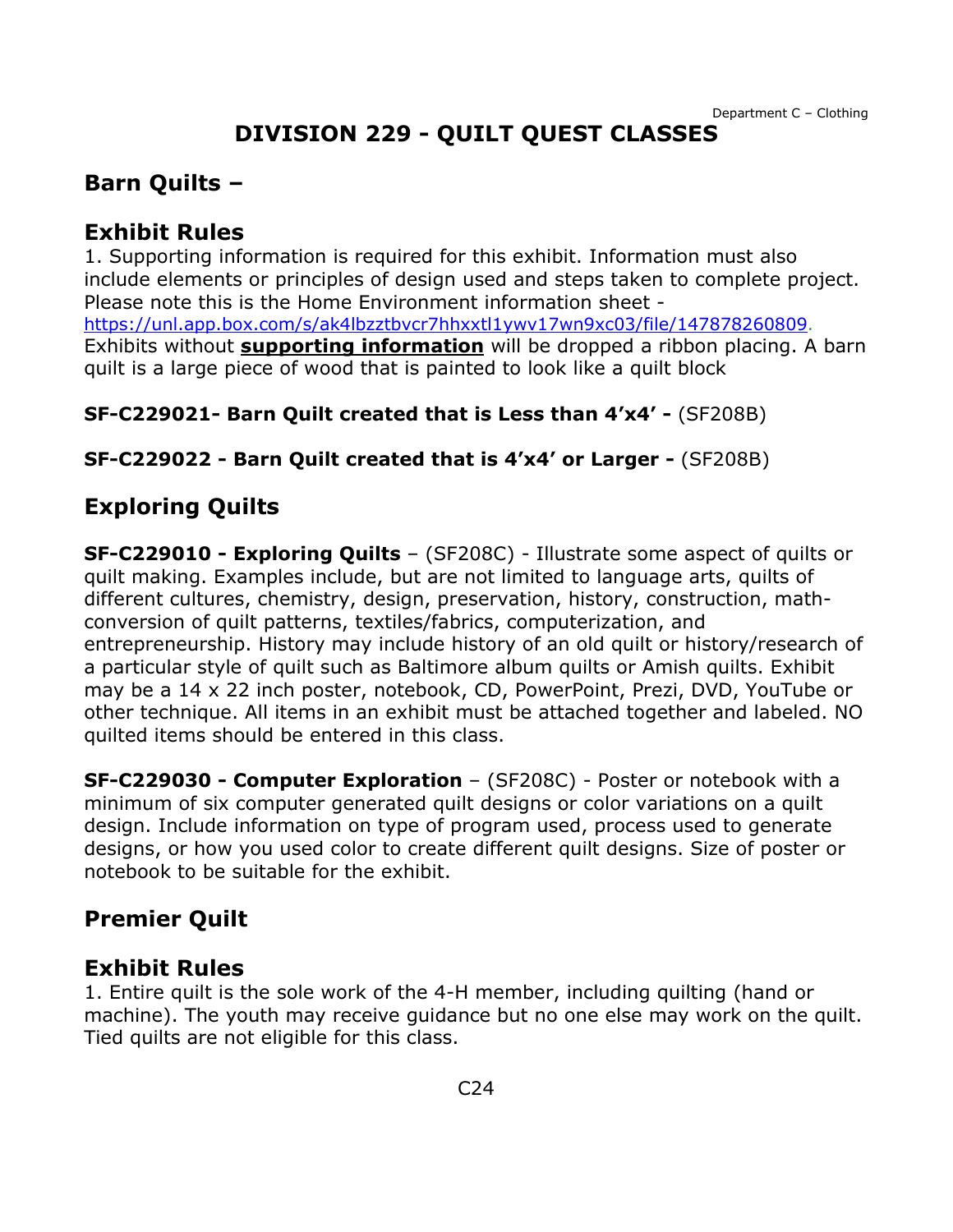#### **SF-C229080 - Hand Quilted -** (SF208A)

**SF-C229081 - Sewing Machine Quilted -** (SF208A)

**SF-C229082 - Long arm quilted - non computerized/hand guided -** (SF208A)

**SF-C229083 - Long arm quilted – computerized -** (SF208A)

## **Quilt Design Other than Fabric**

### **Exhibit Rules**

1. Supporting information is required for this exhibit. Information must also include elements or principles of design used and steps taken to complete project. Please note this is in the Home Environment information sheet: <https://unl.app.box.com/s/ak4lbzztbvcr7hhxxtl1ywv17wn9xc03/file/147878260809> Exhibits without **supporting information** will be dropped a ribbon placing.

**SF-C229020 - Quilt Design other than Fabric** - SF208B - Two or three dimensional item with quilt design made using medium other than fabric, such as stained glass, paper, etc.

## **Quilted Exhibits**

### **Exhibit Rules**

1. Please note the description of classes. They denote degree of difficulty in construction and not the number of years in the project. A quilted exhibit consists of 3 or more layers. All quilted exhibits must be quilted (machine or hand) or tied. All quilt piecing and finishing must be the sole work of the 4-H member. Quilting, whether machine or hand quilted, may be done by another individual except for the Premier Quilt class. No pre-quilted fabric may be used. Wall quilts must have a hanging sleeve on the back of the quilt or some method for hanging. All quilted exhibits must be clean and finished for intended purpose. On a half sheet of 8½ x 11 inch paper, include an explanation answering the following questions: A) How did you select the design and fabrics including whether or not you used a kit, jelly roll, charm squares, etc.? B) What did you do and what was done by others? C) What did you learn you can use on your next project?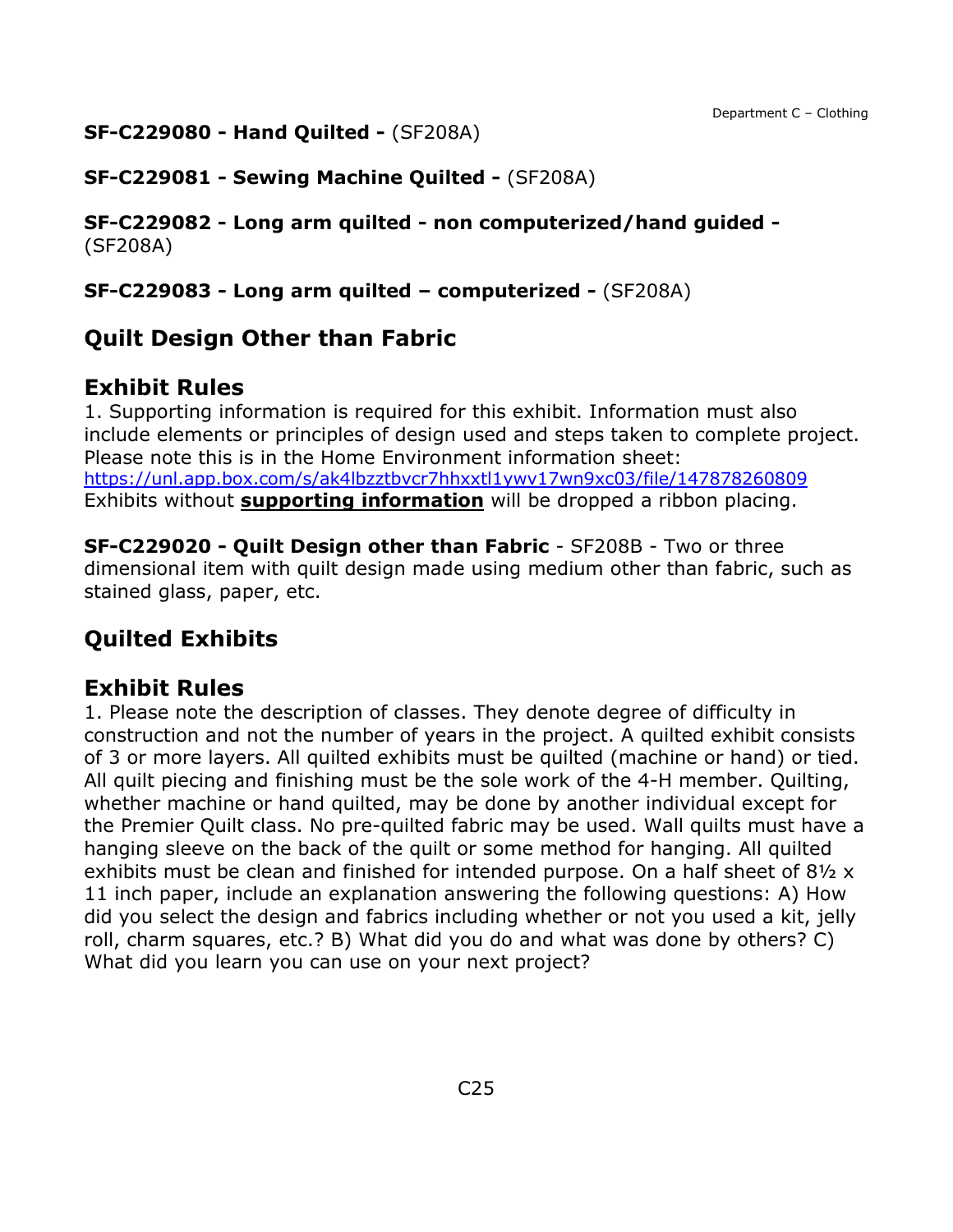## **Classes 40-42**

**SF-C229040 - Wearable Art** – (SF208A) - Quilted clothing or clothing accessory which must have a recognizable amount of quilting and may include fabric manipulation. Quilting must be done by 4-H member.

On a half sheet of 8  $\frac{1}{2} \times 11$  inch paper, tell how you selected the design and fabrics including whether or not you used a kit, jelly roll, charm squares, etc.

**SF-C229041 - Inter-Generational Quilt** – (SF208E) - A quilt made by a 4-H member and family members or friends of different generations.

On a half-sheet of 8½ x 11 inch paper, include an explanation answering the following questions:

A) How was the quilt planned and who did what in the construction of the quilt?

B) How did you select the design and fabrics including whether or not you used a kit, jelly roll, charm squares, etc.?

C) What did you learn that you can use on your next project?

**SF-C229042 - Service Project Quilt** – (SF208D) - A quilt constructed by a 4-H member or group to be donated to a worthy cause.

On a half sheet of 8 ½ x 11 inch paper, include an explanation answering the following questions:

A) Why was the quilt constructed and who will receive the donated quilt?

B) How did you select the design and fabrics used including whether or not you used a kit, jelly roll, charm squares, etc.?

C) What did you do and what was done by others?

D) What did you learn that you can use on your next project?

## **Classes 50-52 - (SF208A)**

Pieced quilts made up of squares and/or rectangles.

**SF-C229050 – Unit 1 - Small** - length + width = less than 60". This size includes miniature quilts, wall hangings, table runners, placemats (4), and pillows. All items must be quilted. Pillows must have a quilted top, not just pieced patchwork.

**SF-C229051 – Unit 1 - Medium** - length + width = 61" to 120"

**SF-C229052 – Unit 1 - Large** - length + width = over 120"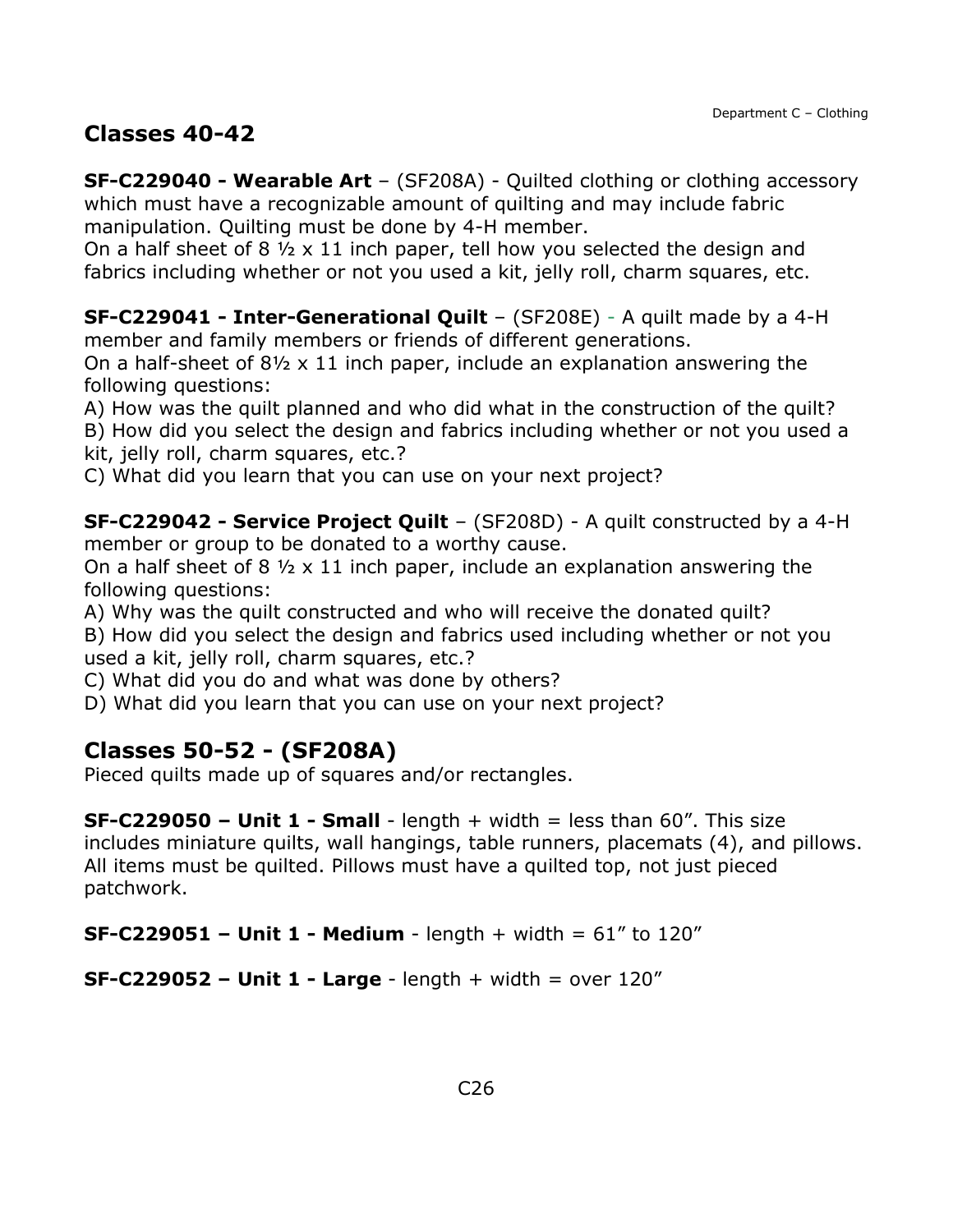## **Classes 60-62 – (SF208A)**

In addition to any of the methods in classes 50-52, quilts may have triangles, and/or may be embroidered.

**SF-C229060 - Unit 2 - Small** - length + width = less than 60". This size includes miniature quilts, wall hangings, table runners, placemats (4), and pillows. All items must be quilted. Pillows must have a quilted top, not just pieced patchwork.

**SF-C229061 - Unit 2 - Medium** - length + width = 61" to 120"

**SF-C229062 - Unit 2 - Large** - length + width = over 120"

## **Classes 70-72 - (SF208A)**

In addition to any of the methods in classes 50–62, quilts may have curved piecing, applique, Celtic style, stained glass style, paper piecing, art quilt style, (An art quilt is an original exploration of a concept or idea rather than the handing down of a "pattern". It experiments with textile manipulation, color, texture and/or a diversity of mixed media. An Art Quilt often pushes quilt world boundaries), or other non-traditional styles.

**SF-C229070 - Unit 3 - Small** - length + width = less than 60". This size includes miniature quilts, wall hangings, table runners, placemats (4), and pillows. All items must be quilted. Pillows must have a quilted top, not just pieced patchwork.

**SF-C229071 - Unit 3 - Medium** - length + width = 61" to 120"

#### **SF-C229072 - Unit 3 - Large** - length + width = over 120"

**CF-C229900 - Quilt Quest - Other** - Exhibit needs to relate to project area. Examples may include: Photography (Photographs of a quilt or quilts. May be part of a history of one quilt, showing the quilt and quilt maker, or may be a series of photographs taken at a quilt show or other event. Captions are encouraged. Mount on poster board, black preferred, in size appropriate for the photos and exhibit.), One Block Project (Fabric block made and finished, with a border, into a table mat or other small project.), Hand Quilting (Small project on plain fabric, finished into a useable item, hand quilted by the 4-H'er. Templates may be used for the quilt design, or they may be hand drawn or traced from other sources. May make into a pillow, wall hanging, or other finished item.), etc. You can add any additional information that you want the judge to know about your exhibit.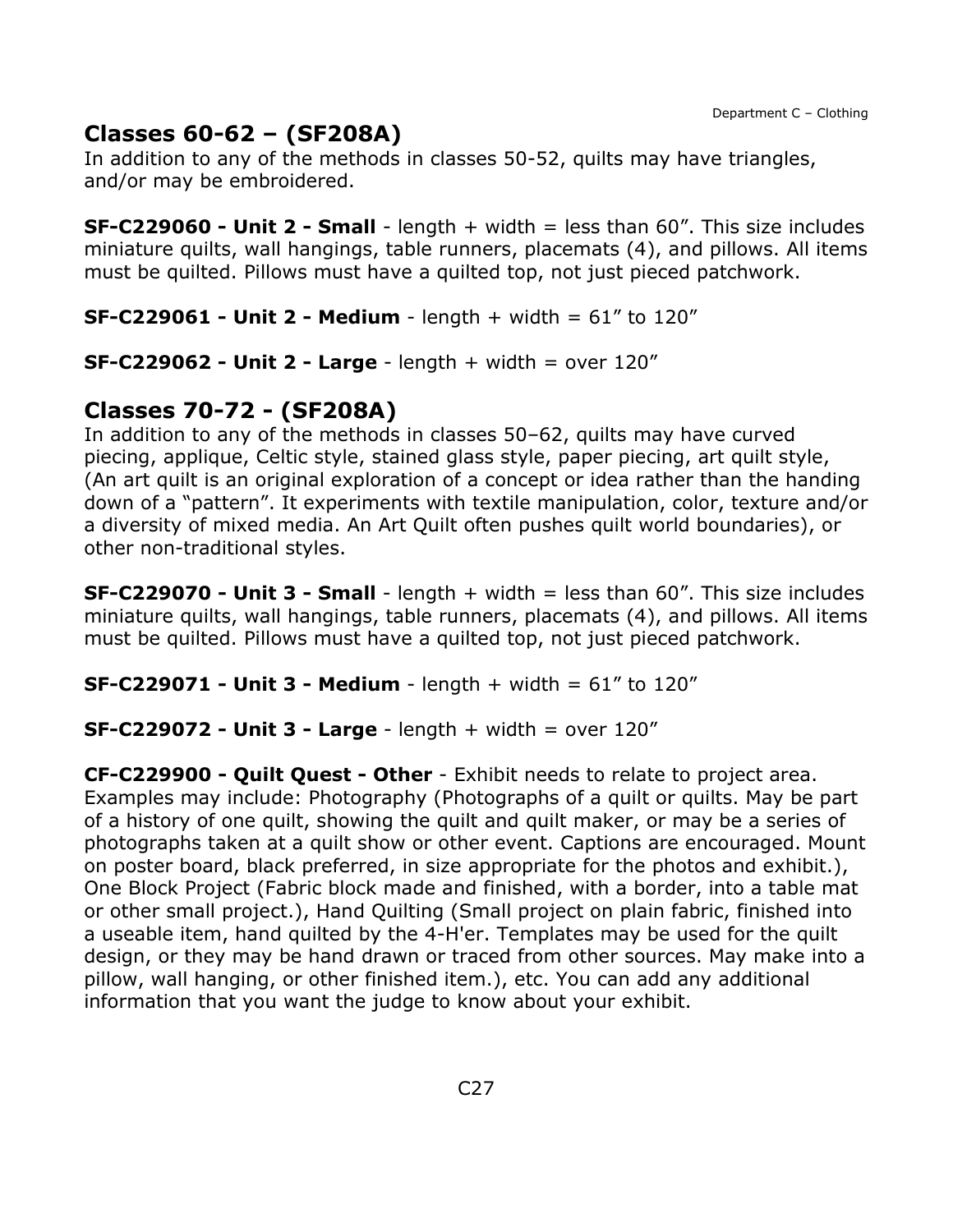## **DEPARTMENT C - CONSUMER MANAGEMENT**

<span id="page-28-0"></span>Consumer management helps participants learn more about how to make smart fiscal decisions and how to improve financial literacy. The different exhibits provide a variety of learning experiences for 4-H'ers. Participants in this category will emphasize setting smart goals and keeping a spending plan. For more resources and materials in this category refer to the resource section at the bottom of the page.

#### **Rules**

See the "General Rules and Regulations" section of this fair book

### **Eligibility**

All static exhibits must have received a purple ribbon at the county fair to advance to the State Fair.

### **Scoresheets, Forms, and Contest Study Materials**

Scoresheets, forms, contest study materials, and additional resources can be found at [https://go.unl.edu/ne4hconsumermanagement.](https://go.unl.edu/ne4hconsumermanagement)

#### **Resources**

To find the youth and leader resources associated with this project area go to [https://4hcurriculum.unl.edu/.](https://4hcurriculum.unl.edu/) Use the search box to search by curriculum area.

## **DIVISION 240 - SHOPPING IN STYLE CLASSES**

#### <span id="page-28-1"></span>**Exhibit Rules**

1. If exhibit is a poster it should be on 14" x 22" poster board. If a three-ring binder is used it should be 8  $\frac{1}{2}$  x 11"x 1". Video exhibits should be less than 5 minutes in length and be able to be played on a PC using Windows Media Player, Real Player, or QuickTime Player.

#### **\*Exhibits NEED to be turned in at County Pre-fair day to be judged before fair!**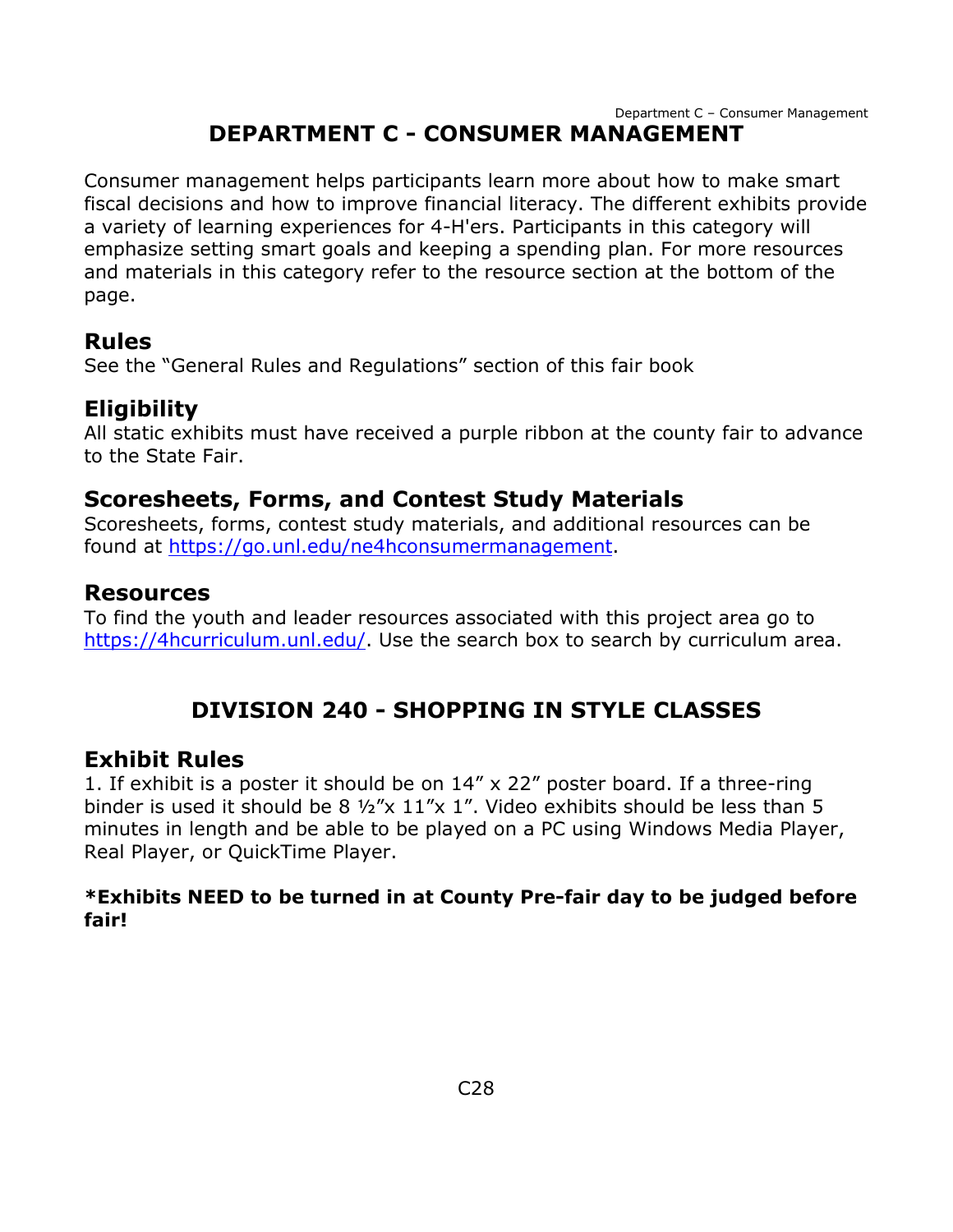**SF-C240001 - Best Buy for Your Buck –** (SF84) – (Ages 10-13 before January 1 of the current year) Provide details of the best buy you made for your buck this year. Consider building the ultimate wardrobe by adding to this entry each year by dividing it into Year 1, Year 2, Year 3, etc. Put the story in a binder or video – no posters please (see general information above). **Please do not** include the *Shopping in Style Fashion Show Information Sheet* in your entry. Although both entries do share some information, these are differences in content and format for this class.

Provide details about wardrobe inventory which indicates the following:

- Why you selected the garment you did
- Clothing budget
- Cost of garment
- Conclusion or summary statement(s) stating your final comments on why you selected your "best buy for your buck"
- Provide 3 color photos of you wearing the garment front, side, back views

**SF-C240002 - Best Buy for Your Buck** – (SF84) - (Ages 14-18 before January 1 of the current year) - Provide details of the best buy you made for your buck this year. Consider building the ultimate wardrobe by adding to this entry each year by dividing it into Year 1, Year 2, Year 3, etc. Put the story in a binder or video, no posters please (see general information above). **Please do not** include the *Shopping In Style Fashion Show Information Sheet* in your entry. Although both entries do share some information, there are differences in content and format for this class.

Provide details listed for those ages 10-13 plus include the following additions:

- Body shape discussion
- Construction quality details
- Design features that affected your selection
- Cost per wearing
- Care of garment
- Conclusion or summary statement(s) stating your final comments on why you selected your "best buy for your buck"
- Provide 3 color photos of you wearing the garment front, side, back views

**SF-C240003 - Revive Your Wardrobe –** (SF88) - Take at least two items in your wardrobe that still fit but that you don't wear anymore and pair them with a new garment to make them wearable once again. Create a photo story which includes before and after photos and a description of what was done. Put in a binder, poster, or video (see general information).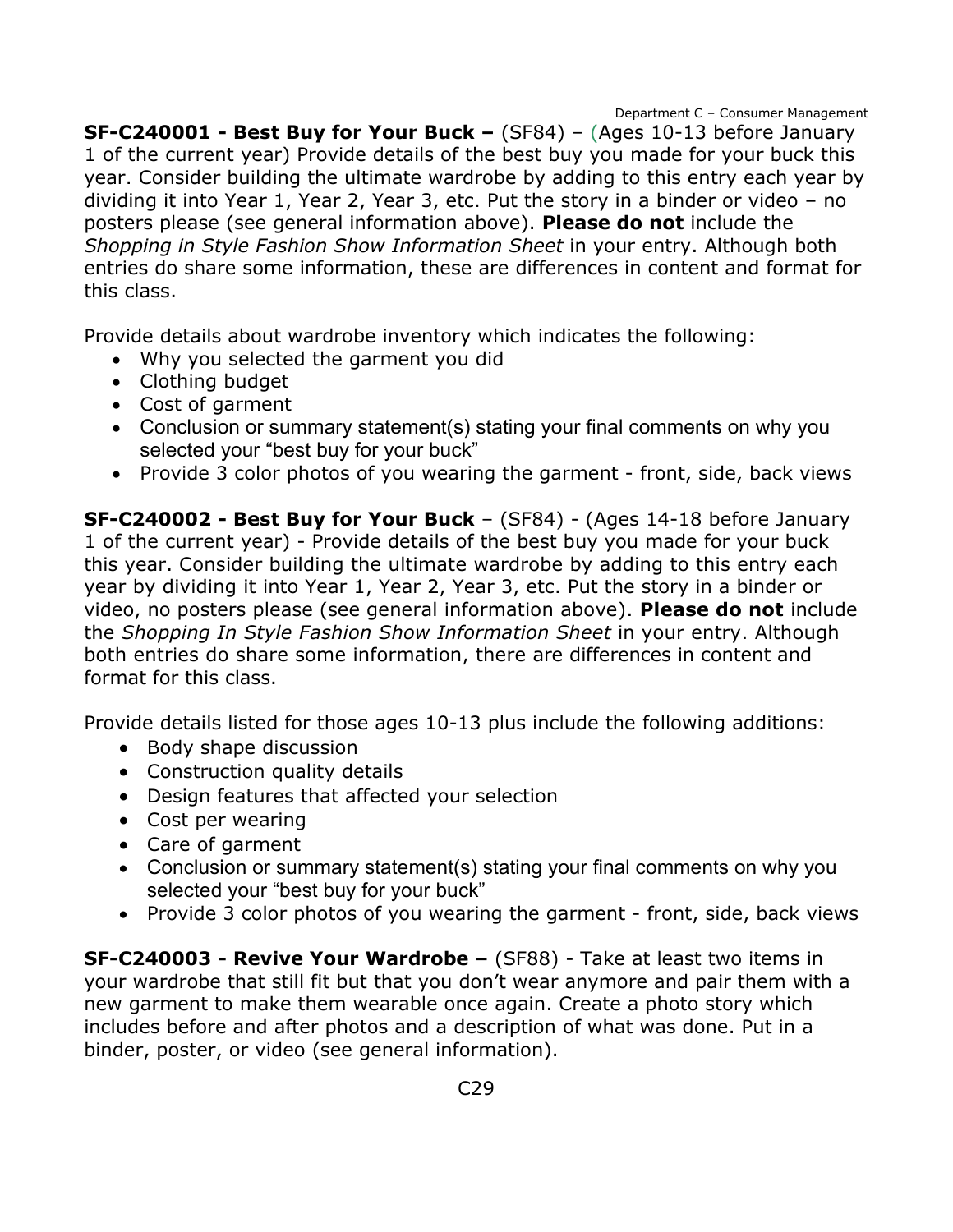**SF-C240004 - Show Me Your Colors –** (SF89) - Select 6-8 color photos of you wearing different colors. Half should be what you consider to be good personal color choices and half should be poor personal color choices. Write a brief explanation with each photo describing your selections. Refer to the manual page 23 for more information. Entry should be a poster (see general information).

**SF-C240005 - Clothing 1st Aid Kit –** (SF64) - Refer to page 73 of the manual and complete a clothing first aid kit. Include a list of items in the kit and brief discussion of why each was included. Put in appropriately sized box or tote with a lid. No larger than a shoe box.

**SF-C240006 - Mix, Match, & Multiply –** (SF90) - Using this concept from page 32 of the manual take at least 5 pieces of clothing and create new outfits. Use your imagination to show various looks (i.e. on a clothesline, in a tree, on a mannequin). Include a brief discussion of each outfit which demonstrates what you have learned by completing this entry. Entry can be a binder, poster, or video (see general information).

**CF-C240900 - Shopping in Style - Other** - Exhibit needs to relate to project area. You can add any additional information that you want the judge to know about your exhibit.

## **DIVISION 247 - MY FINANCIAL FUTURE CLASSES**

### <span id="page-30-0"></span>**Exhibit Rules**

1 General Information: Entries should be typed and then attached to a piece of colored card stock or colored poster board (limit the size of the poster board or card stock to 14" x 22" or smaller). You may use the front and back of the poster board.

**SF-C247001 - Write 3 SMART financial goals for yourself** - (SF247) - (one should be short term, one intermediate, and one long term.) Explain how you intend to reach each goal you set.

**SF-C247002 - Income Inventory** - (SF247) - Using page 13 as a guideline, list sources and amounts of income you earn/receive over a six month period. Answer the following questions: What were your income sources? Were there any steady income sources? What did you do with the income you received? Include your income inventory in the exhibit.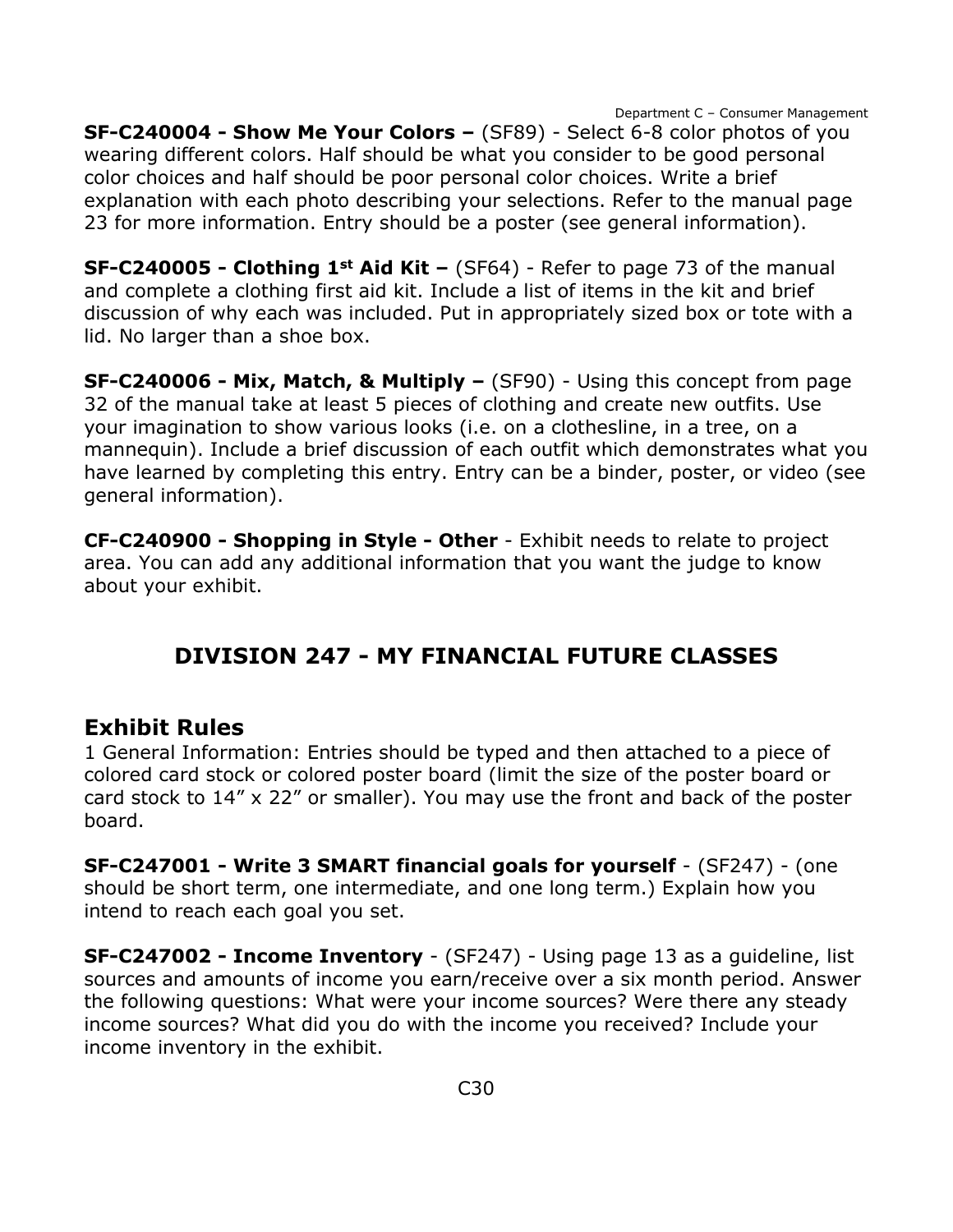**SF-C247003 - Tracking Expenses** - (SF247) - Use an app or chart like the one on page 17 to track your spending over 2 months. Answer the following questions: What did you spend most of your money on? What did you learn about your spending habits? Will you make any changes in your spending based upon what you learned? Why or why not? Include your chart in your exhibit.

**SF-C247004 - Money Personality Profile** - (SF247) - Complete the money personality profile found on pages 21-22. Answer the following questions: What is your money personality? How does your money personality affect the way you spend/save money? Have a friend or family member complete the money personality profile. Compare and contrast (how are you alike how are you different) your money personality profile with theirs.

**SF-C247005 - What Does It Really Cost?** – (SF247) - Complete Activity 8 "What Does It Really Cost?" on pages 39-40.

**SF-C247006 - My Work; My Future** – (SF247) - Interview three adults in your life about their careers or jobs using the questions on page 51 and record these answers. In addition, answer the following questions on your display. What did you find most interesting about these jobs? Were there any positions you might want to pursue as your career? Why/Why not? What careers interest you at this point in your life? What are three steps you need to do now to prepare for this career?

**SF-C247007 - Interview** – (SF237) - Interview someone who is paid a salary; someone who is paid a commission; and someone who is paid an hourly wage. Have them answer the following questions plus any additional questions you may have. \*What are some benefits of receiving your pay the way you do (salary, commission, or hourly wage)? \*What are some negative outcomes for getting paid the way you do? \*Does your pay keep pace with inflation? Why do you think this? Summarize: Based upon your interviews which payment method would suit you the best? Discuss your answer.

**SF-C247008 - The Cost of Not Banking** – (SF247) - Type your answers to the questions about Elliot on page 50.

**SF-C247009 - Evaluating Investment Alternatives** – (SF247) - Complete the case study of Jorge on page 64. Answer all three questions found at the bottom of the page.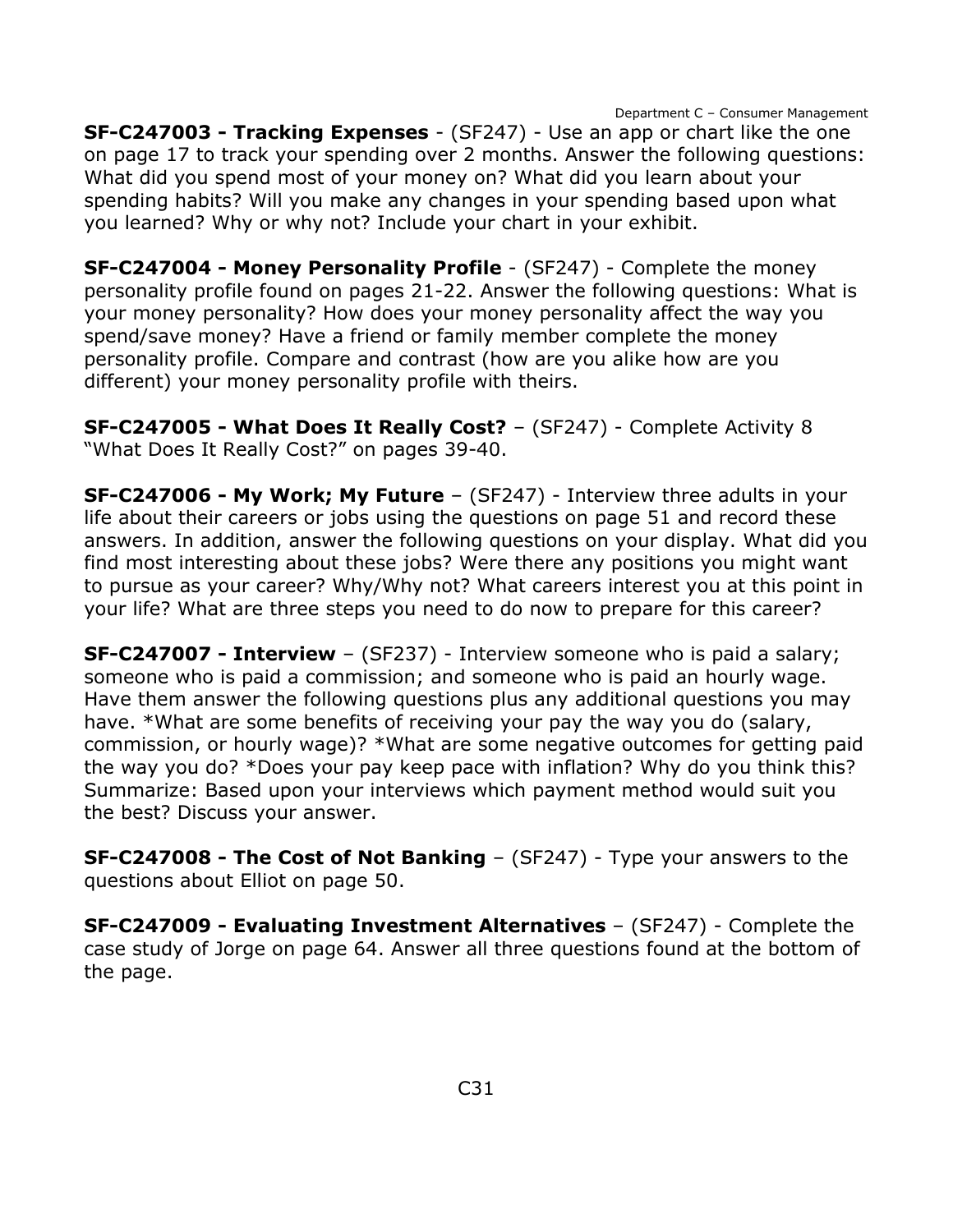**SF-C247010 - Understanding Credit Scores** – (SF247) - Watch the video and read the resource listed on page 71. Answer the following questions. \* Name 3 prudent actions that can reduce a credit card balance. \*What are the main factors that drive the cost of credit? \* List one personal financial goal that you could use credit or collateral to purchase. Discuss possible consequences that might happen with improper use of credit for your purchase.

**SF-C247011 - You Be the Teacher** - (SF247) - Create an activity, story board, game or display that would teach another youth about "Key Terms" listed on page 62. Activity/display must include at least five (5) of the terms.

**CF-C247900 - My Financial Future - Other -** County Only Exhibit. Exhibit needs to relate to project area. You can add any additional information that you want the judge to know about your exhibit.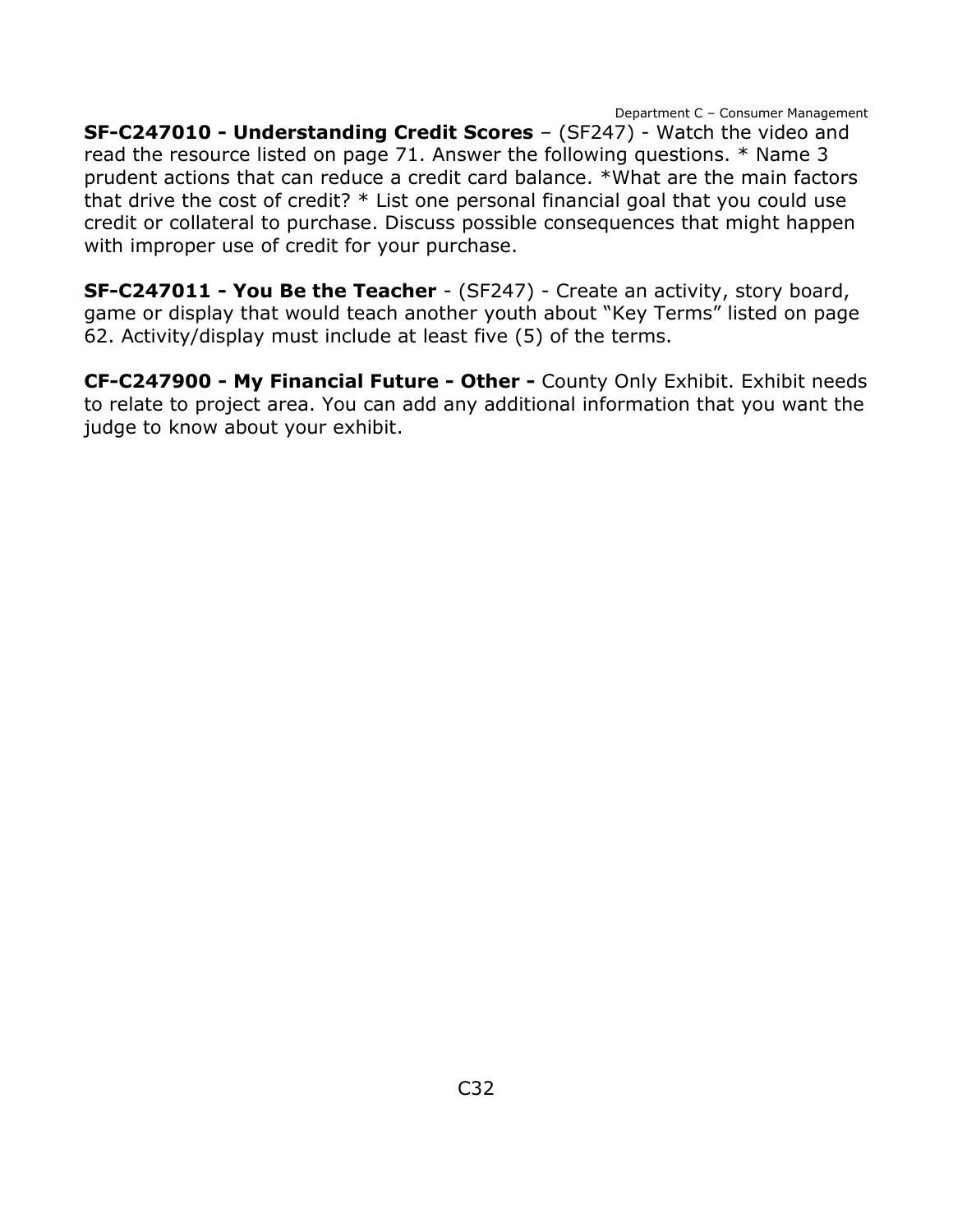## **DEPARTMENT C - FASHION SHOW**

<span id="page-33-0"></span>The 4-H Fashion Show is an opportunity for youth to showcase their clothing construction and consumer management skills. Construction garment contestants are judged on fit, construction, poise, and overall look of the garment on the individual. Shopping In Style contestants are judged on garment fit, the overall look of the outfit, and poise, as well as record keeping skills in the written report.

## **Rules**

1. Separate dressing rooms will be provided for males and females.

2 4-H'ers modeling **constructed garments** will be judged for Construction/Fit and Selection/Creativity, Modeling Skill and Accessories. Those 4-H'ers modeling **purchased garments** will be judged for modeling skill, fit, and appearance of the outfit and accessories. Modeling is worth 60% of the score. Judging of the completed written report Form SF184, revised 2/2018 will be done separate from the modeling. The written report Form SF184, revised 2/2018 is worth 40% of the total score and is judged on content, completeness, accurate information, and neatness.

3. Garments should be age appropriate. **Appropriate** flannel nightwear/loungewear can be modeled only for county competition other sleepwear/nightwear cannot be modeled.

4. Chevrons or Armbands are not required while you are modeling for the judge or during the fashion show for the public. To be eligible to model at the state fair the 4-H'er must become 11 during the current year. It does not matter which sewing project that the exhibitor is enrolled in.

5. The garment chosen to represent the county at the State Fair as the fashion show exhibit cannot also be a state fair clothing construction exhibit.

### **Quota**

County Fair Quota - For general rules see the [General Rules and Regulations](https://unl.box.com/s/e7w1cmzwit0us89x96k1h2gdrs51dsy2)  [Section of the Fair Book](https://unl.box.com/s/e7w1cmzwit0us89x96k1h2gdrs51dsy2)

State Fair Quota - Refer to general rules for information regarding quota <https://4h.unl.edu/fairbook/general/rules>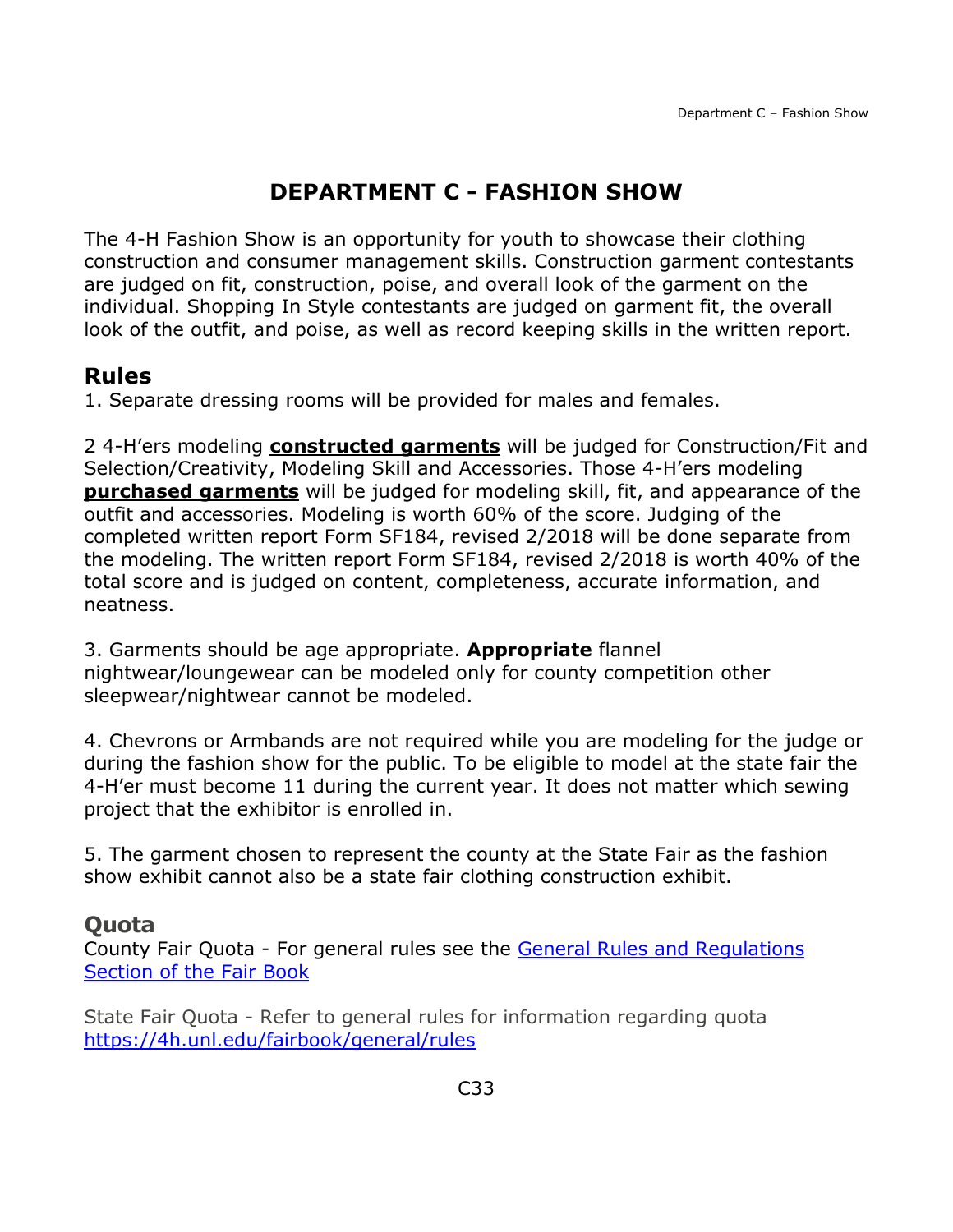Department C – Fashion Show

## **Scoresheets, Forms, and Contest Study Materials**

Scoresheets, forms, contest study materials, and additional resources can be found at [https://go.unl.edu/ne4hfashionshow.](https://go.unl.edu/ne4hfashionshow)

### **State Fair Special Awards**

4-H Design Gallery **- Up to 4 constructed garments will be selected for display in the 4-H Design Gallery at the Nebraska State Fair.**

**Make It With Wool Award** - All garments with at least 60% wool content will be considered for the Make It With Wool Award.

#### **Resources**

<span id="page-34-0"></span>To find the youth and leader resources associated with this project area go to [https://4hcurriculum.unl.edu/.](https://4hcurriculum.unl.edu/) Use the search box to search by curriculum area.

## **DIVISION 410 - FASHION SHOW CLASSES**

(Held on Pre-Fair Day)

### **Exhibit Rules**

(Clover Kids: Please look in the Clover Kid Section (Department K) for classes). Any item modeled in the Fashion Show must have been judged at Pre-Fair Day. All Narration Forms must be in the Extension Office by the Pre-Fair Day entry deadline.

**Holt County exhibitors** must hand the following items to the fashion review judge:

- Entry tag
- 8 ½ by 11 sheet of paper with sample of fabric and picture of 4-H'er in the garment or a sketch of the garment.
- White legal size envelope with their name and project on the top right hand corner

All 4-H'ers must take part in the Public Fashion Show to receive their premium or any special prizes.

Only appropriate items for public viewing can be modeled.

ENTRIES NOT ACCEPTED - The following items can NOT be entered in the State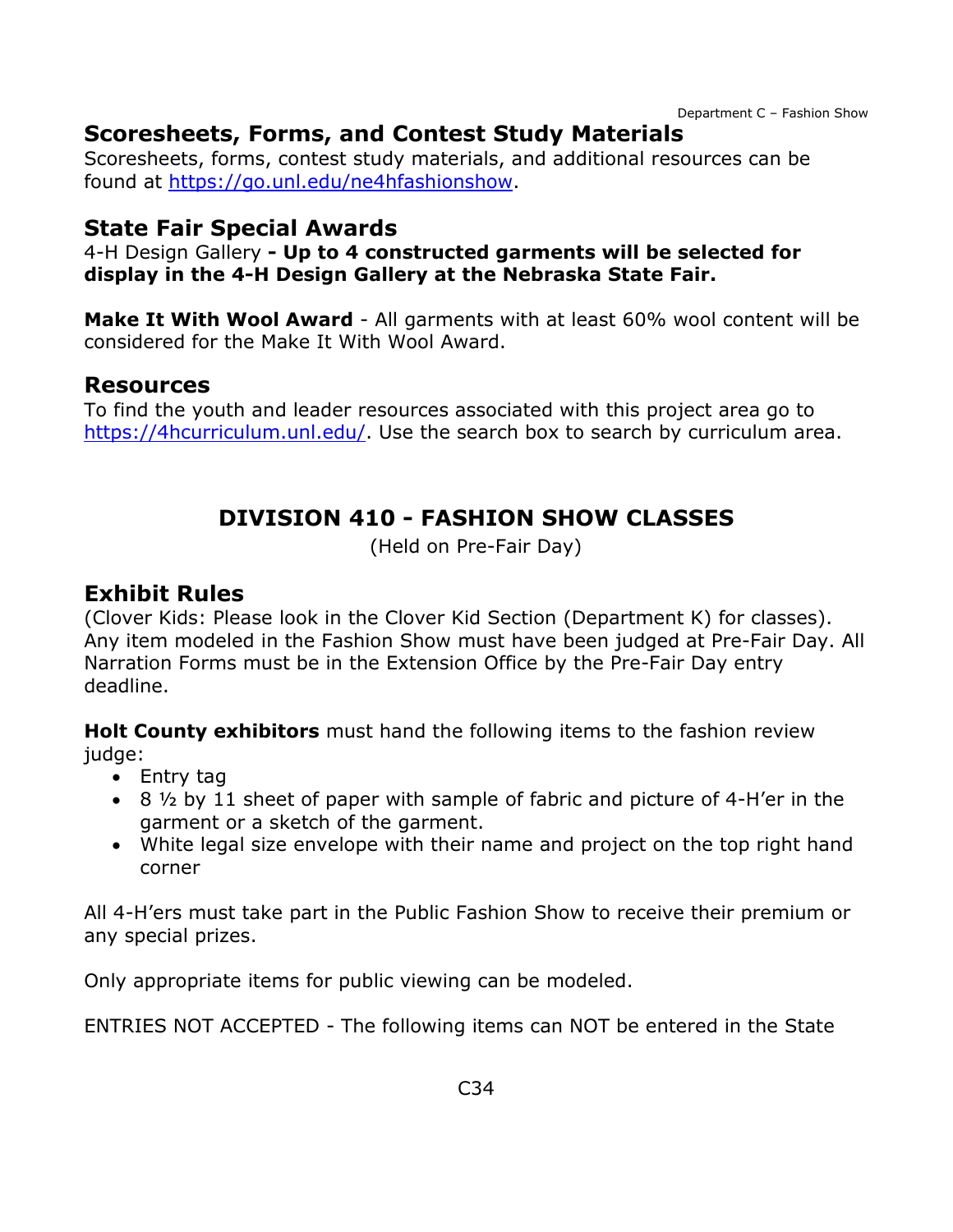Fair 4-H Fashion Show.

- Textile clothing accessories
- Nightshirt/loungewear, for example, flannel lounging pants
- Upcycled garments

**HOLT COUNTY EXHIBITORS - NOTE:** OUTSTANDING CLOTHING AWARD: 70% BASED ON CONSTRUCTION 30% MODELING. CHANCE TO WIN PORTABLE SEWING MACHINE. SEE CLOTHING GENERAL INFORMATION FOR MORE DETAILS!

**CF-C410900 - Modeled STEAM 1 - Constructed Exhibits** - (SF117) - Garment is created using techniques as defined in the project manuals such as Simple Top, Simple Bottom, Simple Dress, Upcycled Simple Garment, Upcycled Accessory, Pillowcase, Simple Pillow, Bag/Purse, and Other

**SF-C410010 - Modeled Beyond the Needle - Embellished Garment(s) with an Original Design** – (SF117) - Garment is created using intermediate or advanced techniques as defined in the project manual. Designs are the original idea of the 4-H'er using the elements and principles of design to make an original statement.

**SF-C410015 - Modeled Beyond the Needle - Garment Constructed from Original Designed Fabric** – (SF117) - Fabric vardage is designed first, then a garment is constructed from that fabric. Other embellishments may be added.

**SF-C410020 - Modeled Beyond the Needle - Textile Arts Garment(s)** – (SF117) - Garment is constructed using new unconventional materials. Examples: rubber bands, plastic, duct tape.

**SF-C410025 - Modeled Beyond the Needle - Wearable Technology Garment** - (SF117) - Garment has integrated technology into its design.

#### **SF-C410030 - Modeled Constructed STEAM Clothing 2 - Garment(s)** -

(SF117) - 4-H members who have enrolled in or who have completed STEAM Clothing 3 projects are not eligible to enter STEAM Clothing 2. Possible types of garments include:

- Dress; OR
- Romper or Jumpsuit; OR
- Two-Piece Outfit Combination (skirt with top, vest, or lined/unlined jacket; jumper and top; pants or shorts outfit (pants or shorts with top, vest, lined/unlined jacket) A purchased top can be worn to complete a skirt, pants, or shorts outfit with a vest or lined/unlined jacket.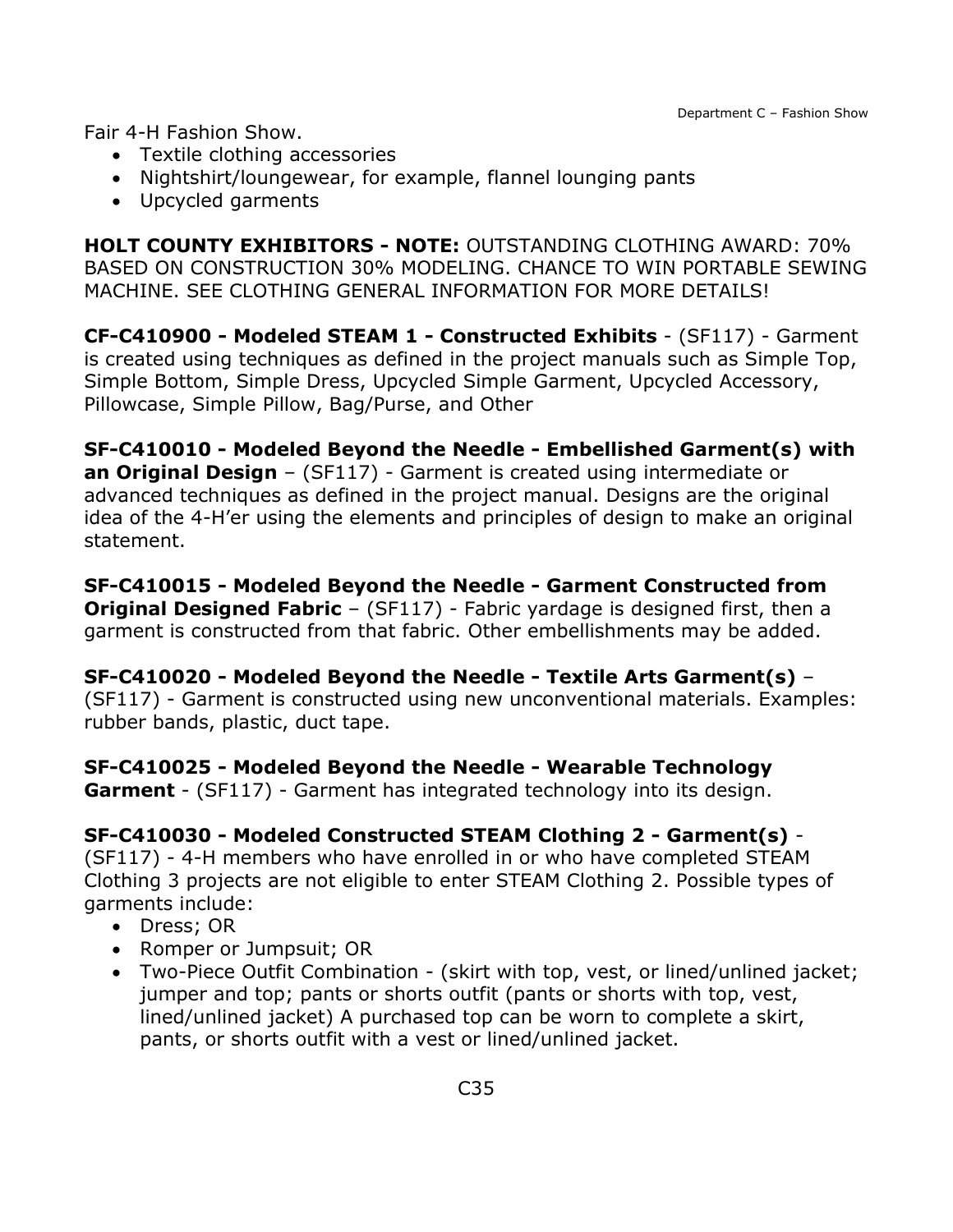Department C – Fashion Show

#### **SF-C410040 - Modeled Constructed STEAM Clothing 3 - Garment(s)** -

(SF117) - Possible types of garments include:

- Dress or Formal; OR
- Skirted Outfit Combination (skirt with top, vest, lined/unlined jacket OR jumper and shirt) A purchased top can be worn to complete a vest or jacket outfit with a skirt, pants or shorts - OR
- Pants or Shorts Outfit Combination (pants or shorts with top, vest, lined/unlined jacket) A purchased top can be worn to complete a vest or jacket outfit with a skirt, pants or shorts. - OR
- Romper or Jumpsuit; OR
- Specialty Wear (swim wear, costumes, western wear-chaps, chinks, riding attire or hunting gear); OR
- Non-Tailored Lined or Unlined Jacket or Coat Additional pieces with jacket or coat may either be constructed or purchased. OR
- Tailored Coat, Blazer, Suit Jacket, or Outerwear Additional pieces with coat, blazer, jacket or outerwear may either be constructed or purchased.

**CF-C410901 - Modeled Knitted or Crocheted Clothing - Level 1** - Simple knitted exhibit may include - slippers, hat, mitten, etc. Simple crocheted exhibit may include coil purse, scarf, stole, slippers, potholder, etc.

### **SF-C410050 - Modeled Knitted or Crocheted Clothing - Level 2 or 3** -

(SF117) - Knitted garment using pattern stitches such as diamond, block, twist or seed/moss stitches or advanced knitting stitches such as pass slip stitch over, double-pointed needle knitting, cable, Turkish, tamerna, plait, germaine, feather and fan or knitting with one or more patterns such as Aran or Fair Isle. Crocheted garment using pattern stitches such as texture, shell, cluster or mesh stitches or advance crochet stitches such as afghan, broomstick, hairpin lace, design motifs or pattern stitches. Garment needs to be a complete outfit as in a dress, coat, or two piece ensemble (bottom and top).

## **SHOPPING IN STYLE**

## **Exhibit Rules**

4-H'ers must be enrolled in the Shopping In Style 4-H Project but do not have to be enrolled in any sewing projects to exhibit in this class. 4-H'ers will be allowed to model in both the constructed fashion show and the purchased garment fashion show. 4-H'ers will model a complete outfit - **all** pieces of the outfit must be purchased. The curriculum is developed and designed for youth to help them strengthen their consumer skills when purchasing clothing.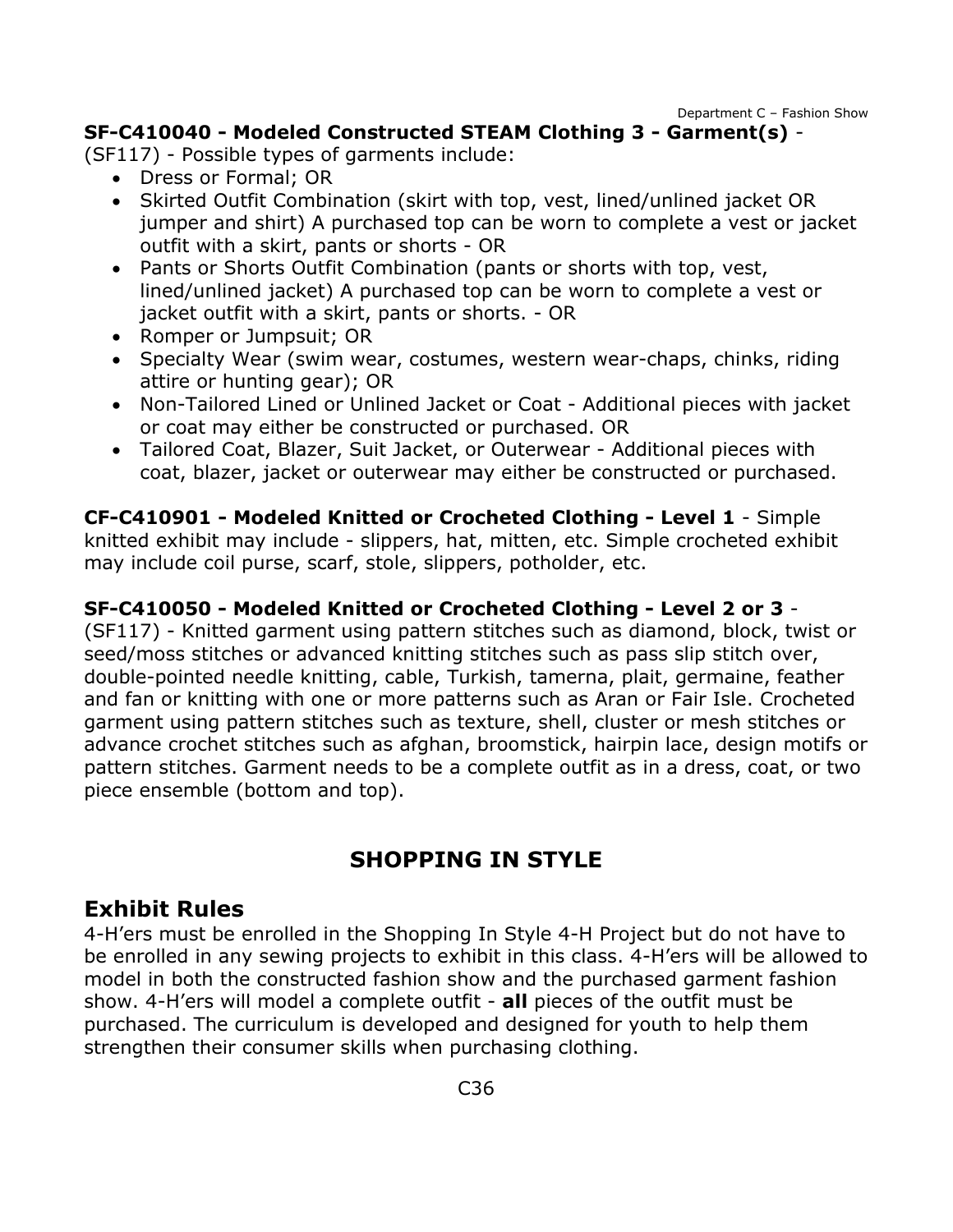Department C – Fashion Show

**All Shopping In Style exhibits will need to be brought back to the county fair for display and to receive the modeling ribbon.**

**CF-C410902 - Modeled Junior Division Shopping in Style - Purchased Outfit and Written Report** - (SF184) - Youth ages 8 & 9 years old prior to Jan. 1 of current year.

**SF-C410060 - Modeled Shopping in Style - Purchased Outfit and Written Report** – (SF184) - Youth ages 10 and older prior to Jan. 1 of current year.

# **COUNTY ONLY EXHIBITS**

**CF-C410903 - Modeled Constructed Garment Made for Another** - Outfit must be a complete wearable outfit reflecting moderate to advanced work by the 4-H'er. Both seamstress and person who garment was made for will model. The "seamstress" must dress in an outfit that is appropriate to the "sewn" outfit. Examples, if a summer outfit is sewn, then the seamstress is in a summer outfit; flower girl dress is sewn, then seamstress is wearing a dress appropriate to wear to a wedding. They do not need to match in material or in style. Not eligible for modeling awards.

#### **CF-C410904 - Modeled Quilt Quest - Exhibit**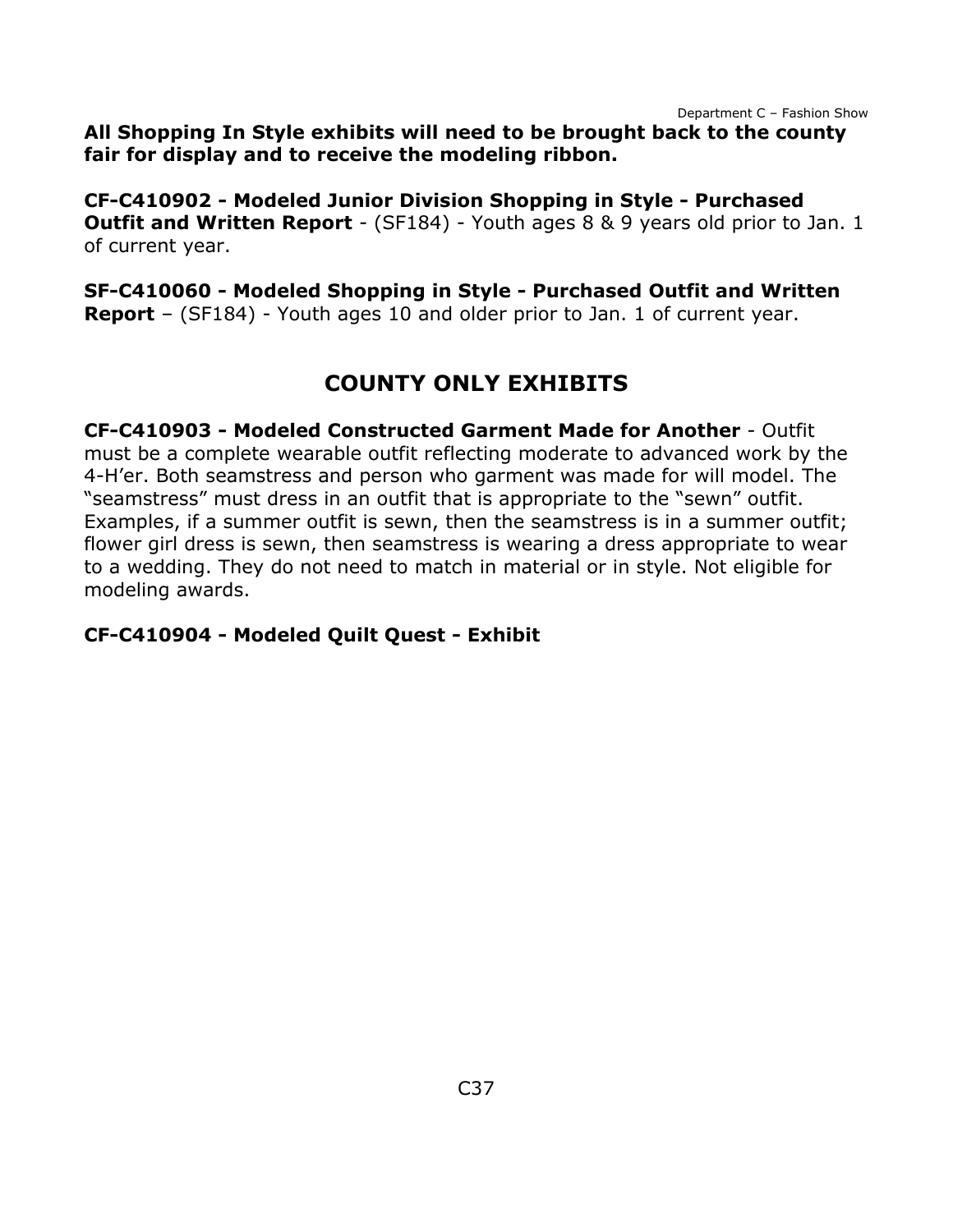<span id="page-38-0"></span>The purpose of Home Environment is to learn design principles and develop graphic design techniques. In addition, activities in this category encourage a wellthought-out design plans and diverse artistic techniques. Be sure to take note of the rules section to develop a successful project.

## **Rules**

Home Environment Exhibits are evaluated by these criteria.

1 Items must be designed to be used for home decorating, home furnishing or home management (no clothing, purses, note cards, scrapbooks/photo albums, etc.).

2. Accessories should be of high quality (as compared to quick, simple crafts), **suitable for use in the home several months throughout the year. Holiday specific items are discouraged**. Exhibits made from kits are also discouraged as kits limit decision making in the design process.

3. Items should show creativity and originality, along with the application of design elements and principles. Youth are required to include the design elements and principles they used along with simple explanation of how they designed their project with their exhibit. Information on the elements and principles of design may be found in the Design Decisions manual, as well as Portfolio Pathways and Sketchbook Crossroads.

**Design Elements** - The Building Block of Design – 1. Color 2. Line 3. Shape 4. Texture 5. Space **Art Principles** - Used to guide the Design Process – 1. Emphasis 2. Unity 3. Rhythm 4. Proportion 5. Balance.

4. Entered in correct class: What medium was changed or manipulated? What medium is the majority of your exhibit made from?

5.Items should be ready for display in the home (pictures framed, wall hangings and pictures ready to hang, etc.) No single mat board or artist canvas panels allowed. Wrapped canvas (if staples not visible on edge) is accepted without framing. Make sure hangers are strong enough to support the item. Command Strips are not adequate hangers. Items not ready for display will be dropped one ribbon placing.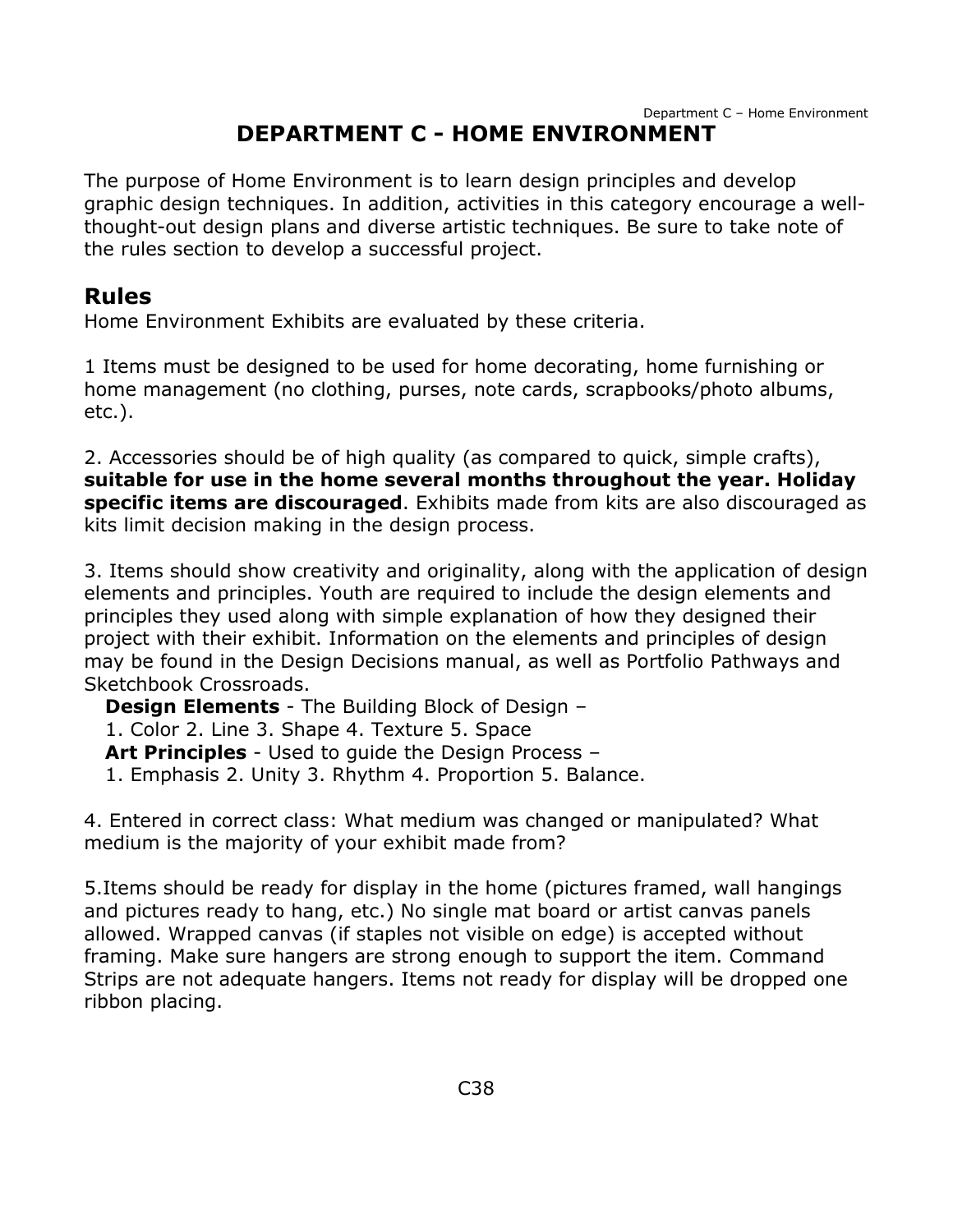6. Items should *not* be made for another project (ex: simple (10 minute) table runners or woodworking). Exhibits from the beginning level project, Design My Place, are county only and not state fair eligible.

7. Size of Exhibits –Exhibits may be no taller than 7 feet and no wider than 6 feet. ALL exhibits must be able to be easily lifted by 2 4-H staff.

8. ENTRY TAGS - An entry which includes a **clear description** of the entry must be securely attached to each exhibit. Use color, pattern or picture descriptions to aid in identification. No straight pins.

9. IDENTIFICATION - In addition to the entry tag, a label with the exhibitor's name and county should be attached to **EACH** separate piece of the exhibit.

10. SUPPORTING INFORMATION - Supporting information is **required** for all Home Environment Exhibits. Information must include the elements and principles of design used and steps taken to complete the project. Exhibits without supporting information will be dropped a ribbon placing. Tag templates (4 per page) can be found on 4-H State Fair Website:

[https://unl.box.com/s/toup6mp99jpkzepy9bqupwltwu2841yk.](https://unl.box.com/s/toup6mp99jpkzepy9bqupwltwu2841yk)

| <b>Home Environment Supporting Information</b>                                  |  |  |
|---------------------------------------------------------------------------------|--|--|
| Name County County                                                              |  |  |
| Check elements and principals used in your exhibit.                             |  |  |
| <b>Elements of Design-The building blocks of design.</b>                        |  |  |
| <b>Texture</b><br>Color<br>Shape/Form<br><b>Line</b><br>Space                   |  |  |
| <b>Principals of Design-</b> How you used the elements<br>to make your project. |  |  |
| _Rhythm/Repetition ______Balance<br>Emphasis _____Unity _____Proportion         |  |  |
| Steps taken to complete this exhibit:<br>(Use back of Card)                     |  |  |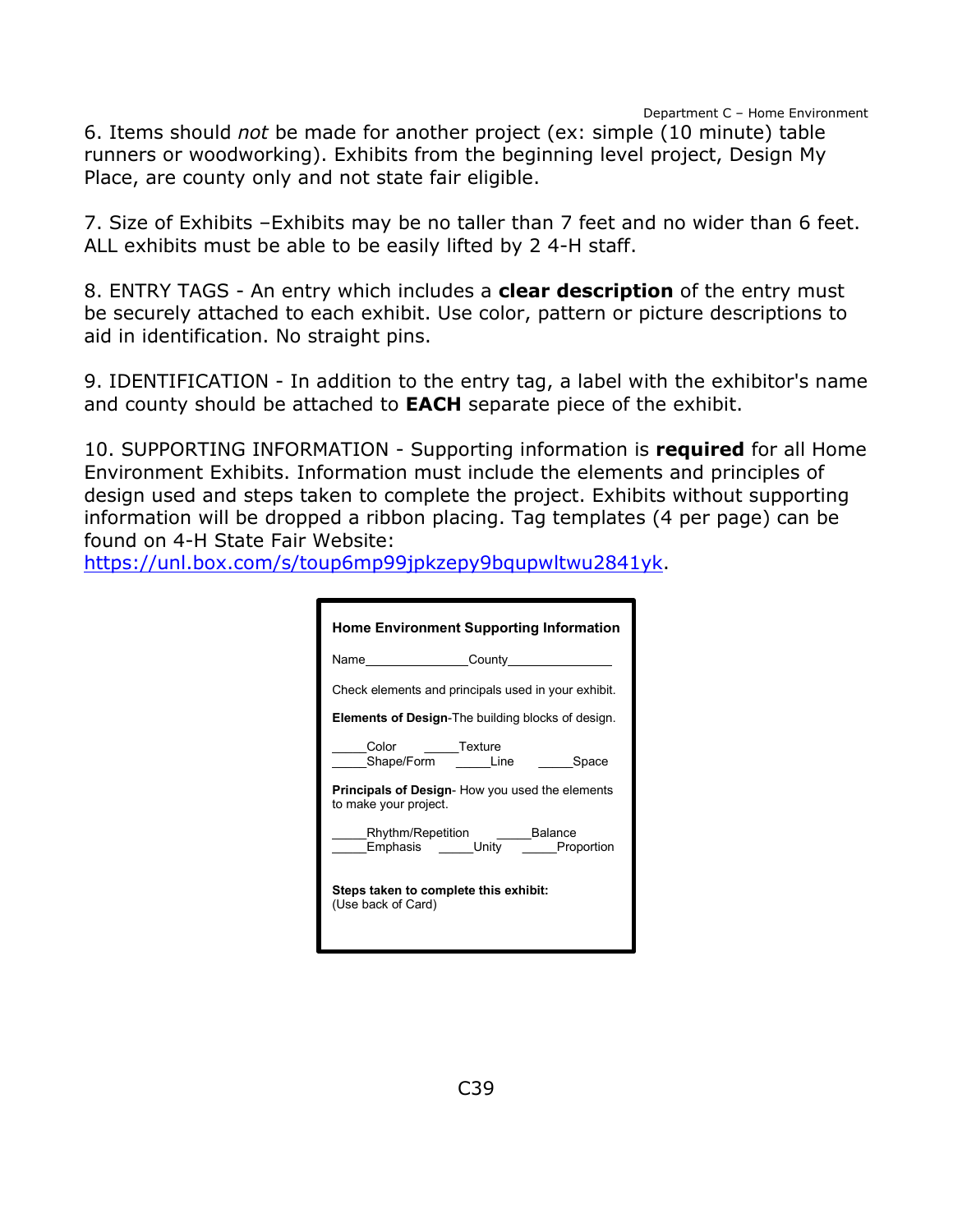#### **FINISHING TOUCHES FOR NEEDLEWORK AND PICTURES**

Preparing needlework for framing:

- Rinse under running water
- Wash in cool water using mild soap
- Roll in towel to dry for 30 minutes
- **Press** or **Block** while damp. **Press:** face down over towels with a pressing cloth. **Block** if the piece is not square. To **Block** first, try to pull it straight. If you can't pin to a soft board covered with gridded fabric or onto an ironing board. If you don't have gridded fabric, check for "square" with a piece of paper if it is fairly small or with a carpenter's square if it is large. Pin from the centers corners, outside of the stitching or design. Remove pins after it is completely dried.

#### **Mounting Needlework:**

Mount needlework on a stretcher frame or over a board. The board could be lightly padded if appropriate to the needlework. Hold in place by taping to the back with acid free tape or lace together with thread.

#### **Framing:**

There are many, many kinds of frames. Try your needlework or picture in several different kinds/colors before making your final selection. The frame should complement and draw attention to the picture, but not overpower it. You will also want to consider whether or not to add a mat. Will it help the picture? Or detract from it? Which color(s) would look the best?

#### **Glass:**

If you use glass, non-glare is always your best choice. Guidelines for whether or not to use glass:

- Needlework optional. It protects the needlework, but also hides the stitches. If glass is used, it should never touch the needlework. Use spacers or mat to keep glass from needlework.
- Watercolors Use mat and glass to protect.
- Acrylics/Oils No glass.
- Pastels/Charcoals Glass.
- Graphics (Silk Screen, Etching, Lithographs) Mat and glass.

#### **Finish Backs:**

- Some frames come with covers/stands use them!
- Others Cover the back with paper glued to the frame.
- Don't forget the hanger. If it is meant to hang then you must have a hanger attached. For small pictures, alligator brackets are OK. For larger pictures, use screw eyes and wire.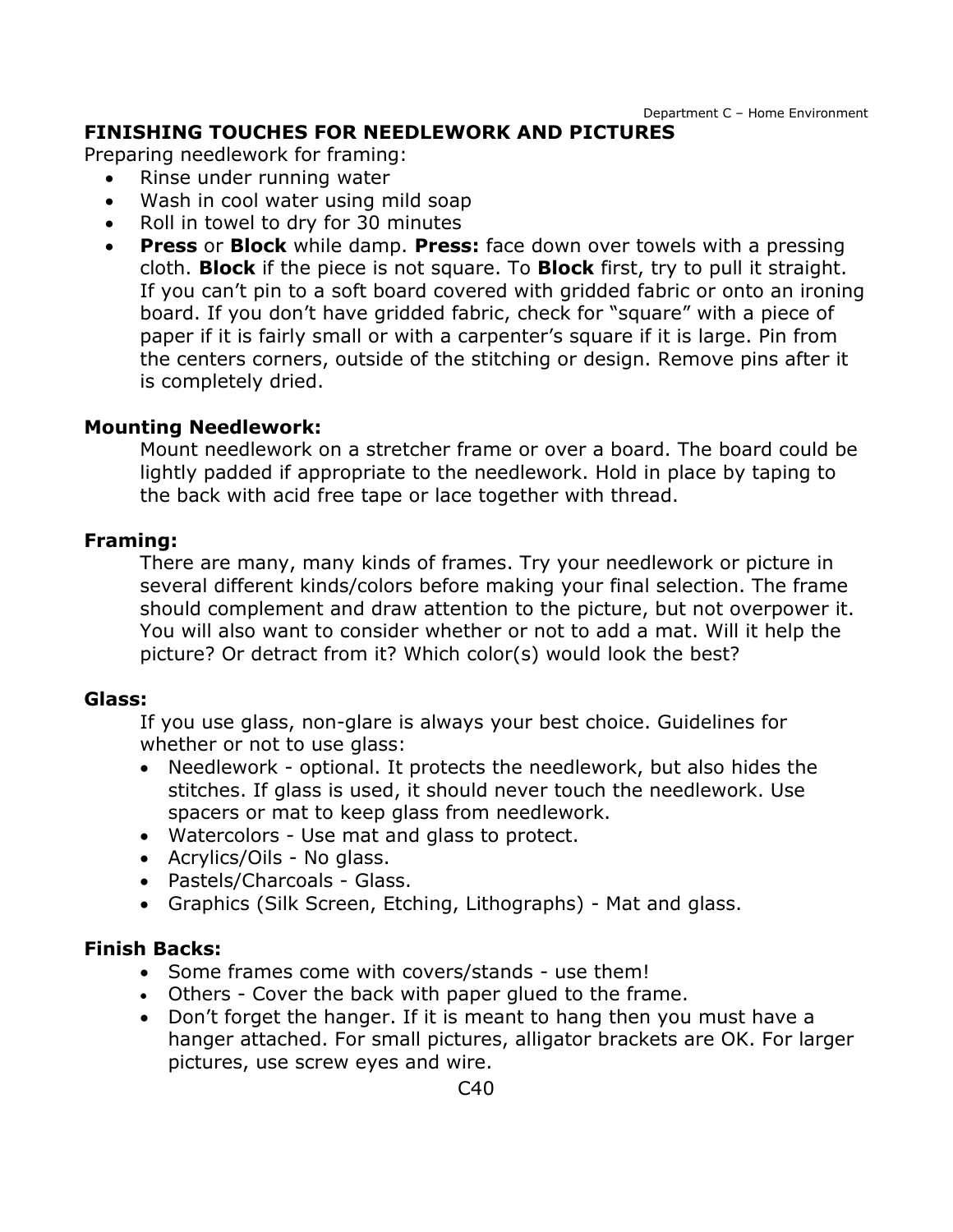#### **Hoops:**

\*If you are putting needlework in a hoop, be sure to cover the raw edges on the back. This can be done by covering the entire back with paper or covering the edges with some type of trim or lace.

## **Eligibility**

All static exhibits must have received a purple ribbon at the county fair to advance to the State Fair.

## **Quota**

**County Entries** - No limit to number of exhibits per class unless otherwise noted in class description.

**State Fair** - State Fair has limits to entries per exhibitor and could be different in each division (please refer to the Nebraska State Fair Book).

### **Scoresheets, Forms, and Contest Study Materials**

Scoresheets, forms, contest study materials, and additional resources can be found at [https://go.unl.edu/ne4hhomeenvironment.](https://go.unl.edu/ne4hhomeenvironment)

## **State Fair Special Awards**

Loft Gallery – State Fair judges will choose 15-20 art exhibits to be displayed in the Loft Gallery located on the third floor of the East Campus Union. These items will be retained by the State Fair Superintendents for display November through December and returned to the counties in January.

Premier 4-H Science Award - Premier 4-H Science Award is available in this area. Visit here for more details<https://4h.unl.edu/fairbook/premier-science-award>

### **Resources**

To find the youth and leader resources associated with this project area go to [https://4hcurriculum.unl.edu/.](https://4hcurriculum.unl.edu/) Use the search box to search by curriculum area.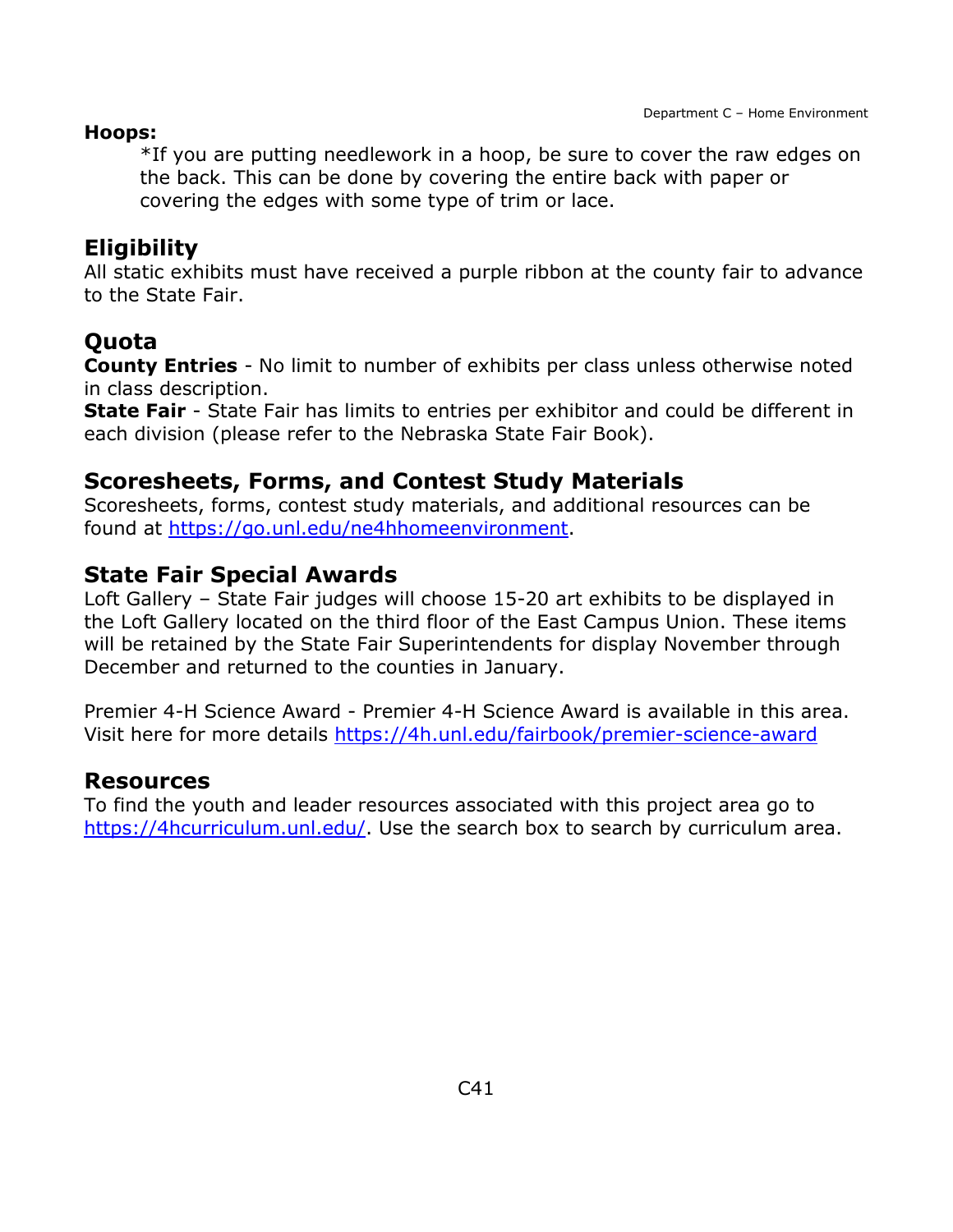## **DEPARTMENT C - ART ELEMENTS AND DESIGN PRINCIPLES**

### <span id="page-42-0"></span>**DIVISION 300 - ART ELEMENTS AND DESIGN PRINCIPLES CLASSES**

## **Exhibit Rules**

Each exhibit consists of a finished item for the home (no clothing items or accessories accepted) that incorporates the art elements and/or design principles in its creation. Entries must be made by applying or manipulating one of the media listed below. Be sure the entry fits the category! Ask this question to determine the appropriate class: What media was used to create the design? (For example, painted clay flowerpots should be entered as pigment, not clay. The design was created by paint, not clay.) Note: Even though supporting information is not required, if there is a special technique, a problem encountered or other pertinent information the member would like to share with the judge that is encouraged and will be accepted.

**CF-C300901 - Paper** – (SF200) - Paper needs to be manipulated to form design. Examples - making paper then forming it for an accessory; cutting (scherenschnitte), folding (origami) or tearing paper to make design

**CF-C300902 - Nature Materials** – (SF200) - Design should be made by arranging, manipulating or combining nature materials. Examples - grape vine accessories, seed pictures, dried weeds/flowers.

**CF-C300903 - Leather** – (SF200) - Any use of leather to make an item for the home. It could be decorative or functional, but not a clothing item or accessory.

**CF-C300904 - Plastic** – (SF200) - The plastic needs to be manipulated in some way by the exhibitor. Example - cut, melt or re-form plastic into an item for the home.

#### **CF-C300905** – (SF200) - **Mobile, Collage, Banner, Wind Chimes**

#### **Floral Arrangements**

**CF-C300906 - Floral Arrangement** – (SF200) - Floral arrangements must have been arranged by the exhibitor. The materials may be purchased or grown by the exhibitor. Examples: fresh cut flowers/foliage; dried flower/foliage; artificial flowers/foliage; combination of fresh, dried and/or artificial; Boutonniere or Corsage (artificial and/or natural) (in a see-through container); Wreath – any size (artificial); Topiary.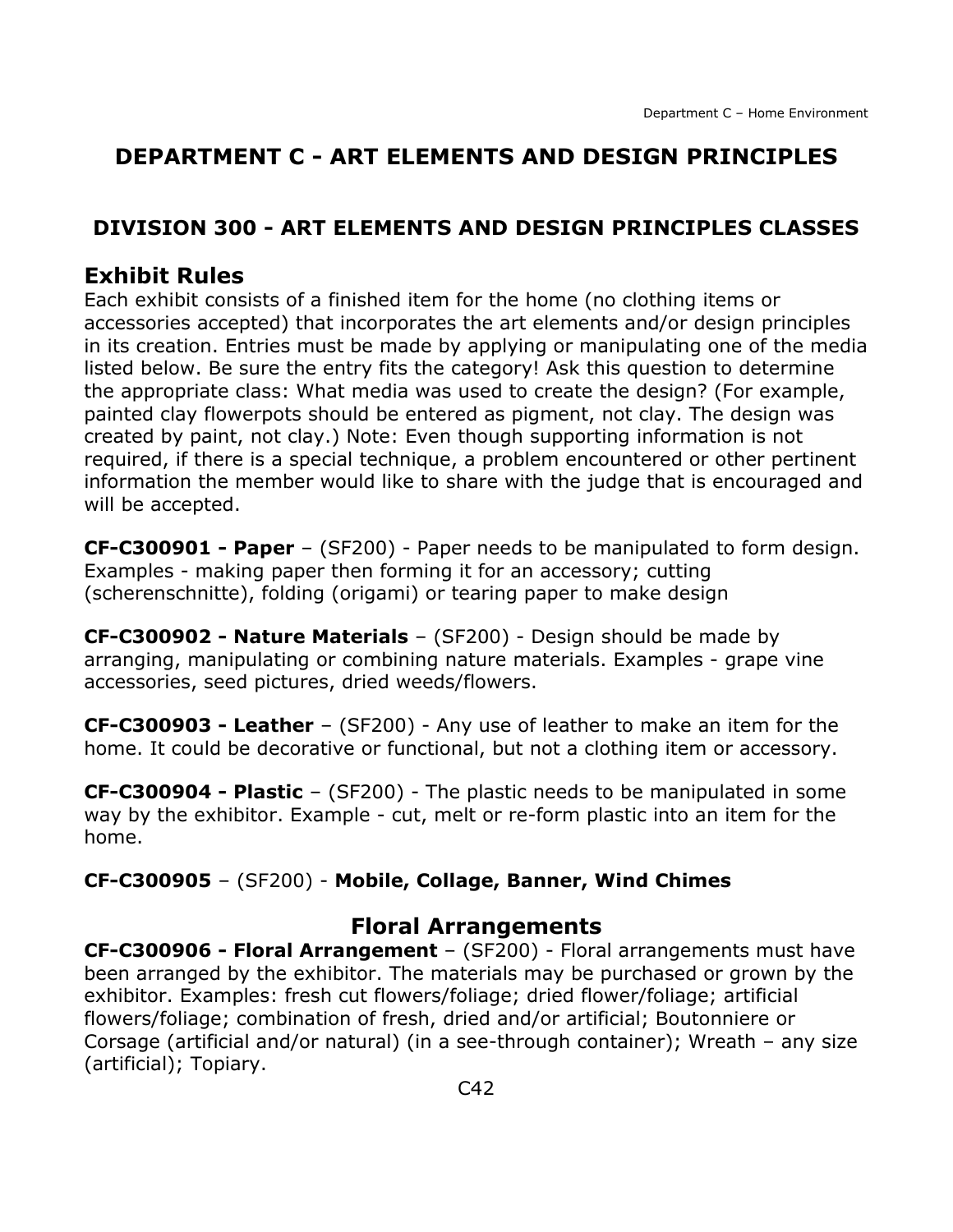## **SCRAPBOOKS/SCRAPBOOK PAGE**

**CF-C300907 - Scrapbooks** – (SF200) - Each scrapbook will be judged on its neatness and arrangement. Each book should have an introductory page which would include name, address, and purpose of scrapbook. Items should be arranged and mounted neatly, securely and in logical sequence. The scrapbook can contain more than one year's entries but only the current year's entries will be judged.

**CF-C300908 - Scrapbook Page** - (SF200) - A personal scrapbook page with any theme. Exhibit will be judged on its neatness and arrangement. Items must be mounted securely.

### **CRAFT ITEMS**

#### **(Total of 6 exhibits - They can be all Holiday Craft Exhibits; or all Craft Exhibits or any Combination of Holiday or Craft Exhibits)**

#### **Exhibit Rules**

Exhibit will consist of a craft item. A pair of items is considered one entry. Consider displaying your exhibit in a box or container of appropriate size to keep the exhibit together (especially if it is glass or if it can be easily broken or if it contains a lot of small parts). Exhibits will be judged by age levels, creativity and uniqueness. County Only Exhibit.

**CF-C300909 - Holiday Craft Item** – (SF200) -

**CF-C300910 - Craft Item** – (SF200) -

## **DIVISION 250 - DESIGN MY PLACE CLASSES**

<span id="page-43-0"></span>**CF-C250900 - Needlework Item** – (SF200) - (made with yarn or floss)

**CF-C250901 - Simple Fabric Accessory** – (SF200) - (pillow, laundry bag, pillowcase, table runner, etc.)

**CF-C250902 - Accessory Made with Original Batik or Tie Dye** – (SF200) -

**CF-C250903 - Simple Accessory Made Using Wood** – (SF200) -

**CF-C250904 - Simple Accessory Made Using Plastic** – (SF200) -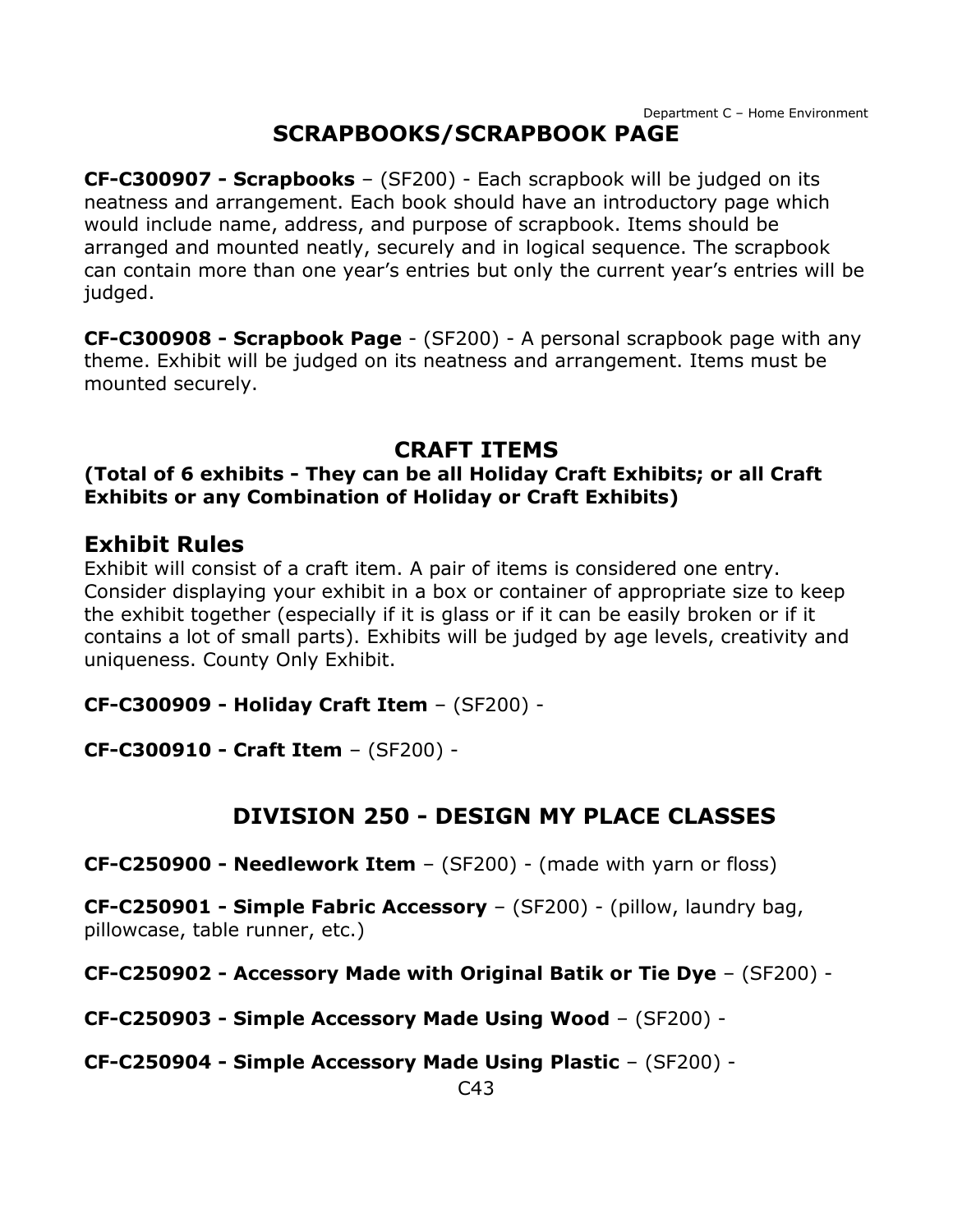Department C – Home Environment **CF-C250905 - Simple Accessory Made Using Glass** – (SF200) -

**CF-C250906 - Simple Accessory Made Using Clay** – (SF200) -

**CF-C250907 - Simple Accessory Made Using Paper** – (SF200) -

**CF-C250908 - Simple Accessory Made Using Metal Tooling or Metal Punch** – (SF200) -

**CF-C250909 - Storage Item Made or Recycled** – (SF200) -

**CF-C250910 - Bulletin or Message Board** – (SF200) -

**CF-C250911 - Problem Solved**: – (SF200) - Use a creative method to show you solved a problem (air quality, water, sound, temperature, lighting, fire escape plan, etc.)

**CF-C250912 - Video** – (SF200) - Showing how to make a bed, organize a room, or the steps you used to make your simple accessory.

**CF-C250913 - Design My Place - Other** - (SF200) - Exhibit needs to relate to project area. You can add any additional information that you want the judge to know about your exhibit.

## <span id="page-44-0"></span>**DIVISION 256 - HEIRLOOM TREASURES/FAMILY KEEPSAKES CLASSES**

### **Exhibit Rules**

1. This project area is for items with historic, sentimental, or antique value that are restored, repurposed or refinished to keep their original look and value. It is not for "recycled" items. For example, a bench would be considered an heirloom if the original finish is restored, but if decorated by painting it would be considered recycled. Entering highly valuable items (especially small ones) is discouraged, as exhibits are not displayed in closed cases.

2. Note: Resources to support this project area are available on the state 4-H website. Attach information including:

1. List of steps taken to complete your project. Before and after pictures encouraged.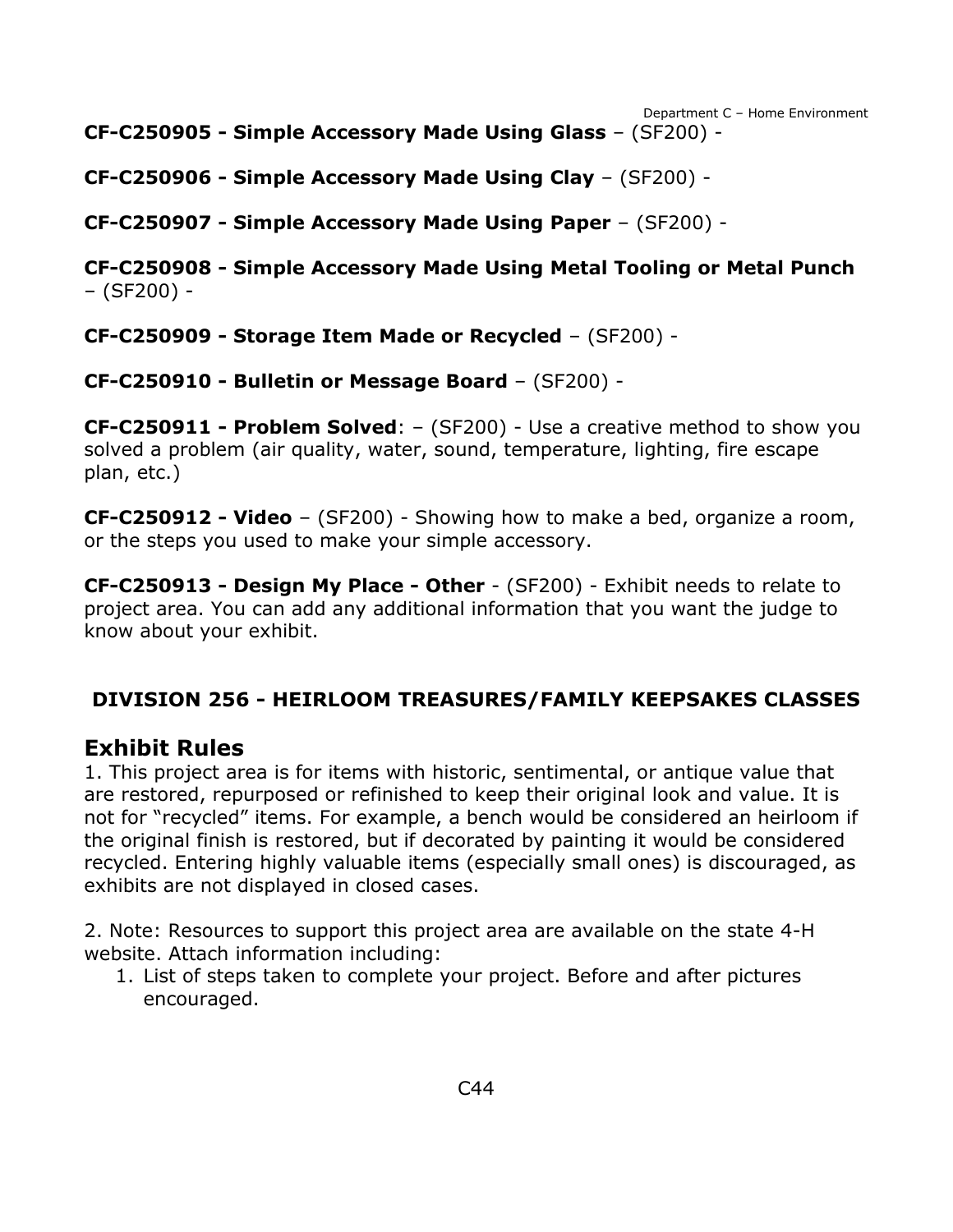2. Keepsakes documentation: how you acquired the item and the history of the item - may be written, pictures, audio, or video tape of interview with family member, etc.

**SF-C256001 - Trunks** – (SF206) - including doll-sized trunks or wardrobes.

**SF-C256002 - An Article either a newly-made "treasure" (accessory) from an old item or an old "treasure"(accessory) refinished or renovated** – (SF205) - May include a display of a collection or collectibles, being careful not to destroy value of the collection.

**SF-C256003 - Furniture** – (SF205) - Either a newly-made "treasure" from an old item or an old "treasure" refinished or renovated. May include doll-sized furniture.

#### **SF-C256004 - Cleaned and Restored Heirloom Accessory or Furniture** -

(SF205) - A reconditioned and cleaned old piece of furniture or old accessory so that the item or furniture is functional for use or display. Item might be cleaned and waxed, and simple repairs made. Item would not be refinished or repainted, but reconditioned to restore it to its original look or to prevent it from further damage as a valuable heirloom. Consult extension publication Care and Conservation of Heirloom Textiles, G1682 for information on textiles. (Refinished items go in classes 2 & 3). This class is for situations where it may be best to do very little to the item to maintain its antique value. Item or article should be of complexity suited to an advanced project.

**CF-C256900 – Heirloom Treasures/Family Keepsakes - Other** - Exhibit needs to relate to project area. You can add any additional information that you want the judge to know about your exhibit.

## **DIVISION 257 - DESIGN DECISIONS CLASSES**

#### <span id="page-45-0"></span>**Exhibit Rules**

1. Attach information to explain steps taken. Information must also include element or principle of design used (p.9-12).

**SF-C257001 - Design Board for a Room** – (SF201) - Include: color scheme, wall treatment, floor treatment, etc. OR floor plan for a room. Posters, 22 x 28, or multimedia presentation (on CD). Show what you learned with before and after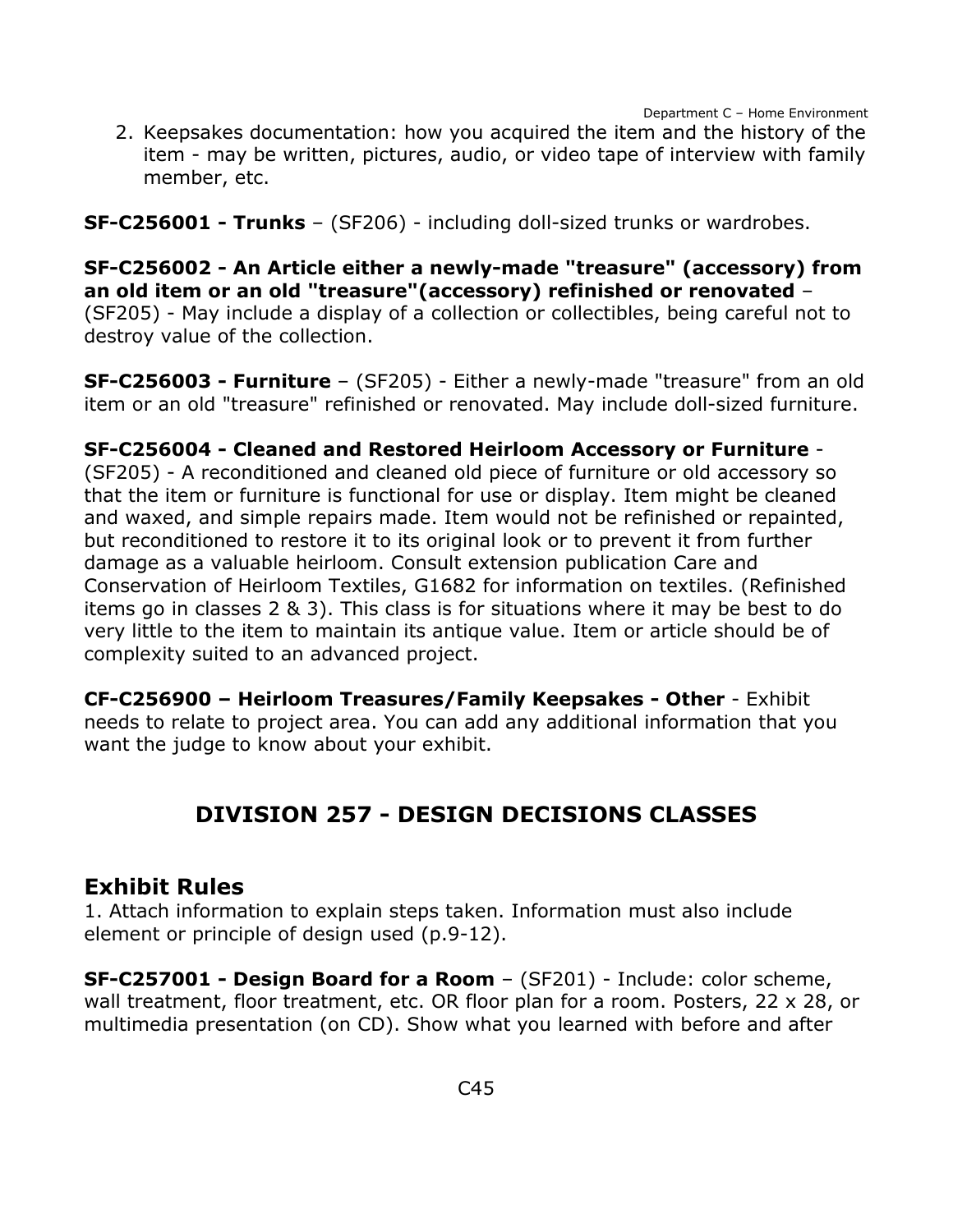pictures or diagrams, samples, story, cost comparisons, optional arrangements, etc.

#### **SF-C257002 - Problem Solved, Energy Savers OR Career Exploration** –

(SF201) - Identify a problem (as problem windows, storage needs, inconvenient room arrangement, cost comparison, energy conservation, waste management, etc.) OR, explore a career related to home environment. (what would it be, what education is needed, what would you do, etc.) Using poster, notebook, multimedia presentation (on CD) or other method, describe the problem and how it was solved OR your career exploration. (pg. 74-93)

**SF-C257003 - Solar, Wind, Or Other Energy Alternatives for the Home** – (SF201) - Can be models, either an original creation or an adaption of kit. If kit, label and explain what was learned and how the item could be used in or on exterior of home. (pg. 74-93)

**SF-C257004 - Technology in Design** – (SF200) - Incorporate technology into a project related to home environment; for example, using conductive thread to create a circuit that enhances a wall hanging.

**SF-C257005 - Community Service Activity** – (SF201) - Show what was done as a community service activity related to this project. In a notebook, photo story, or poster, show the purpose and results of that activity. Ex: painting a mural at a daycare or 4-H building, helping an elderly person paint or clean their home, etc. May be an individual or club activity.

**SF-C257006 - Window Covering** - (SF200) - May include curtains, draperies, shades, shutters, etc.

**SF-C257007 - Floor Covering** - (SF200) - May be woven, braided, painted floor cloth, etc. May be exhibited as a poster or multimedia presentation (on CD).

**SF-C257008 - Bedcover** – (SF200) - May include quilt, comforter, bedspread, dust ruffle, canopy, etc. For quilts, state who did the quilting. (No fleece tied exhibits.) (pg. 50-53)

**SF-C257009 - Accessory - Original Needlework/Stitchery** – (SF200)

**SF-C257010 - Accessory - Textile - 2D** – (SF200) - table cloth or runner, dresser scarf, wall hanging, etc. No tied fleece blankets or beginning/10 minute table runners.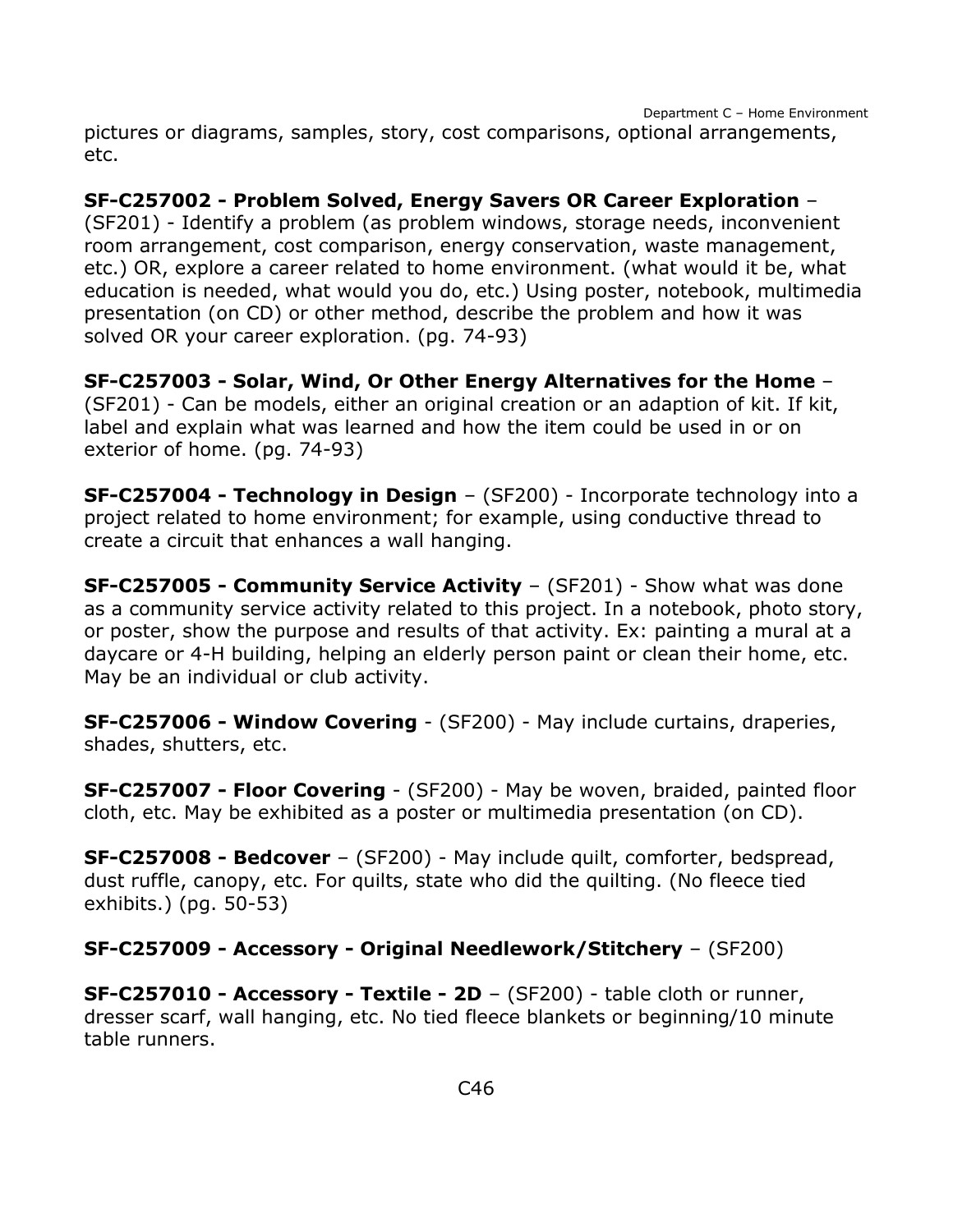**SF-C257011 - Accessory - Textile - 3D** - (SF200) - pillows, pillow shams, fabric bowls, No fleece tied exhibits, etc.

**SF-C257012 - Accessory - 2D** – (SF200)

**SF-C257013 - Accessory - 3D** – (SF200) - string art, wreaths, etc.

**SF-C257014 - Accessory - Original Floral Design** - Scoresheet SF200

**SFC257015 - Accessory - Original made from Wood** – (SF200) - burn, cut, shape or otherwise manipulate.

**SF-C257016 - Accessory - Original made from Glass** – (SF200) - etch, mosaic, stain, molten or otherwise manipulate.

**SF-C257017 - Accessory - Original made from Metal** - (SF200) - cut, shape, punch, reassemble or otherwise manipulate.

**SF-C257018 - Accessory - Original made from Ceramic or Tile** – (SF200) - Treatment to exhibit must go through process that permanently alters the medium. Painting alone is not sufficient.

**SF-C257019 - Accessory - Recycled/Upcycled Item for the Home** – (SF207) - reuse a common object or material in a creative way. Include description on what was done to recycle or reuse item in your attached information.

**SF-C257020 - Furniture - Recycled/Remade** – (SF207) - made or finished by using a common object or material in a creative way. Include description of what was done to recycle or reuse item in your attached information.

**SF-C257021 - Furniture - Wood Opaque finish** – (SF203) - such as paint or enamel.

**SF-C257022 - Furniture - Wood Clear finish** - (SF203) - showing wood grain.

**SF-C257023 - Furniture - Fabric Covered** – (SF200) - May include stool, chair seat, slip-covers, headboard, etc.

#### **SF-C257024 - Furniture - Outdoor Living** – (SF200) - Furniture

made/refurbished by 4-H member suitable for outdoor use. (Note: At County Fair - May displayed outside due to size of exhibit and available space in hall. At State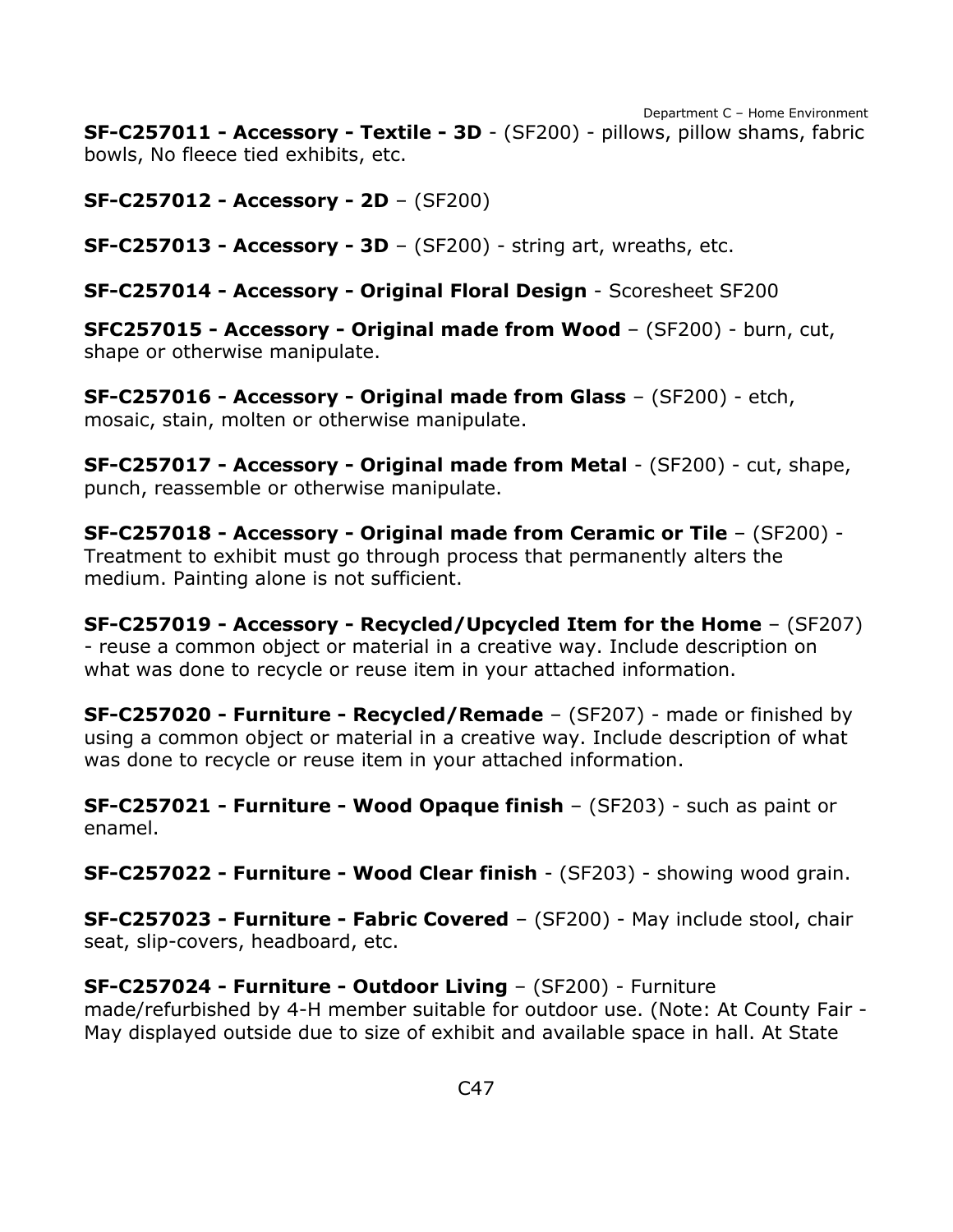Fair - **May be displayed outside.**) Include description of what was done to recycle or reuse item in your attached information.

#### **SF-C257025 - Accessory - Outdoor Living** – (SF200) -Accessory

made/refurbished suitable for outdoor use. Include description of what was done to recycle or reuse item in your attached information.

**CF-C257901 - Design Decisions - Other** - Examples include Tied Fleece Item, 10 Minute Table Runner, etc. Exhibit needs to relate to project area. You can add any additional information that you want the judge to know about your exhibit.

## **DIVISION 260 - SKETCHBOOK CROSSROADS CLASSES**

#### <span id="page-48-0"></span>**Exhibit Rules**

1. Use techniques from manual or comparable techniques.

2. Attach information to explain steps taken. Information must also include element or principle of design used (pg. 8-9)

**SF-C260001 - Original Pencil or Chalk Drawing ready to hang** - (SF200) - Scratch art accepted here. (pgs. 10-21)

**SF-C260002 - Original Ink Drawing ready to hang** – (SF200) - (pgs. 22-28)

**SF-C260003 - Home Accessory Made with Fiber** – (SF200) - (pg. 29)

**SF-C260004 - Home Accessory Made with Felted Wool** – (SF200) - (pgs. 29- 33)

**SF-C260005 - Home Accessory Made with Cotton Linter** – (SF200) - (pgs. 34-36)

**SF-C260006 - Home Accessory Made Using Batik** – (SF200) - (pgs. 37-39)

**SF-C260007 - Home Accessory Made by Weaving** – (SF200) - (pgs. 40-47)

**SF-C260008 - Home Accessory Made with Fabric Exhibitor Has Dyed** (pgs. 48-50)

**SF-C260009 - Original Sculpted or Thrown Home Accessory Made with Clay** – (SF200) - (no purchased items) (pgs. 53-62)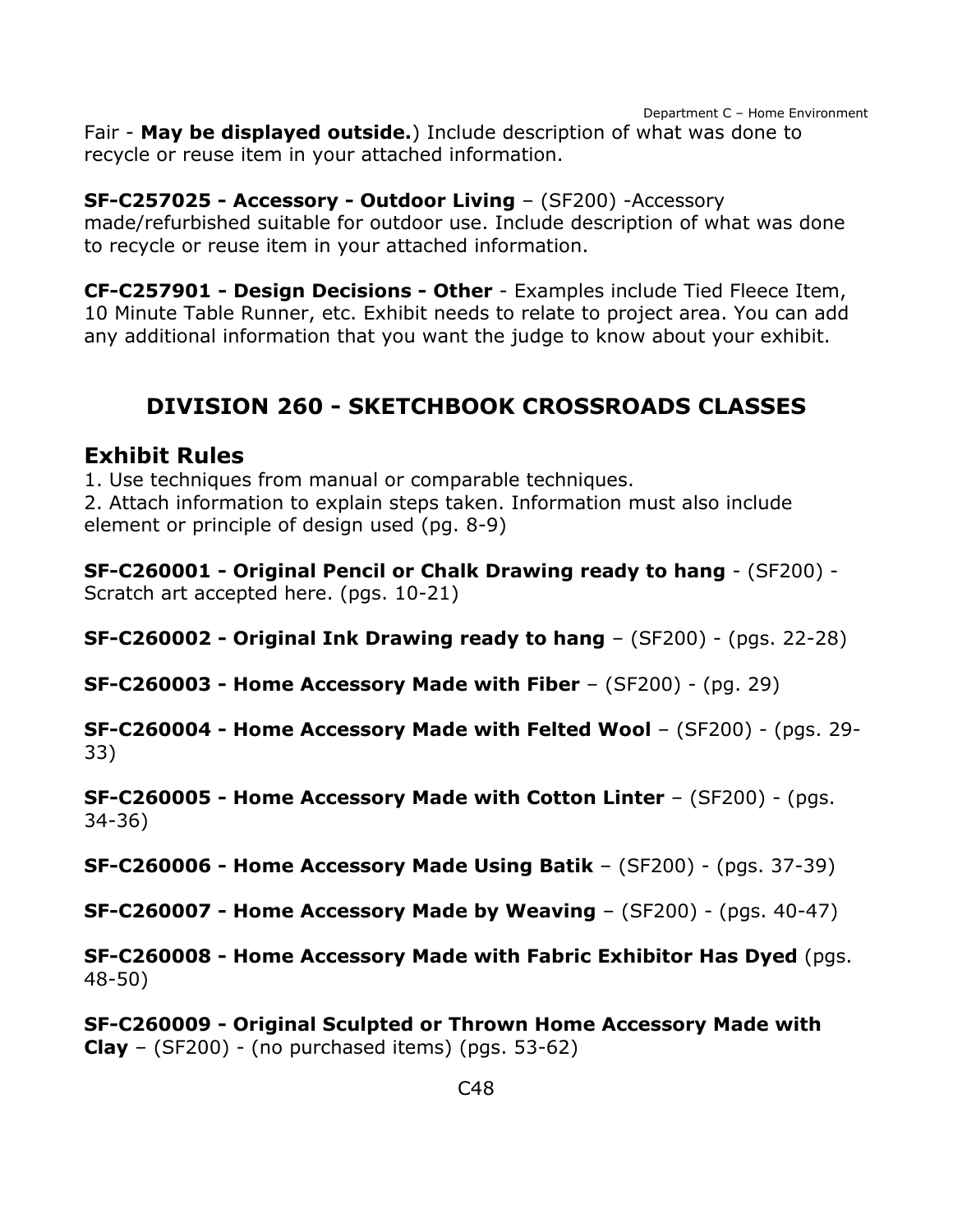**SF-C260010 - Nebraska Life Exhibit** – (SF200) - An art exhibit using one of the techniques in the above classes to show how art can define a sense of place, or life in Nebraska. For example - a pencil or ink drawing depicting life in Nebraska, using natural resources such as native grasses to make a weaving, using natural fibers for felting, or using roots, nuts, plants or flowers to dye fabric. Include the required information listed above and how this project represents life in Nebraska.

**CF-C260900 - Sketchbook Crossroads - Other** - Examples include Recycled boxes or sculpted cardboard; Exhibit carved from Plaster of Paris Exhibit needs to relate to project area. You can add any additional information that you want the judge to know about your exhibit.

# **DIVISION 261 - PORTFOLIO PATHWAYS CLASSES**

#### <span id="page-49-0"></span>**Exhibit Rules**

Use techniques from manual or comparable techniques. Attach information to explain steps taken. Information must also include element or principle of design used. (pgs. 8-9)

**SF-C261001 - Original Acrylic Painting** – (SF200) - based on techniques learned in Unit I of Portfolio Pathways, framed and ready to hang. (pgs. 12-13)

**SF-C261002 - Original Oil Painting** – (SF200) - based on techniques learned in Unit I of Portfolio Pathways, framed and ready to hang. (pgs. 26-36)

**SF-C261003 - Original Watercolor Painting** – (SF200) - based on techniques learned in Unit I of Portfolio Pathways, framed and ready to hang. (pgs. 14-17)

**SF-C261004 - Original Sand Painting** – (SF200) - based on techniques learned in Unit I of Portfolio Pathways, framed and ready to hang. (pgs. 20-21)

**SF-C261005 - Original Encaustic Painting** – (SF200) - based on techniques learned in Unit I of Portfolio Pathways, framed and ready to hang. (pgs. 34-35)

**SF-C261006 - Home Accessory Made with any Printing Technique in Pathways Unit II.** – (SF200) - (pgs. 36-56)

**SF-C261007 - Original mixed media accessory** - (SF200) - An art exhibit using a combination of two or more different media or materials. One media must be included in another Portfolio Pathways class. (ex. watercolor and graphite)